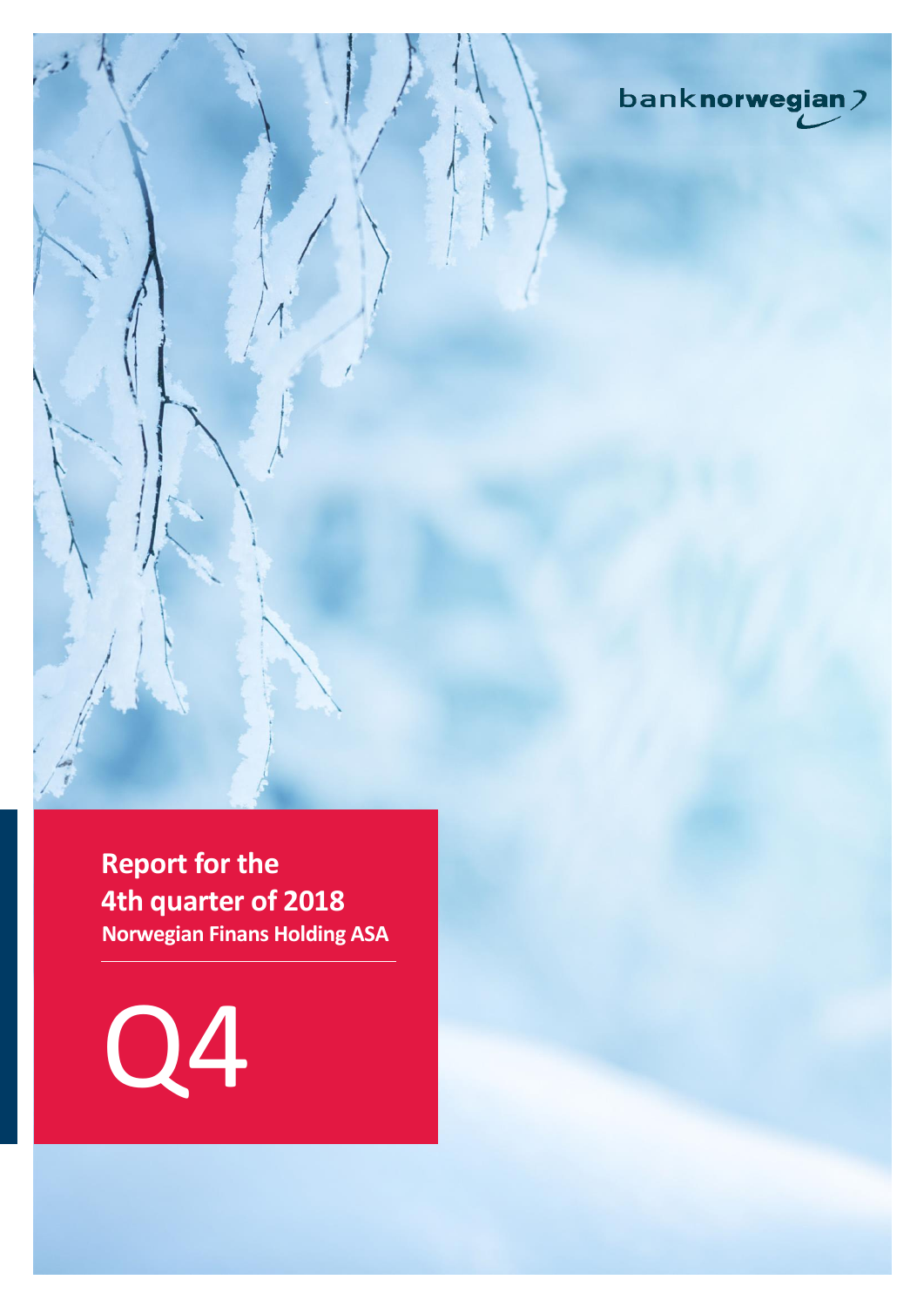# **Letter from the CEO**

The economic outlook for the Nordic region remains benign. GDP growth and employment levels are favorable while interest rates remain at low levels with a slow upward expectation mid to long term trend. The regulatory environment has been steady with few new initiatives. The Norwegian lending guidelines will be turned into law creating equal terms for domestic and foreign banks alike. Debt register implementation is on track in Norway and a voluntary debt register is being adopted by an increasing number of banks in Finland.

Competition remains high as incumbents gradually take a more active role in the market for unsecured lending and an increasing volume is distributed through agents, combined with increasing activity from foreign entities with lower capital requirements and with the emergence of fintechs. Bank Norwegian's robust growth and solid balance sheet highlights our competitive advantage from having proprietary scorecards and an integrated business model with financial information on a substantial customer base.

Bank Norwegian continuously refines and optimizes its core business to ensure competitiveness. In line with this ambition, Bank Norwegian entered into an agreement for the sale of Finnish non-performing loans during the quarter and simultaneously lowered the Finnish interest rate for deposits by 1.0 percentage point with substantial expense savings.

Many milestones were reached as the fourth quarter delivered record high net interest income, total assets exceeded BNOK 50 and the customer base surpassed 1.5 million. This reflects the Banks' ability to successfully grow with a balanced risk-based pricing in all four markets.

The bank is effectively engaging with customers through digital interfaces and adding new services to the platform. New functionality is quickly adapted, as illustrated by the release of "my personal finances" which has been used 270,000 times since introduction late in Q4. Focus on customer experience and relevant services will continue to be fundamental for the bank's development. Utilizing the Bank's significant customer base to drive growth in feebased income from ancillary products is an attractive opportunity and PSD 2 implementation will increase the potential. While the industry transformation is still in an early stage, development is expected to pick up during 2019. Bank Norwegian is uniquely positioned to deliver on the customers' expectations and our scale and frequent customer interaction will allow us to successfully compete in an open banking environment.

Growth and shareholder value creation is high on the agenda. Bank Norwegian has entered into an agreement to acquire 40% of the Irish entity Lilienthal Finance Ltd., which will apply for an Irish banking license as a basis for expansion in cooperation with the airline Norwegian outside the Nordics.

Bærum, February 25, 2019

**Tine Wollebekk** CEO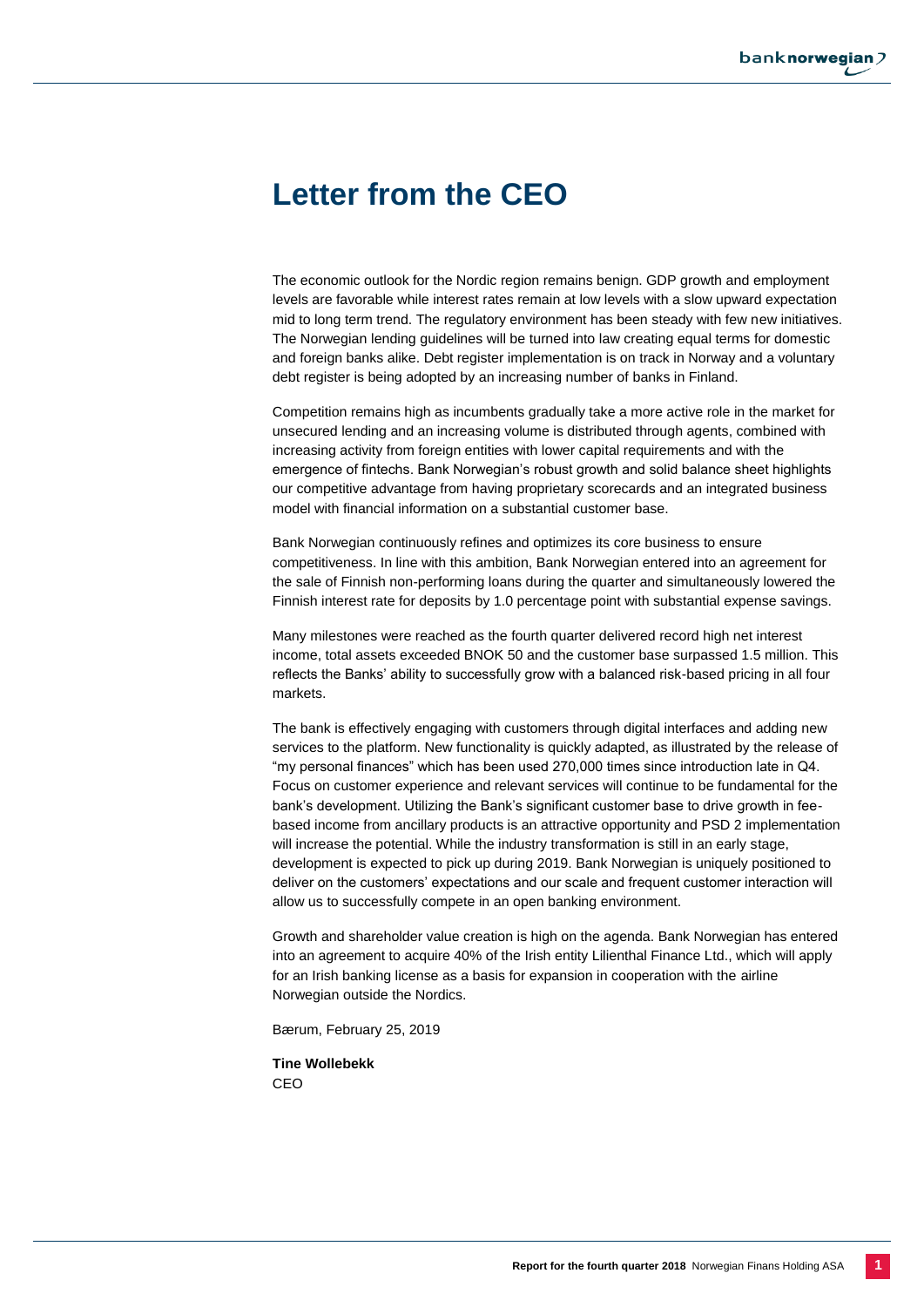# **Report for the fourth quarter 2018**

Norwegian Finans Holding ASA (NFH) owns 100% of the shares in Bank Norwegian AS. The company does not engage in any other operations. The ownership of Norwegian Finans Holding ASA is divided between institutional and private investors in Norway and abroad, of which Norwegian Air Shuttle ASA is the largest owner with a stake of 16.4% at the end of the fourth quarter 2018. Norwegian Finans Holding ASA is listed on the Oslo Stock Exchange with the ticker code NOFI.

Bank Norwegian started its operations in November 2007 and offers instalment loans, credit cards and deposit accounts to retail customers distributed through the Internet in the Nordic market. Bank Norwegian offers, in cooperation with the airline Norwegian, a combined credit card and reward card. The bank started operations in Sweden in May 2013. In December 2015 the bank launched operations in Denmark and Finland, where it initially offered instalment loans and deposit accounts. Credit cards were launched in June 2016.

Bank Norwegian is a digital bank that offers simple and competitive products to the retail market. The strategy is based on leading digital solutions, synergies with the airline Norwegian, attractive terms for our customers, costeffective operations and effective risk selection.

At the end of the fourth quarter 2018 the NFH Group had a customer base of 1,507,600 customers, which can be broken down into 1,111,000 credit card customers, 190,600 instalment loan customers and 206,000 deposit customers.

#### **Profit and loss for 2018**

The NFH Group's comprehensive income amounted to NOK 1,796.6 million, compared with NOK 1,605.2 million in 2017, representing an increase of 12%. The profit growth is explained by customer and loan growth. Return on equity was 29.9% and the return on assets was 3.8%.

Net interest income totalled NOK 4,406.3 million, net other operating income amounted to NOK 245.9 million, while total operating expenses were NOK 1,236.2 million. Provisions for loan losses were NOK 1,027.6 million.

The accounting for agent commissions to Norwegian Air Shuttle and payment protection insurance on loans and credit cards was reclassified in the fourth quarter in accordance with IAS 38, IFRS 9 and IFRS 15. Comparable figures have been restated. The changes are described in the notes.

#### **Profit and loss for the fourth quarter 2018**

The NFH Group's comprehensive income amounted to NOK 469.1 million compared with NOK 434.1 million in the third quarter. Return on equity was 28.0%, compared with 27.8% in the third quarter. The return on assets was 3.7%, compared with 3.5% in the third quarter. Return on equity and return on assets adjusted for the sale of non-performing loans in Finland amounted to 30.3% and 4.0%, respectively.

Net interest income amounted to NOK 1,173.6 million, an increase of NOK 52.2 million from the third quarter. The increase is mainly explained by loan growth and lower interest expenses due to a deposit rate reduction in Finland. The net interest margin was 9.3%, compared with 9.1% in the third quarter.

Net other operating income amounted to NOK 42.4 million compared with NOK 69.1 million in the third quarter. Net commission income decreased NOK 9.5 million to NOK 48.4 million mainly due to high seasonal activity in the third quarter. Net loss on securities and currency amounted to NOK 5.9 million, compared with a net gain of NOK 11.1 million in the third quarter. Negative change in value on fixed income securities exceeded gains on currency in the fourth quarter.

Total operating expenses were unchanged in the fourth quarter, amounting to NOK 312.7 million. Personnel expenses increased NOK 2.0 million due to new hires. Administrative expenses decreased NOK 2.1 million, reflecting lower marketing spending and IT costs. Depreciation increased NOK 0.8 million. Other operating expenses decreased NOK 0.4 million.

Provisions for loan losses were NOK 284.8 million, a decrease of NOK 14.4 million from the third quarter. Provisions equalled 2.9% of average gross loans, compared with 3.1% in the third quarter.

Provisions in the fourth quarter includes charges attributed to the sale of non-performing loans in Finland, comprising of a NOK 42.9 million net charge-off and a NOK 8.5 million repayment of collection expenses. The net charge-off directly related to the NPL sale is NOK 19.7 million.

Provision levels in Norway, Denmark and Finland fell. Provisions in Sweden increased due to calendar cut-off effects.

Gross delinquent loans were NOK 3,935 million, compared with NOK 4,454 million at the end of the third quarter. The decrease is mainly attributed to the NPL sale in Finland. Delinquent loans accounted for 10.0% of gross loans, compared with 11.6% at the end of the third quarter. Gross non-performing loans accounted for 7.6% of gross loans, compared with 9.2% as of September 30, 2018. Nonperforming loan levels are developing as expected.

#### **Balance sheet as of December 31, 2018**

Total assets increased NOK 646 million in the quarter and amounted to NOK 50,436 million.

Net loans to customers increased NOK 1,046 million compared with NOK 1,287 million in the previous quarter and totaled NOK 37,798 million. The growth in net loans reflects the sale of non-performing loans in Finland amounting to NOK 1,522 million. Instalment loans amounted to NOK 27,599 million and credit card loans amounted to NOK 11,874 million.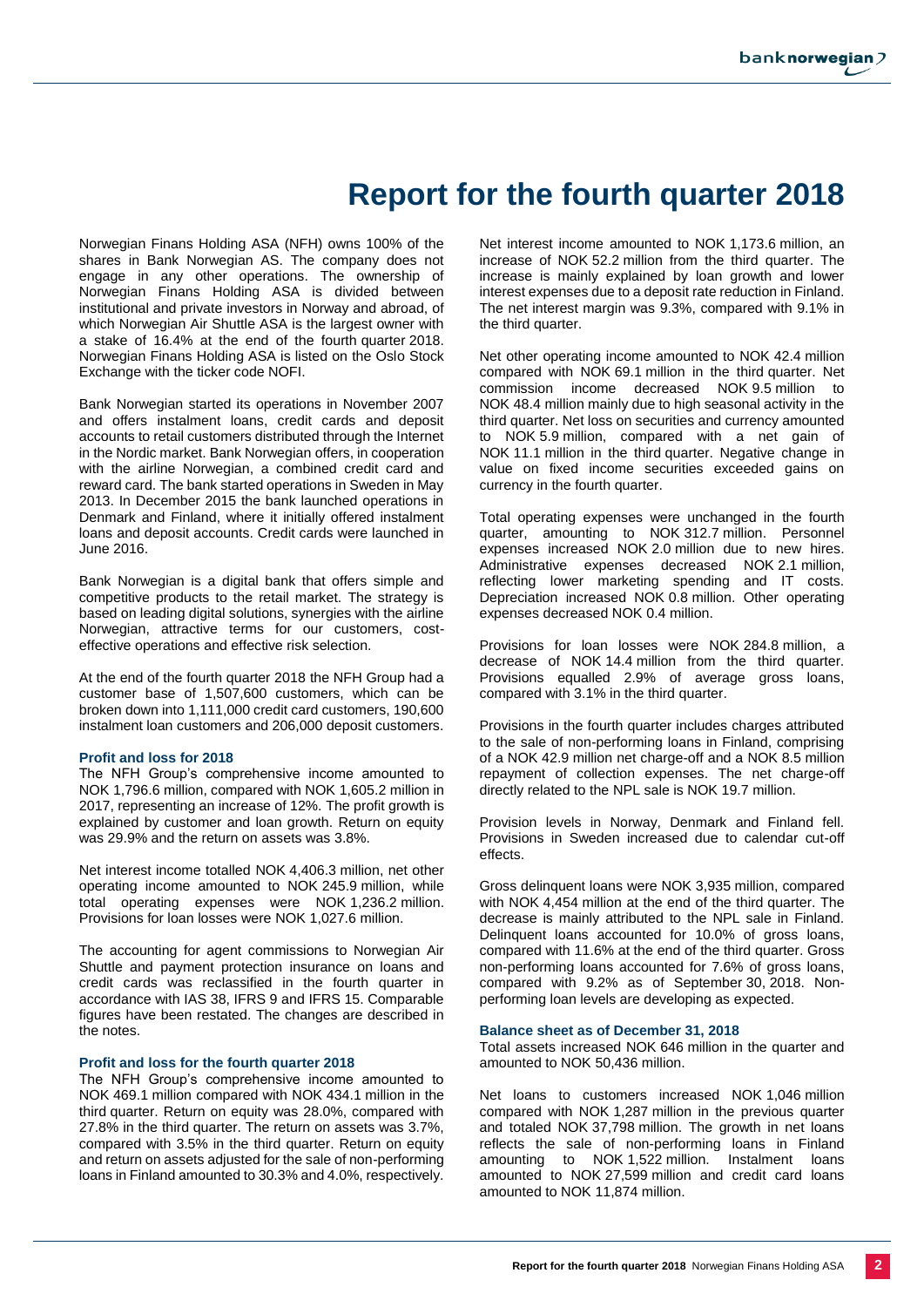Customer deposits decreased NOK 267 million compared with an increase of NOK 1,653 million in the third quarter and amounted to NOK 39,092 million at the end of the fourth quarter. The decrease is mainly explained by outflow following the deposit rate reduction in Finland.

Liquid assets decreased NOK 343 million and amounted to NOK 12,373 million, equivalent to 24.5% of total assets.

Total equity amounted to NOK 7,544 million, compared with NOK 7,082 million as of September 30, 2018. The total capital ratio was 23.7%, the core capital ratio was 21.3% and the common equity tier 1 ratio was 19.4%.

The financial statements as of December 31, 2018 are audited.

#### **Outlook**

The outlook for the Nordic economies where the NFH Group operates continues to be favorable with solid growth and low unemployment.

Interest rate levels in the countries where the NFH Group is represented are expected to rise gradually, albeit from a low level. The NFH Group is still expected to benefit from low interest rate levels through low funding costs.

The earnings growth is expected to continue through strong loan growth, stable margins, cost control and good credit quality, even though the Nordic market for unsecured credit is very competitive. The competitive environment could lead to higher customer acquisition cost, margin pressure or lower growth.

The NFH Group has a broad Nordic platform and loan volumes are growing faster outside of Norway. As such, the NFH Group has a diversified risk in relation to the individual markets.

A high deposit to loans ratio and good access to the securities market are expected to maintain the NFH Group's strong liquidity position. The NFH Group lowered deposit rates in Finland effective October 1, 2018, lowering funding costs and at the same time offering competitive deposit

rates. The deposit insurance amount was reduced from NOK 2 million to EUR 100 thousand outside of Norway as of January 1, 2019. The depositor's adoption to the new deposit insurance level has been gradual, as non-insured deposits have slowly declined.

The NFH Group is positioning itself to meet the anticipated MREL (Minimum Requirements for own funds and Eligible Liabilities) requirements by increasing its efforts in the senior unsecured bond market with the aim to grow the share of outstanding unsecured senior debt.

The investment portfolio has provided a satisfactory return. The portfolio's low risk mandate will remain.

The credit quality of the loan portfolios in all markets are expected to exhibit a stable development going forward. Proprietary credit scorecards based on own data are in place in all markets.

The NFH Group strengthened its capital position further in the beginning of the fourth quarter by issuing NOK 125 million in additional tier 1 capital and SEK 550 million in additional tier 2 capital.

Common equity tier 1 was 19.4% at the reporting date exceeding the minimum common equity tier 1 ratio requirement of 15.9% which include announced increases in counter-cyclical buffers during 2019. The Financial Supervisory Authority of Norway has also required a 3% additional capital management buffer as a precondition to pay cash dividends or buy back shares.

The NFH Group plans to distribute capital in excess of applicable capital requirements in the form of share buy backs and cash dividends.

The current capital base and internal generation of capital are considered more than sufficient to ensure the NFH Group's growth ambitions.

The NFH Group is exploring geographical expansion opportunities in Europe through the investment in Lilienthal Finance Ltd. which is seeking to obtain a banking license in Ireland.

Bærum, 25. februar 2019 The Board of directors of Norwegian Finans Holding ASA

\_\_\_\_\_\_\_\_\_\_\_\_\_\_\_\_\_ Bjørn Østbø Chairman of the Board \_\_\_\_\_\_\_\_\_\_\_\_\_\_\_\_\_ John Høsteland Board Member

\_\_\_\_\_\_\_\_\_\_\_\_\_\_\_\_\_ Christine Rødsæther Board Member

\_\_\_\_\_\_\_\_\_\_\_\_\_\_\_\_\_\_\_\_ Gunn Ingemundsen Board Member

Anita Aarnæs Board Member

\_\_\_\_\_\_\_\_\_\_\_\_\_\_\_\_\_\_\_\_

\_\_\_\_\_\_\_\_\_\_\_\_\_\_\_\_\_\_\_\_

\_\_\_\_\_\_\_\_\_\_\_\_\_\_\_\_\_\_\_\_ Rolv-Erik Spilling Board Member

Tine Wollebekk CEO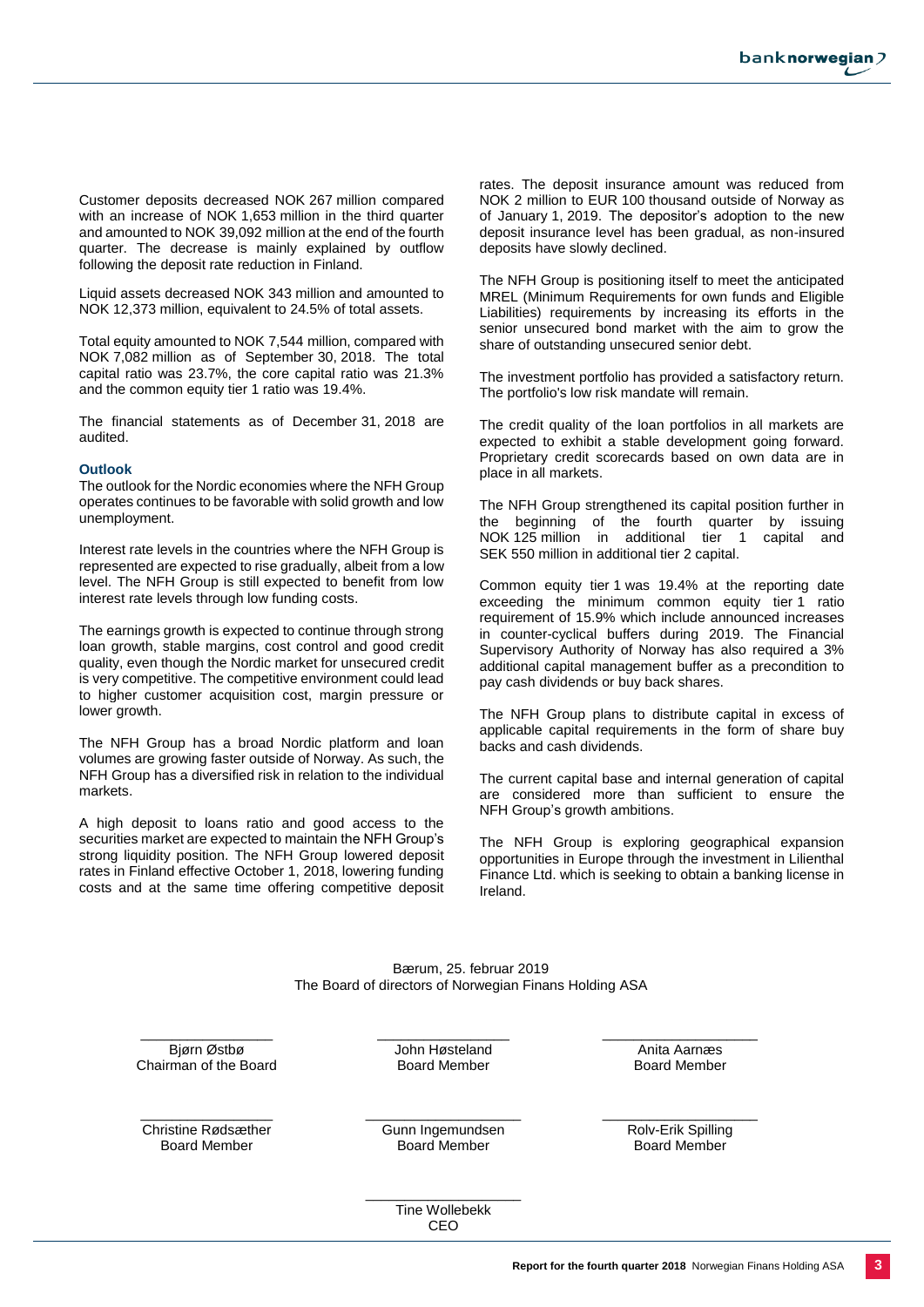## **Profit and loss account**

|                                                               |                |           | Norwegian Finans Holding Group |           |           |  |  |
|---------------------------------------------------------------|----------------|-----------|--------------------------------|-----------|-----------|--|--|
| Amounts in NOK 1000                                           | <b>Note</b>    | Q4 2018   | Q4 2017                        | 2018      | 2017      |  |  |
| Interest income, amortized cost                               |                | 1,286,569 | 1,123,955                      | 4,908,715 | 4,063,126 |  |  |
| Other interest income                                         |                | 32,504    | 24,272                         | 104,303   | 95,122    |  |  |
| Interest expenses                                             |                | 145,500   | 137,510                        | 606.692   | 502,211   |  |  |
| Net interest income                                           | 10             | 1,173,573 | 1,010,717                      | 4,406,326 | 3,656,037 |  |  |
| Commission and bank services income                           | 11             | 111,047   | 109,079                        | 463,551   | 363,109   |  |  |
| Commission and bank services expenses                         | 11             | 62,683    | 51,690                         | 230,454   | 174,202   |  |  |
| Net change in value on securities and currency                | 12             | $-5,938$  | $-3,355$                       | 12,818    | 7,458     |  |  |
| Other income                                                  |                |           | ٠                              | 32        |           |  |  |
| Net other operating income                                    |                | 42,426    | 54,034                         | 245,947   | 196,365   |  |  |
| <b>Total income</b>                                           |                | 1,215,999 | 1,064,752                      | 4,652,273 | 3,852,401 |  |  |
| Personnel expenses                                            |                | 25,414    | 20,501                         | 87,726    | 74,957    |  |  |
| General administrative expenses                               | 13             | 258,299   | 238,566                        | 1,035,911 | 883,265   |  |  |
| Depreciation and impairment of fixed and intangible<br>assets |                | 15,633    | 14,356                         | 59,998    | 53,062    |  |  |
| Other operating expenses                                      | 14             | 13,388    | 12,053                         | 52,528    | 45,484    |  |  |
| <b>Total operating expenses before losses</b>                 |                | 312,733   | 285,475                        | 1,236,163 | 1,056,768 |  |  |
| Provision for loan losses                                     | 5, 6           | 284,813   | 199,109                        | 1,027,631 | 672,388   |  |  |
| <b>Profit before tax</b>                                      |                | 618,453   | 580,168                        | 2,388,478 | 2,123,245 |  |  |
| Tax charge                                                    |                | 149,346   | 140,383                        | 591,867   | 526,194   |  |  |
| <b>Profit after tax</b>                                       | $\overline{2}$ | 469,106   | 439,785                        | 1,796,611 | 1,597,050 |  |  |
|                                                               |                |           |                                |           |           |  |  |
| Earnings per share (NOK)                                      |                | 2.51      | 2.36                           | 9.62      | 8.60      |  |  |
| Diluted earning per share (NOK)                               |                | 2.51      | 2.36                           | 9.62      | 8.60      |  |  |

## **Comprehensive income**

|                                                    |                          |         | Norwegian Finans Holding Group |           |
|----------------------------------------------------|--------------------------|---------|--------------------------------|-----------|
| Amounts in NOK 1000                                | Q4 2018                  | Q4 2017 | 2018                           | 2017      |
| Profit on ordinary activities after tax            | 469.106                  | 439.785 | 1,796,611                      | 1,597,050 |
| Change in fair value for assets available for sale | $\overline{\phantom{0}}$ | 3.081   |                                | 8.176     |
| Tax                                                | $\overline{\phantom{0}}$ | $-23$   |                                | -61       |
| Other comprehensive income                         | $\sim$                   | 3.058   | $\blacksquare$                 | 8.115     |
| Comprehensive income for the period                | 469.106                  | 442.843 | 1,796,611                      | 1,605,166 |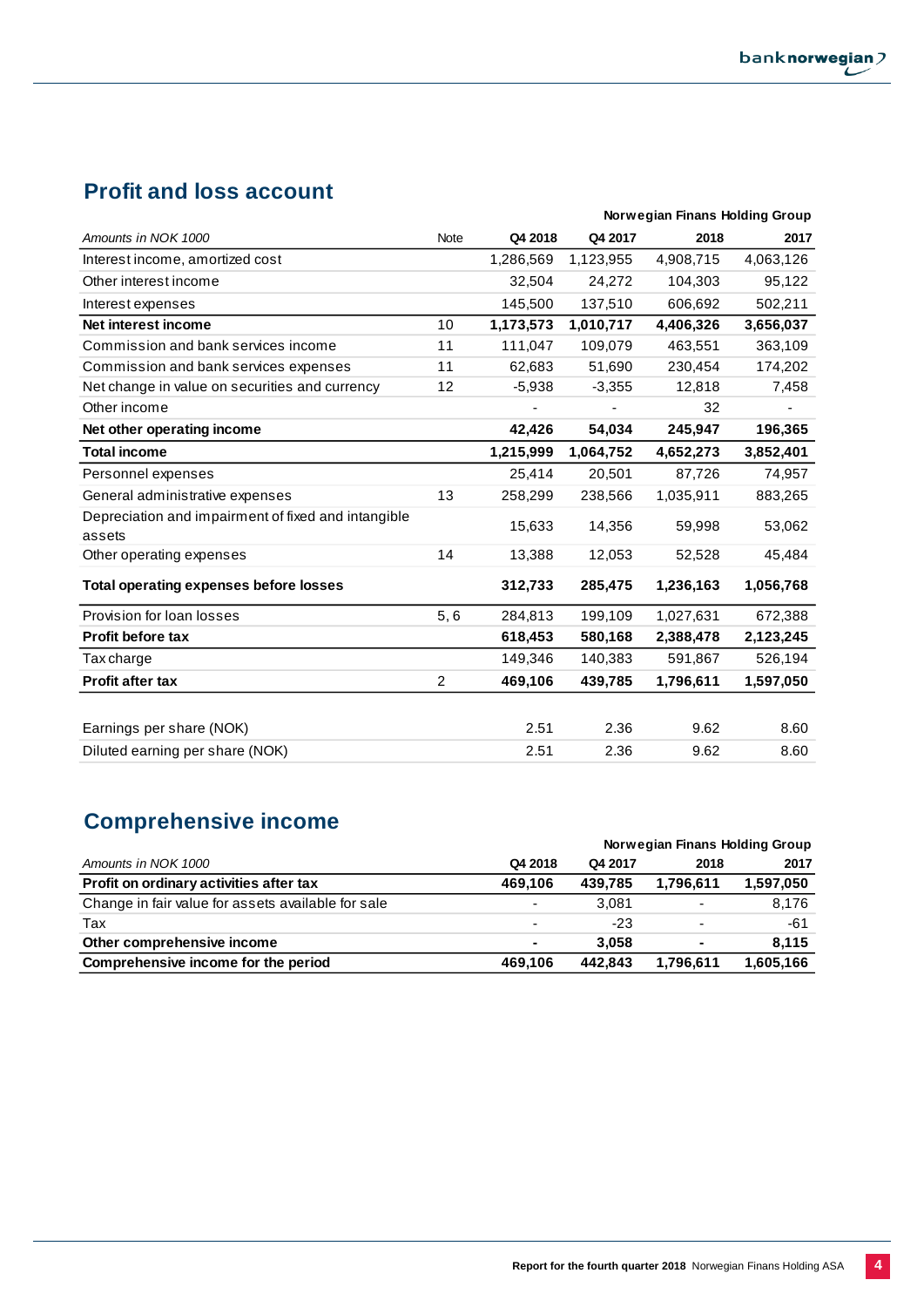## **Balance sheet**

|                                             | Norwegian Finans Holding Group |                              |            |
|---------------------------------------------|--------------------------------|------------------------------|------------|
| Amounts in NOK 1000                         | Note                           | 31.12.18                     | 31.12.17   |
| <b>Assets</b>                               |                                |                              |            |
| Cash and deposits with the central bank     | 9, 16                          | 67,959                       | 65,976     |
| Loans and deposits with credit institutions | 9,16                           | 1,702,308                    | 1,345,647  |
| Loans to customers                          | 4, 7, 16                       | 37,797,618                   | 32,479,570 |
| Certificates and bonds                      | 15                             | 10,602,597                   | 8,859,834  |
| <b>Financial derivatives</b>                | 15                             | 12,773                       | 1,935      |
| Shares and other securities                 | 15, 18                         | 36,691                       | 443        |
| Assets available for sale                   | 15, 18                         |                              | 32,922     |
| Intangible assets                           |                                | 133,670                      | 131,521    |
| Deferred tax asset                          |                                | 18,021                       | 15,904     |
| <b>Fixed assets</b>                         |                                | 719                          | 1,000      |
| Other receivables                           | 19                             | 63,388                       | 65,241     |
| <b>Total assets</b>                         | $\overline{c}$                 | 50,435,746                   | 42,999,992 |
| <b>Liabilities and equity</b>               |                                |                              |            |
| Loans from credit institutions              |                                | $\qquad \qquad \blacksquare$ |            |
| Deposits from customers                     | 16                             | 39,091,791                   | 33,682,275 |
| Debt securities issued                      | 16, 17                         | 2,018,724                    | 2,242,423  |
| <b>Financial derivatives</b>                | 15                             | 120,497                      | 52,246     |
| Tax payable                                 |                                | 603,085                      | 525,886    |
| Other liabilities                           | 20                             | 32,434                       | 158,711    |
| Accrued expenses                            | 21                             | 188,755                      | 150,216    |
| Subordinated loans                          | 16, 17                         | 836,205                      | 474,614    |
| <b>Total liabilities</b>                    |                                | 42,891,492                   | 37,286,371 |
| Share capital                               |                                | 186,752                      | 186,689    |
| Share premium                               |                                | 976,938                      | 971,182    |
| Tier 1 capital                              |                                | 635,000                      | 635,000    |
| Retained earnings and other reserves        |                                | 5,745,564                    | 3,920,750  |
| <b>Total equity</b>                         | 22, 2                          | 7,544,254                    | 5,713,621  |
| <b>Total liabilities and equity</b>         | $\overline{c}$                 | 50,435,746                   | 42,999,992 |

Bærum, 25. februar 2019 The Board of directors of Norwegian Finans Holding ASA

\_\_\_\_\_\_\_\_\_\_\_\_\_\_\_\_\_ Bjørn Østbø Chairman of the Board \_\_\_\_\_\_\_\_\_\_\_\_\_\_\_\_\_ John Høsteland Board Member

\_\_\_\_\_\_\_\_\_\_\_\_\_\_\_\_\_\_\_\_ Anita Aarnæs Board Member

\_\_\_\_\_\_\_\_\_\_\_\_\_\_\_\_\_ Christine Rødsæther Board Member

\_\_\_\_\_\_\_\_\_\_\_\_\_\_\_\_\_\_\_\_ Gunn Ingemundsen Board Member

\_\_\_\_\_\_\_\_\_\_\_\_\_\_\_\_\_\_\_\_ Rolv-Erik Spilling Board Member

\_\_\_\_\_\_\_\_\_\_\_\_\_\_\_\_\_\_\_\_ Tine Wollebekk CEO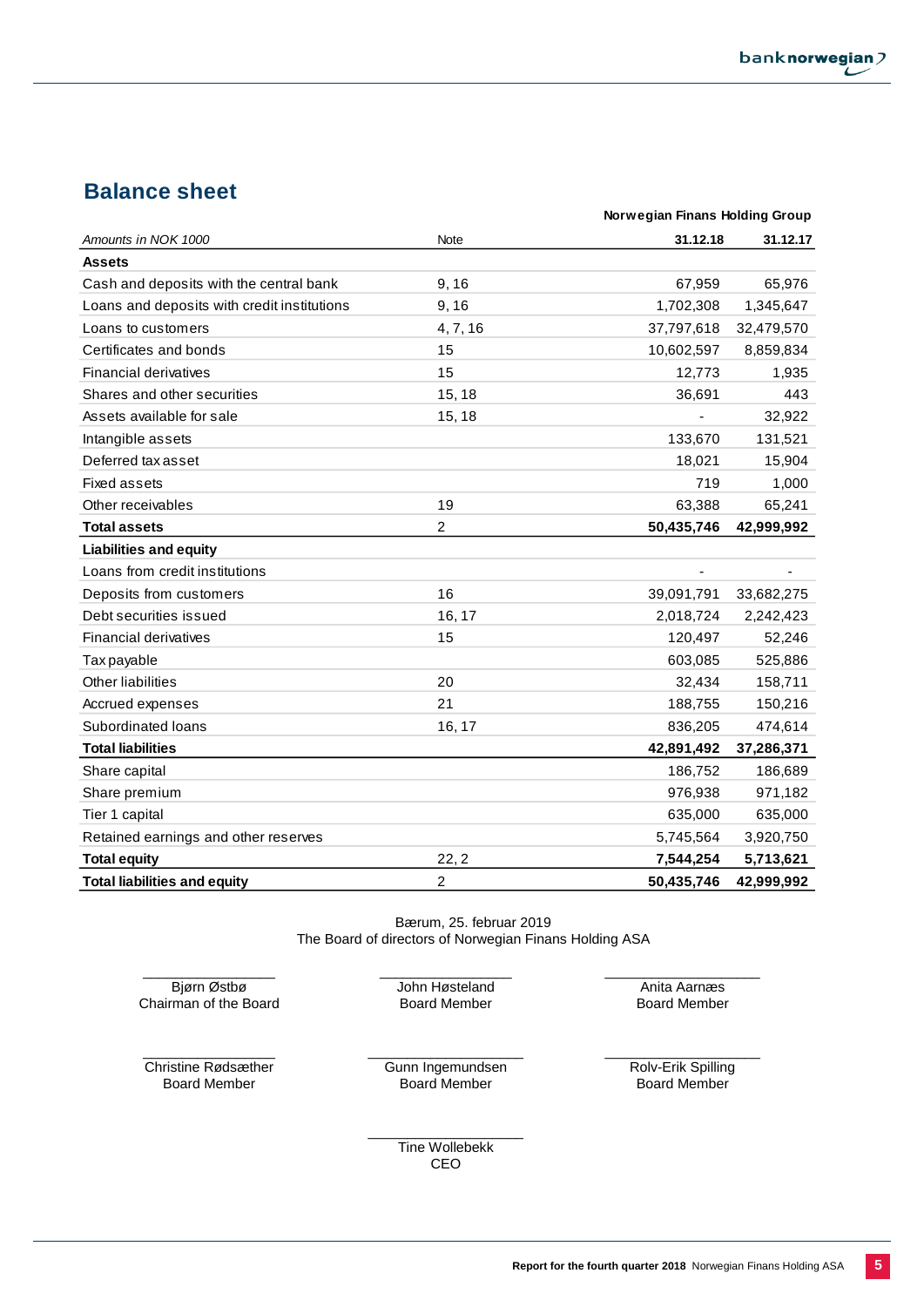## **Cash flow statement**

|                                                                     | Norwegian Finans Holding Group |              |
|---------------------------------------------------------------------|--------------------------------|--------------|
| Amounts in NOK 1000                                                 | 2018                           | 2017         |
| Profit / loss after tax                                             | 1,796,611                      | 1,605,165    |
| Unrealized gains or losses on currency                              | 92,674                         | 47,565       |
| Depreciations and amortizations                                     | 59,998                         | 44,477       |
| Provision for loan losses                                           | 1,027,631                      | 672,388      |
| Change in loans to customers                                        | $-6,291,113$                   | $-8,602,143$ |
| Change in deposits from customers                                   | 5,409,516                      | 9,258,502    |
| Change in certificates and bonds                                    | $-1,742,763$                   | -4,395,632   |
| Change in receivables, deferred tax asset and financial derivatives | $-9,478$                       | $-20,304$    |
| Change in shares and other securities and assets held for sale      | 3,326                          | 8,176        |
| Change in tax payable, accrued expenses and other liabilities       | 57,713                         | 342,744      |
| Net cash flow from operating activities                             | 404,116                        | $-1,039,060$ |
|                                                                     |                                |              |
| Proceeds from sale of tangible assets                               | 32                             |              |
| Payment for acquisition of intangible assets                        | $-67,853$                      | $-55,381$    |
| Payment for acquisition of tangible assets                          | $-112$                         | $-1,050$     |
| Net cash flow from investment activities                            | $-67,933$                      | $-56,431$    |
|                                                                     |                                |              |
| Paid-in share capital and share premium                             | 5,819                          | 495,787      |
| <b>Issued debt securities</b>                                       | 388,040                        | 1,299,320    |
| Repayment of debt securities                                        | $-611,739$                     | -880,870     |
| <b>Issued subordinated loans</b>                                    | 533,555                        | 199,699      |
| Repayment subordinated loans                                        | $-171,964$                     |              |
| Issued tier 1 capital                                               | 125,000                        | 299,250      |
| Repayment tier 1 capital                                            | $-125,000$                     |              |
| Paid interest tier 1 capital                                        | $-28,575$                      | $-21,858$    |
| Net cash flow from financing activities                             | 115,136                        | 1,391,328    |
|                                                                     |                                |              |
| Net cash flow for the period                                        | 451,318                        | 295,837      |
| Cash and cash equivalents at the start of the period                | 1,411,622                      | 1,163,351    |
| Currency effect on cash and cash equivalents                        | $-92,674$                      | $-47,565$    |
| Cash and cash equivalents at the end of the period                  | 1,770,267                      | 1,411,622    |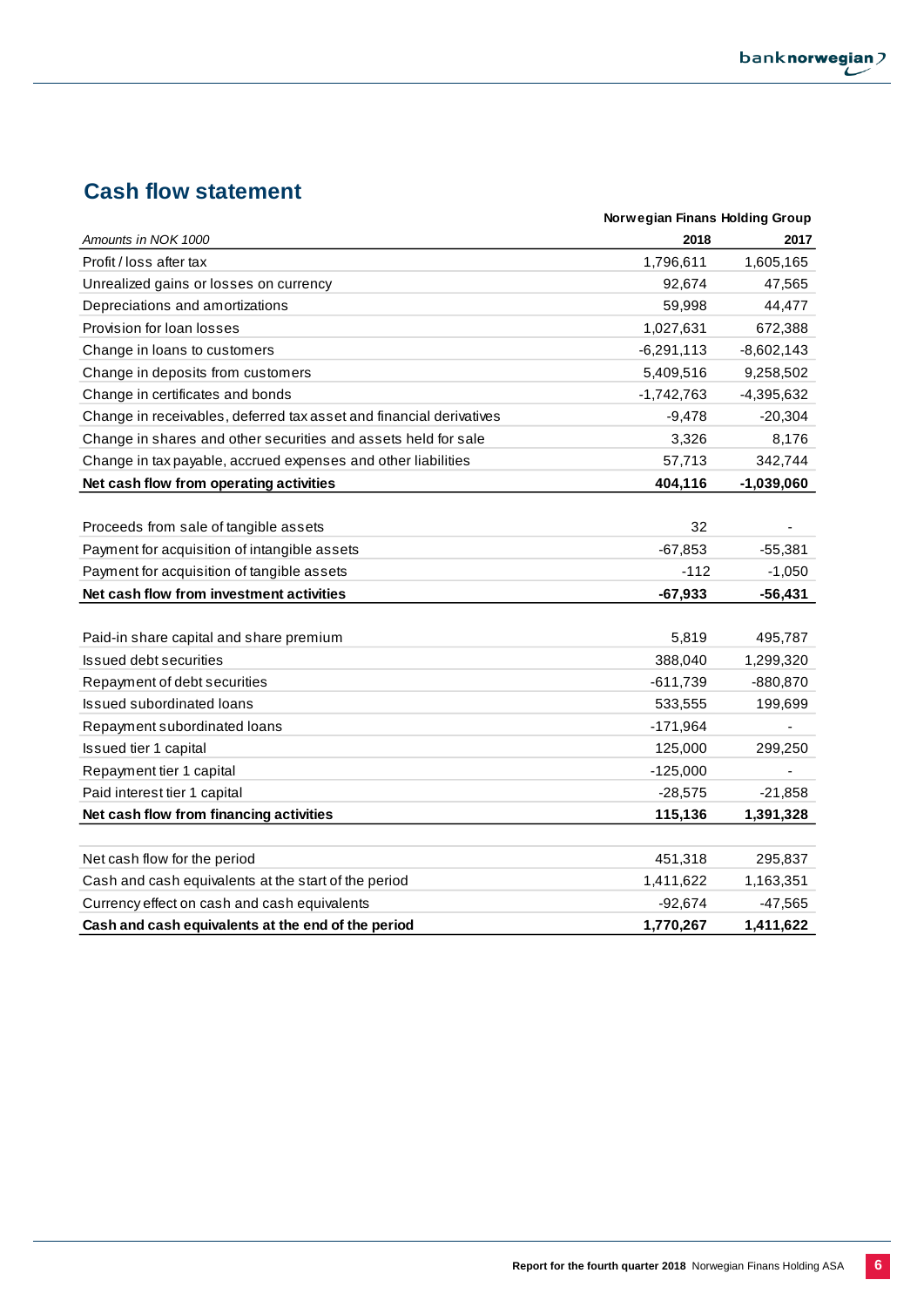# **Changes in equity**

|                                     |              |              |                          | <b>Retained</b><br>earnings |            |
|-------------------------------------|--------------|--------------|--------------------------|-----------------------------|------------|
|                                     | <b>Share</b> | <b>Share</b> | Tier 1                   | and other                   | Total      |
| Amounts in NOK 1000                 | capital      | premium      | capital                  | reserves                    | equity     |
| <b>Balance 31.12.17</b>             | 186,689      | 971,182      | 635,000                  | 3,920,750                   | 5,713,621  |
| Change in write-downs under IFRS 9  | ٠            |              |                          | 54,569                      | 54,569     |
| <b>Balance 1.1.18</b>               | 186,689      | 971,182      | 635,000                  | 3,975,319                   | 5,768,190  |
| This period's profit                |              |              | $\overline{\phantom{a}}$ | 1,796,611                   | 1,796,611  |
| Comprehensive income for the period | 186,689      | 971,182      | 635,000                  | 5,771,930                   | 7,564,801  |
| Paid interest tier 1 capital        |              |              |                          | $-28,575$                   | $-28,575$  |
| Capital increase                    | 63           | 5,756        | ٠                        |                             | 5,819      |
| Issued tier 1 capital               |              |              | 125,000                  | $\overline{\phantom{a}}$    | 125,000    |
| Repayment of tier 1 capital         | ٠            | ۰.           | $-125,000$               | ٠                           | $-125,000$ |
| Other changes                       |              |              |                          | 2,209                       | 2,209      |
| <b>Balance 31.12.18</b>             | 186,752      | 976,938      | 635,000                  | 5,745,564                   | 7,544,254  |

*Amounts in NOK 1000*

| <b>Balance 31.12.16</b>                  | 180,105        | 481,980  | 335,000                  | 2,338,191                | 3,335,276 |
|------------------------------------------|----------------|----------|--------------------------|--------------------------|-----------|
| This period's profit                     |                |          |                          | 1,597,050                | 1,597,050 |
| Items that may be reclassified to profit |                |          |                          |                          |           |
| and loss, after tax                      |                |          | $\overline{\phantom{a}}$ | 8.115                    | 8,115     |
| Comprehensive income for the period      | $\blacksquare$ |          |                          | 1,605,165                | 1,605,165 |
| Paid interest tier 1 capital             | -              | ٠        | $\overline{\phantom{0}}$ | $-21,858$                | $-21,858$ |
| Capital increase                         | 6,584          | 498,098  |                          | $\overline{\phantom{a}}$ | 504,682   |
| Share issue expenses                     |                | $-8.895$ | $\overline{\phantom{a}}$ | ٠                        | $-8,895$  |
| Issued tier 1 capital                    |                |          | 300,000                  | $-750$                   | 299,250   |
| <b>Balance 31.12.17</b>                  | 186,689        | 971,182  | 635,000                  | 3,920,749                | 5,713,621 |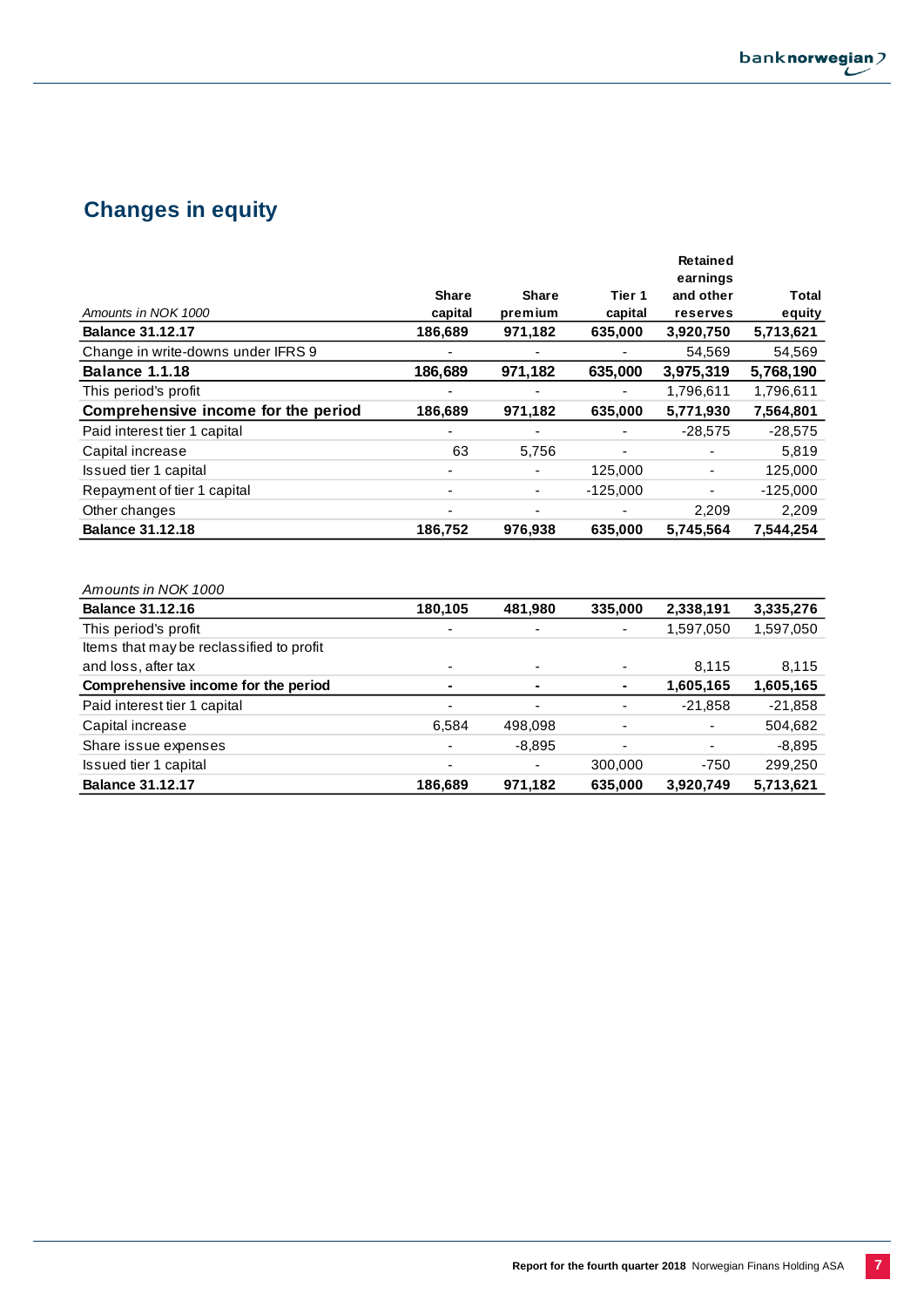## **Notes**

## **Note 1. General accounting principles**

The quarterly financial statements for the NFH Group have been prepared in accordance with *IAS 34 Interim Financial Reporting* as issued by the International Accounting Standards Board (IASB) and as adopted by the European Union (EU). When preparing the consolidated financial statements, management makes estimates, judgments and assumptions that affect the application of the accounting principles and the carrying amount of assets, liabilities, income and expenses. Estimates and assumptions are subject to continual evaluation and are based on historical experience and other factors, including expectations of future events that are believed to be probable on the balance sheet date. A description of the accounting policies, significant estimates and areas where judgment is applied by the NFH Group, can be found in note 1 General accounting principles and note 2 IFRS 9 in the annual

#### **Accounting standards which have been implemented in 2018**

#### *IFRS 9 - Financial Instruments*

*IFRS 9 Financial Instruments* (IFRS 9) has replaced *IAS 39 Financial Instruments– Recognition and Measurement* (IAS 39) from January 1, 2018. IFRS 9 introduced changes to the rules of the classification and measurement of financial instruments, impairment of financial assets and hedge accounting. As permitted by the transition provisions of IFRS 9, the Group has elected not to restate comparative figures. The standard is applied retrospectively. For additional information on IFRS 9 adoption and the change in accounting principles, se note 3.1 Change in balance sheet items in this report and note 2

The rules for classification and measurement of financial assets under IFRS 9 are more principle-based than the rules under IAS 39. Under IFRS 9, financial assets are assessed based on the entity's business model and the asset's cash flows. The NFH Group has made an assessment of the balance sheet with regards to classification and measurement of financial assets. The NFH Group has reclassified *Assets available for sale* to *Shares and other securities* . The classification and measurement of the NFH Group's financial liabilities have not been affected by the transition to IFRS 9.

*Assets available for sale* , which consist of the NFH Group's ownership interest in VN Norge AS, formerly known as Visa Norge FLI, was under IAS 39 classified at fair value through other comprehensive income (with reclassification). Following the implementation of IFRS 9 the asset is classified at fair value through profit and loss. For further details, see note 3.

IFRS 9 requires write-downs on loans to be calculated using different assumptions about future development of credit losses. The NFH Group has made calculations of losses under IFRS 9 based on a base, upper and lower scenario. The calculations at December 31, 2017 show a reduction of write-downs of NOK 55 million after tax compared to write-downs under IAS 39. The decrease in write-downs has been booked as a change in equity as per January 1, 2018, and increased *Loans to customers* .

In connection with the introduction of IFRS 9, an amendment to *IAS 1, par. 82 (a)* was made that applies to accounting periods beginning on or after January 1, 2018. According to this change, interest income calculated using the effective interest rate method (financial assets measured at amortized cost or at fair value through comprehensive income) shall be presented separately in the income statement. The NFH Group has classified *Cash and* deposits with the central bank, Loans and deposits with credit institutions and Loans to customers at amortized cost. Interest income calculated using the effective interest method is presented separately in the income statement. Comparative figures are presented accordingly.

*IFRS 15 - Revenue from Contracts with Customers*

IFRS 15 established a five-step model that applies to revenue arising from contracts with customers. The new rules have no material impact on the Group's financial statements.

#### **Changes in accounting principles**

#### *Agent commissions to Norwegian Air Shuttle (NAS)*

The accounting of agent commissions to NAS was in the fourth quarter reclassified in accordance with IAS 38 Intangible Assets (IAS 38) and IFRS 9. Agent commissions were reclassified from *Other receivables* to *Loans to customers* and *Intangible assets* , with reclassification of associated expenses in the profit and loss accounts from General administrative expenses to Interest income and Depreciation and impairment of fixed and intangible assets. The reclassifications did not have any effect on the profit after tax. Comparative figures and corresponding notes have been revised accordingly.

#### *Payment protection insurance*

The NFH Group has previously recognized payment insurance on loans and credit cards by gross amount. The NFH Group has, in the fourth quarter of 2018, made an assessment that the NFH Group is an agent in line with IFRS 15, changing the accounting principle from gross to net amount. The change in principle had no effect on the profit after tax. Comparative figures and corresponding note have been revised accordingly.

#### **Future changes in accounting policies**

Certain new accounting standards have been published that are not mandatory for December 31, 2018 reporting periods. The assessment of the impact of these new standards and interpretations is set out below.

#### *IFRS 16 - Leases*

In January 2016, the IASB issued the new standard *IFRS 16 Leases* (IFRS 16). IFRS 16 was endorsed by the EU in October 2017 and came into force January 1, 2019. The new standard has large implications for lessees, as all leases, with the exception of short-term leases and small asset leases, are recognized in the balance sheet as a right-of-use asset with a corresponding liability. At initial recognition, the lease liability and the right-of-use asset are measured at the present value of future lease payments. Lease payments shall be recognized as interest expenses and amortizations. The NFH Group has primarily lease of premises and some furniture and fixture that are recognized in the balance sheet from January 1, 2019. The lease amount that the NHF Group recognized January 1, 2019 was NOK 7.3 million.

#### *IFRS 17 - Insurance Contracts*

IFRS 17 Insurance contracts will replace IFRS 4 Insurance contracts and establish principles for recognition, measurement, presentation and disclosure of insurance contracts. The standard has been approved by the IASB and will be effective from January 2021. The standard has not yet been endorsed by the EU. The objective of the new standard is to eliminate inconsistent accounting practices for insurance contracts. IASB is currently reviewing changes in IFRS 17 to assess whether credit cards should be included in the scope or not. The NFH group has chosen to recognize credit cards according to IFRS 9 and is awaiting the conclusion whether credit cards will be included in the scope of IFRS 17 or not.

Norwegian Finans Holding ASA received a group contribution of NOK 247.5 million from its subsidiary Bank Norwegian AS in the second quarter of 2018.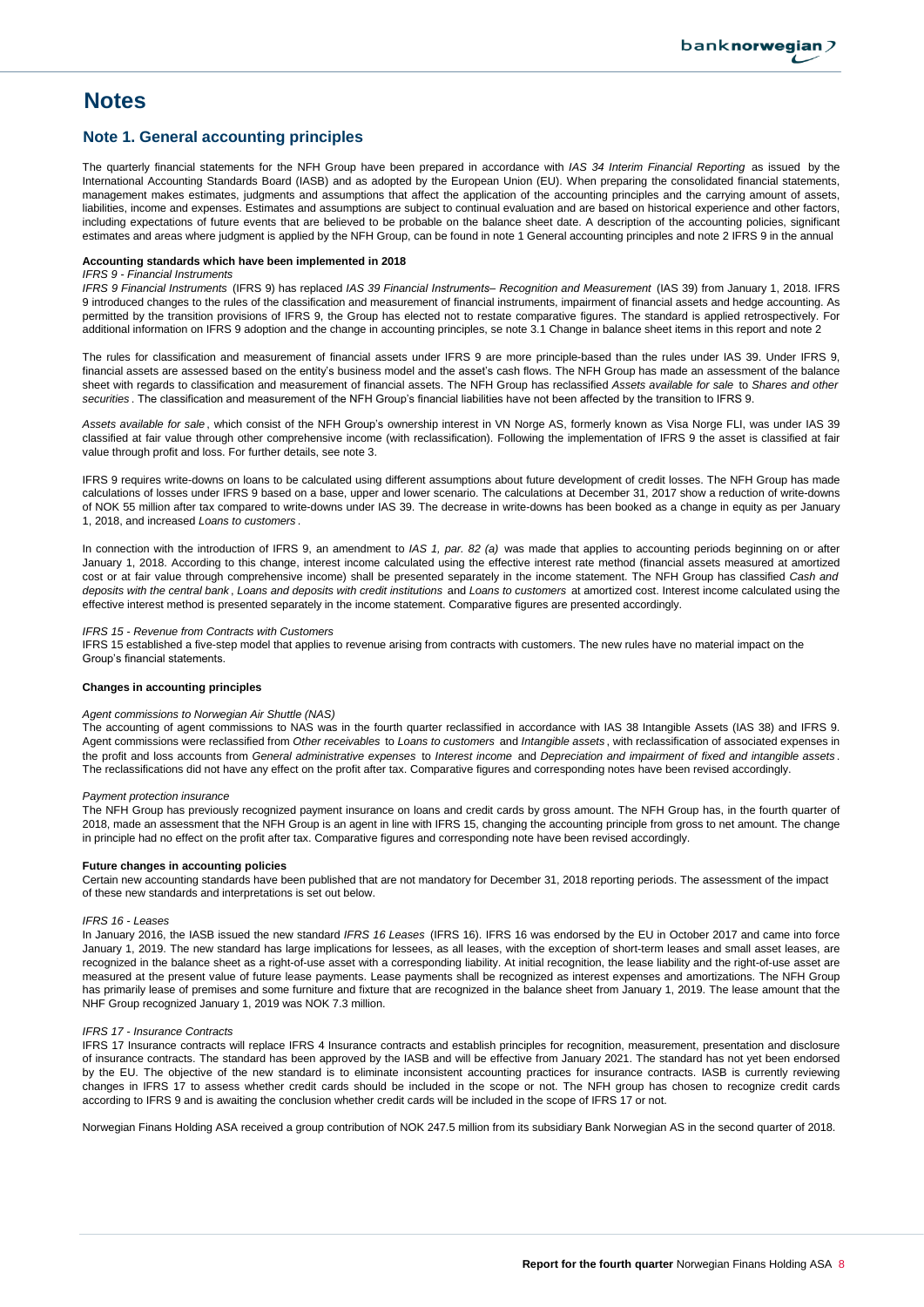**Other**

**Finland**

## **Note 2. Segments**

The profit and loss and balance sheet presentation for segments are based on internal financial reporting as it is reported to the NFH Group's management. The figures are based on the NFH Group's governance model and accounting principles. Norwegian Finans Holding ASA is defined as the other segment.

#### **Profit and loss account 2018**

**Balance sheet 31.12.17**

Other liabilities and equity

| Amounts in NOK 1000                    | Norway     | <b>Sweden</b> | <b>Denmark</b> | <b>Finland</b> | Other    | <b>Total</b> |
|----------------------------------------|------------|---------------|----------------|----------------|----------|--------------|
| Net interest income                    | 2,096,833  | 730,216       | 488,218        | 1,090,982      | 78       | 4,406,326    |
| Net other operating income             | 144,893    | 75,673        | 29,682         | $-3,498$       | $-803$   | 245,947      |
| <b>Total income</b>                    | 2,241,726  | 805,889       | 517,900        | 1,087,483      | $-725$   | 4,652,273    |
| Total operating expenses before losses | 537,585    | 277,024       | 163,053        | 254,273        | 4,228    | 1,236,163    |
| Provision for loan losses              | 237,235    | 195,956       | 190,128        | 404,312        |          | 1,027,631    |
| Profit before tax                      | 1,466,907  | 332,908       | 164,719        | 428,898        | $-4,953$ | 2,388,478    |
| Tax charge                             | 363,951    | 82,632        | 40,708         | 105,638        | $-1,063$ | 591,867      |
| Profit after tax                       | 1,102,955  | 250,276       | 124,010        | 323,259        | $-3,891$ | 1,796,611    |
| Other comprehensive income             |            |               |                |                |          |              |
| Comprehensive income for the period    | 1,102,955  | 250,276       | 124,010        | 323,259        | $-3,891$ | 1,796,611    |
| Balance sheet 31.12.18                 |            |               |                |                |          |              |
| Amounts in NOK 1000                    | Norway     | Sweden        | <b>Denmark</b> | <b>Finland</b> | Other    | <b>Total</b> |
| Loans to customers                     | 18,512,497 | 6,660,599     | 4,082,280      | 8,542,242      |          | 37,797,618   |
| Other assets                           | 6,515,429  | 2,366,123     | 1,282,722      | 2,269,710      | 204,143  | 12,638,128   |
| <b>Total assets</b>                    | 25,027,926 | 9,026,722     | 5,365,003      | 10,811,952     | 204,143  | 50,435,746   |
| Deposits from customers                | 19,744,468 | 6,573,122     | 3,920,335      | 8,853,867      |          | 39,091,791   |
| Other liabilities and equity           | 5,283,458  | 2,453,600     | 1,444,668      | 1,958,085      | 204,143  | 11,343,955   |
| <b>Total liabilities and equity</b>    | 25,027,926 | 9,026,722     | 5,365,003      | 10,811,952     | 204,143  | 50,435,746   |
|                                        |            |               |                |                |          |              |
| <b>Profit and loss account 2017</b>    |            |               |                |                |          |              |
| Amounts in NOK 1000                    | Norway     | Sweden        | <b>Denmark</b> | <b>Finland</b> | Other    | <b>Total</b> |
| Net interest income                    | 1,939,946  | 658,170       | 320,032        | 737,843        | 45       | 3,656,037    |
| Net other operating income             | 128,393    | 60,055        | 3,864          | 4,414          | $-362$   | 196,365      |
| <b>Total income</b>                    | 2,068,339  | 718,226       | 323,897        | 742,257        | $-317$   | 3,852,401    |
| Total operating expenses before losses | 500.699    | 243.773       | 136.033        | 173,247        | 3,016    | 1,056,768    |
| Provision for loan losses              | 192,354    | 147,436       | 151,982        | 180,617        |          | 672,388      |
| Profit before tax                      | 1,375,286  | 327,017       | 35,882         | 388,393        | $-3,333$ | 2,123,245    |
| Tax charge                             | 336.358    | 84.575        | 7.532          | 98.531         | $-801$   | 526,194      |

Tax charge 336,358 84,575 7,532 98,531 -801 526,194 **Profit after tax 1,038,928 242,442 28,350 289,862 -2,532 1,597,050**

Other comprehensive income **8,115**<br>
Comprehensive income for the period **1,047,043** 242,442 28,350 289,862 -2,532 1,605,165 **Comprehensive income for the period 1,047,043 242,442 28,350 289,862 -2,532 1,605,165**

*Amounts in NOK 1000* **Norway Sweden Denmark Total** Loans to customers 16,574,970 5,727,114 3,124,432 7,053,053 - 32,479,570<br>Other assets 6,449,479 1,928,894 923,628 1,206,880 11,541 10,520,422 Other assets 6,449,479 1,928,894 923,628 1,206,880 11,541 10,520,422 **Total assets 23,024,450 7,656,008 4,048,060 8,259,934 11,541 42,999,992**

Deposits from customers 17,909,435 5,875,474 3,313,982 6,583,384 - 33,682,275<br>Other liabilities and equity content in the state of the state of the state of the state of the state of the state of the state of the state of

**Total liabilities and equity 23,024,450 7,656,008 4,048,060 8,259,934 11,541 42,999,992**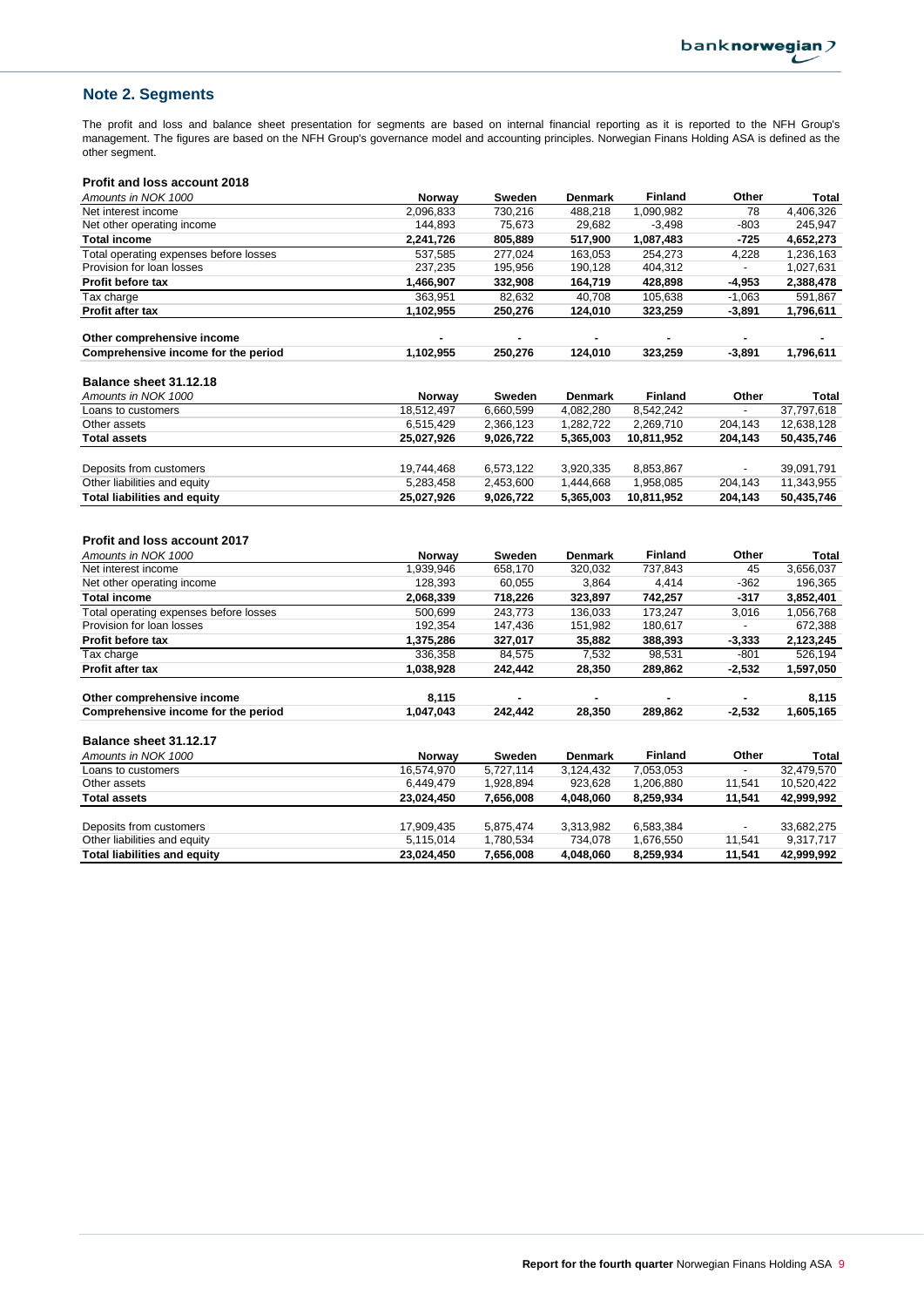## **Note 3. IFRS 9**

## **Note 3.1. Change in balance sheet items**

| <b>IAS 39</b><br>Change in balance sheet items |                |                   | <b>IFRS9</b>   |                          |  |  |
|------------------------------------------------|----------------|-------------------|----------------|--------------------------|--|--|
|                                                |                | <b>Book value</b> |                | Book value               |  |  |
| <b>Financial assets</b>                        | Category       | 31.12.17          | Category       | 1.1.18                   |  |  |
| Cash and deposits with sentral banks           | Amortised cost | 65.976            | Amortised cost | 65.976                   |  |  |
| Loans and deposits with credit institutions    | Amortised cost | 1.345.647         | Amortised cost | 1,345,647                |  |  |
| Loans to customers                             | Amortised cost | 32,451,553        | Amortised cost | 32,524,311               |  |  |
| Certificates and bonds                         | Fair value     | 8.859.834         | Fair value     | 8,859,834                |  |  |
| <b>Financial derivatives</b>                   | Fair value     | 1.935             | Fair value     | 1.935                    |  |  |
| Shares and other securities                    | Fair value     | 443               | Fair value     | 33,365                   |  |  |
| Assets available for sale*                     | Fair value**   | 32.922            | Fair value     | $\overline{\phantom{a}}$ |  |  |

\* Reclassified to *Shares and other securites* under IFRS 9.

\*\* Fair value through other comprehensive income.

| The tables below show the reclassification of balance sheet items and the new model for expected credit loss. |                |                          | New model                |                          |
|---------------------------------------------------------------------------------------------------------------|----------------|--------------------------|--------------------------|--------------------------|
|                                                                                                               |                | Reclass-                 | for expected             |                          |
| <b>Loans to customers</b>                                                                                     | <b>IAS 39</b>  | ification                | credit loss              | <b>IFRS 9</b>            |
| <b>Balance 31.12.17</b>                                                                                       | 32,451,553     |                          |                          |                          |
| Change in expected credit loss                                                                                |                | $\overline{\phantom{0}}$ | 72,758                   |                          |
| <b>Balance 1.1.18</b>                                                                                         | ۰              | $\overline{\phantom{0}}$ | -                        | 32,524,311               |
|                                                                                                               |                |                          | New model                |                          |
|                                                                                                               |                | Reclass-                 | for expected             |                          |
| <b>Estimated credit loss (ECL)</b>                                                                            | <b>IAS 39</b>  | ification                | credit loss              | <b>IFRS 9</b>            |
| <b>Balance 31.12.17</b>                                                                                       | 1,140,152      |                          |                          |                          |
| Change in expected credit loss                                                                                |                |                          | $-72,758$                |                          |
| <b>Balance 1.1.18</b>                                                                                         | ۰              | $\overline{\phantom{0}}$ |                          | 1,067,394                |
|                                                                                                               |                |                          | New model                |                          |
|                                                                                                               |                | Reclass-                 | for expected             |                          |
| <b>Shares and other securities</b>                                                                            | <b>IAS 39</b>  | ification                | credit loss              | <b>IFRS9</b>             |
| <b>Balance 31.12.17</b>                                                                                       | 443            |                          | ٠                        | $\overline{\phantom{0}}$ |
| Reclassification                                                                                              | Ξ.             | 32,922                   | $\overline{\phantom{0}}$ |                          |
| <b>Balance 1.1.18</b>                                                                                         | $\overline{a}$ |                          | ٠                        | 33,365                   |
|                                                                                                               |                |                          | New model                |                          |
|                                                                                                               |                | Reclass-                 | for expected             |                          |
| Assets available for sale                                                                                     | <b>IAS 39</b>  | ification                | credit loss              | <b>IFRS 9</b>            |

Balance 31.12.17 32,922 - - -

Reclassification - -32,922 - -

Balance  $1.1.18$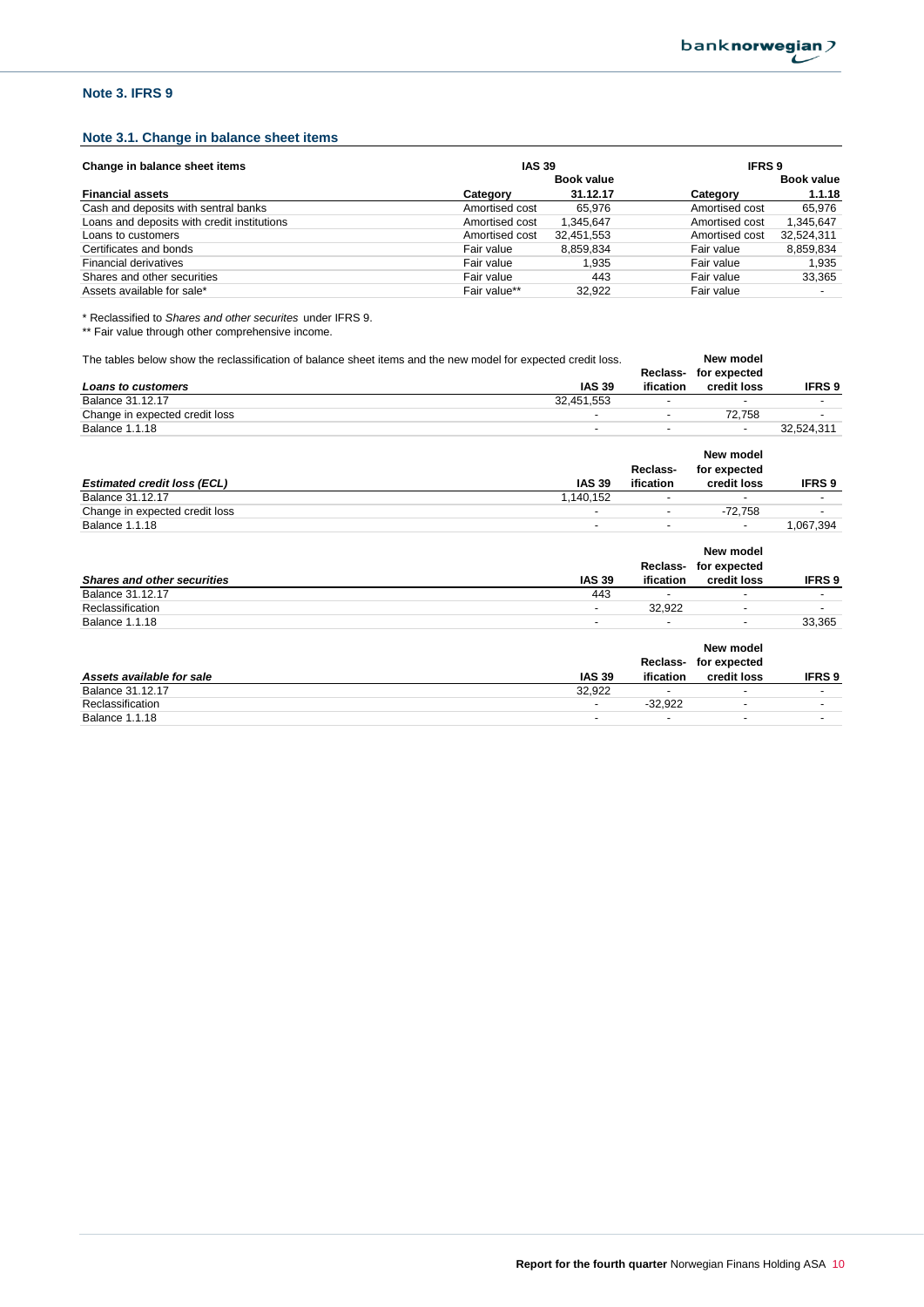### **Note 3.2. Economical variables used to measure ECL**

The NFH Group has chosen to disclose the three most important modelling variables in each individual country. The variables differ between countries. The following macro-economic variables are used in the models: real interest rate in absolute terms, 3-month interbank rate, unemployment level in thousands, hourly pay in NOK, aggregated monthly consumption for the entire population measured in millions in local currency, and unemployment rate in percentage of the total labour force. The data is modelled across three scenarios: a base, an upper and a lower case for expected credit loss. The model is based on the NiGEM-model developed by UK's Institute of Economic and Social Research.

The following weights has been used across all portfolios per December 31, 2018:

- Base scenario for expected credit loss: 40%
- Upper scenario for expected credit loss: 30%
- Lower scenario for expected credit loss: 30%

|                |                                 | Base scenario |         | Optimistic scenario |          | Pessimistic scenario |         |
|----------------|---------------------------------|---------------|---------|---------------------|----------|----------------------|---------|
|                |                                 | 12 months     | 5 years | 12 months           | 5 years  | 12 months            | 5 years |
| Norway         |                                 |               |         |                     |          |                      |         |
|                | 3-month interbank rate          | 1.75 %        | 3.32%   | 1.50 %              | 3.07%    | 2.41 %               | 3.80 %  |
|                | Hourly pay in NOK               | 415           | 471     | 421                 | 493      | 412                  | 459     |
|                | Real interest rate              | 0.09%         | 0.14%   | $-0.31%$            | $-0.26%$ | 1.48 %               | 0.97%   |
| Sweden         |                                 |               |         |                     |          |                      |         |
|                | 3-month interbank rate          | 0.38%         | 2.82 %  | 0.12%               | 1.73 %   | 0.78%                | 4.34 %  |
|                | Consumption in millions         | 177,143       | 193,058 | 179,254             | 197,699  | 174,324              | 184,867 |
|                | Unemployment level in thousands | 350           | 372     | 308                 | 327      | 384                  | 414     |
| <b>Denmark</b> |                                 |               |         |                     |          |                      |         |
|                | 3-month interbank rate          | 0.46%         | 2.52%   | 1.23%               | 2.88%    | 0.11%                | 2.18%   |
|                | Consumption in millions         | 79,400        | 86,233  | 81,910              | 93,929   | 76,747               | 79,377  |
|                | Unemployment percentage         | 5.21 %        | 5.17 %  | 4.32 %              | 4.81 %   | 6.26%                | 5.50 %  |
| <b>Finland</b> |                                 |               |         |                     |          |                      |         |
|                | 3-month interbank rate          | 0.34%         | 2.27%   | 0.78%               | 2.40 %   | $-0.08%$             | 1.79%   |
|                | Consumption in millions         | 9,458         | 9,995   | 9,707               | 10,601   | 9,217                | 9,436   |
|                | Unemployment percentage         | 7.60%         | 7.29 %  | 5.07 %              | 6.65%    | 10.14 %              | 7.82%   |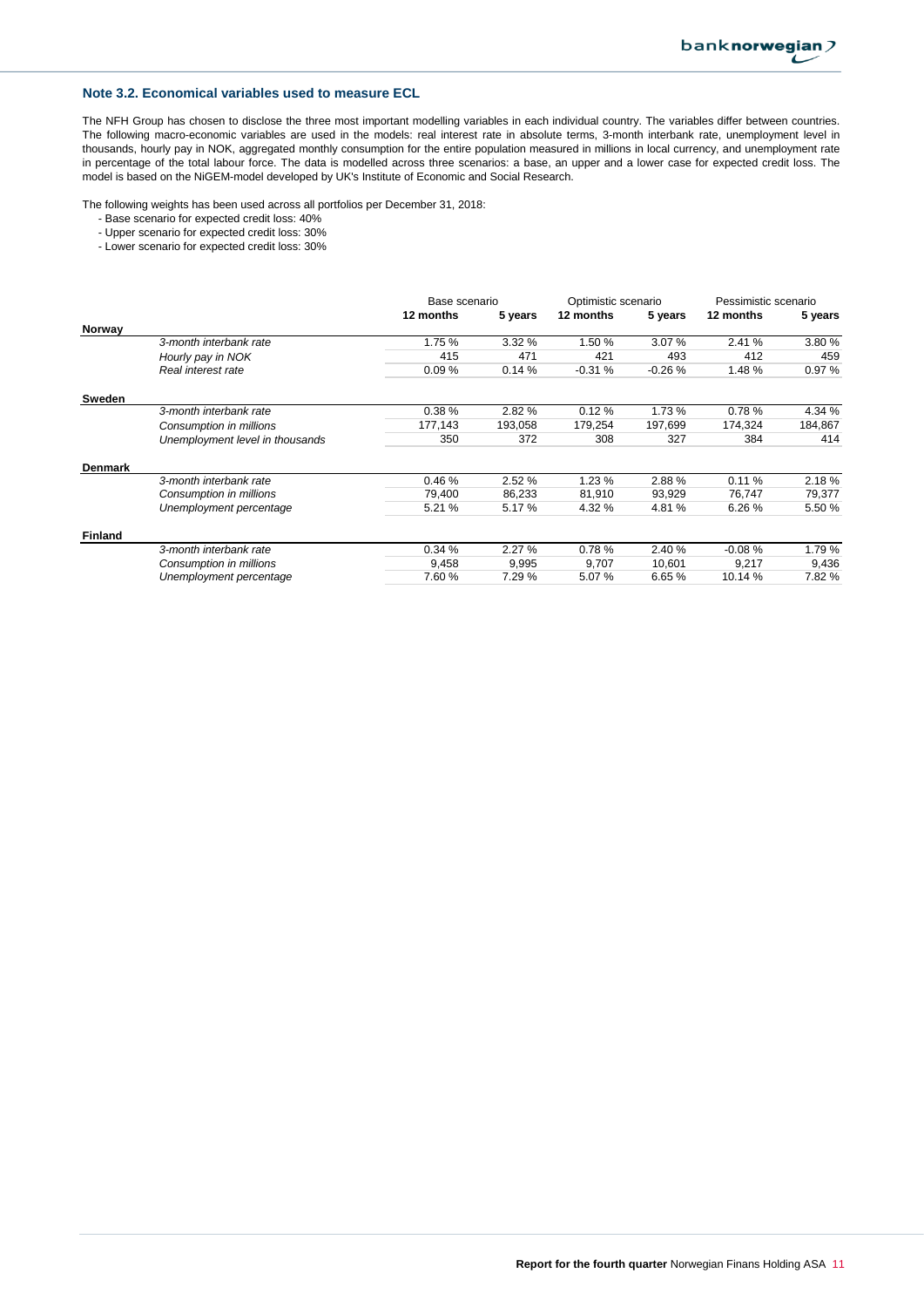## **Note 3.3. Significant increase in credit risk**

Probability of default (PD) is an experience-based probability that a commitment is in breach for more than 90 days in the next 12 months. The tables below show the different trigger levels that need to be in place for a commitment to be classified in Stage 2 due to a significant increase in credit risk. A significant increase in credit risk is assessed on the basis of several criteria, including late payment beyond 30 days after maturity. The most important factor for the assessment is a comparison between the original probability of default and the probability of default at the reporting date. Each product has its own threshold values when one considers an increase to be significant. Products with absolute low application PDs therefore lead to high trigger requirements, as they are relative and come from a low level.

|        | Original     | Instalment | Original  | <b>Credit card</b> |
|--------|--------------|------------|-----------|--------------------|
| Norway | PD           | loans      | PD        | loans              |
|        | $\leq 5\%$   | 700 %      | $\leq$ 2% | 900 %              |
|        | 10%1<br>>5%. | 30%        | $>2\%$    | 0 %                |
|        | >10%         | 20 %       |           |                    |

| Original     | Instalment | Original    | <b>Credit card</b> |
|--------------|------------|-------------|--------------------|
| Sweden<br>PD | loans      | PD          | loans              |
| <=20%        | 30%        | $\leq$ 2%   | 900 %              |
| >20%         | 10%        | $>2\%$ , 5% | 40 %               |
|              |            | $>5\%$      | 0%                 |

|         | Original       | Instalment | Original | <b>Credit card</b> |
|---------|----------------|------------|----------|--------------------|
| Denmark | PD             | loans      | PD       | loans              |
|         | $\leq$ 20%     | 300 %      | $<=50\%$ | 80 %               |
|         | $>20\%$ , 40%] | 100 %      | $>50\%$  | 0%                 |
|         | >40%           | 20 %       |          |                    |

|                | Original       | Instalment | Original  | <b>Credit card</b> |
|----------------|----------------|------------|-----------|--------------------|
| <b>Finland</b> | PD             | loans      | <b>PD</b> | loans              |
|                | $\leq$ 20%     | 200 %      | $<=30\%$  | 200 %              |
|                | $>20\%$ , 40%] | 100 %      | $>30\%$   | 30 %               |
|                | >40%           | 40 %       |           |                    |
|                |                |            |           |                    |

### **Note 3.4. Macro scenario sensitivity on ECL**

|                 | Reported     | Base     | Optimistic | Pessimistic |
|-----------------|--------------|----------|------------|-------------|
| Norway*         | under IFRS 9 | scenario | scenario   | scenario    |
| Credit card     | 117,556      | 118,070  | 115,072    | 119,355     |
| Unsecured loans | 437.047      | 437.676  | 433,555    | 439,699     |
| Sweden          |              |          |            |             |
| Credit card     | 111.587      | 111.477  | 109.421    | 113,901     |
| Unsecured loans | 317.900      | 317.587  | 310.211    | 326,008     |
| Denmark         |              |          |            |             |
| Credit card     | 97,027       | 97.021   | 96,848     | 97.214      |
| Unsecured loans | 360,957      | 360,899  | 359,868    | 362,124     |
| Finland         |              |          |            |             |
| Credit card     | 46,955       | 46,885   | 45,822     | 48,183      |
| Unsecured loans | 186.405      | 186,348  | 184,185    | 188,702     |

\* The final ECL is a macro-weighted ECL, based on 30% - 40% - 30% weighting given to the upper, base and lower scenarios. The outcome can be close to the Base scenario if the two scenarios differ by the same magnitude. If one scenario is of higher variability, the final ECL will tend towards that one.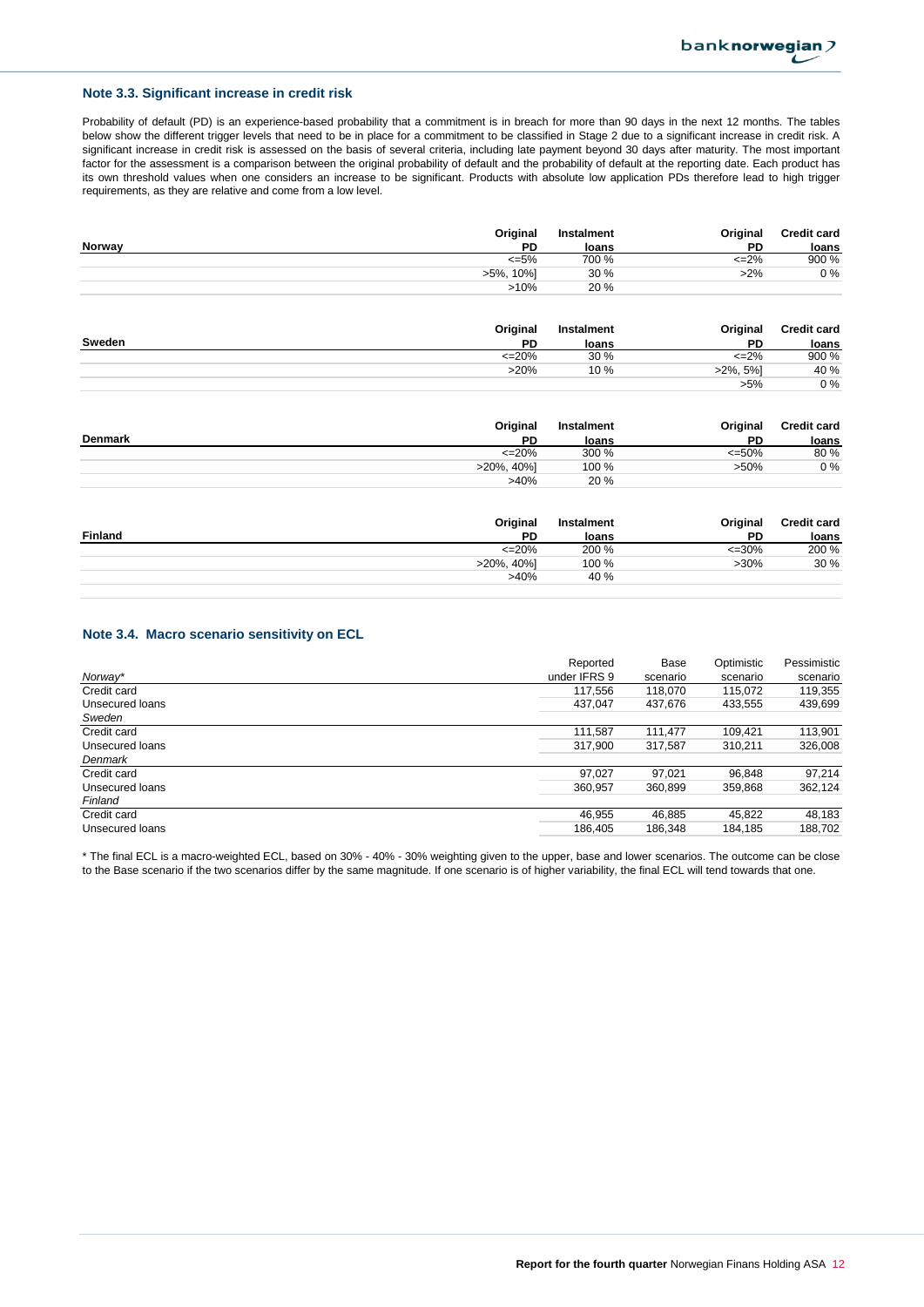## **Note 4. Loans to customers by product groups**

|                                    |             | Loan loss allowance |         |           |            |
|------------------------------------|-------------|---------------------|---------|-----------|------------|
| Amounts in NOK 1000                | Gross Ioans | Stage 1             | Stage 2 | Stage 3   | Total      |
| Instalment Ioans Norway            | 12,451,095  | 43.004              | 33,819  | 360.224   | 12,014,048 |
| Credit card loans Norway           | 6,616,005   | 7.403               | 6.976   | 103.177   | 6,498,449  |
| Instalment Ioans Sweden            | 4,434,434   | 40.138              | 95,024  | 182.738   | 4,116,534  |
| Credit card loans Sweden           | 2,655,652   | 10.404              | 38.406  | 62.777    | 2,544,065  |
| Instalment Ioans Denmark           | 3.721.497   | 55.944              | 31.997  | 273.016   | 3,360,540  |
| Credit card loans Denmark          | 818.767     | 12,394              | 13,430  | 71,203    | 721,740    |
| Instalment Ioans Finland           | 6.998.627   | 52.307              | 84.485  | 49.613    | 6,812,221  |
| Credit card loans Finland          | 1,776,976   | 13.360              | 30.627  | 2.968     | 1,730,021  |
| Total                              | 39,473,053  | 234.954             | 334,764 | 1,105,718 | 37,797,618 |
| Provision coverage ratio per stage |             | 0.60%               | 0.85%   | 2.80%     |            |

## **Note 5. Change in loan loss allowance**

#### **Instalment loans Norway**

| Loan loss allowance                                                         | Stage 1<br>12 months | Stage 2<br>Lifetime | Stage 3<br>Lifetime |           |
|-----------------------------------------------------------------------------|----------------------|---------------------|---------------------|-----------|
|                                                                             | expected             | expected            | expected            |           |
| Amounts in NOK 1000                                                         | credit loss          | credit loss         | credit loss         | Total     |
| Loan loss allowance as at 30.9.18                                           | 43.619               | 35.403              | 318.736             | 397,757   |
| Transfers:                                                                  |                      |                     |                     |           |
| Transfers between Stage 1 and Stage 2                                       | $-3,192$             | 14,681              |                     | 11,489    |
| Transfers between Stage 1 and Stage 3                                       | $-155$               |                     | 313                 | 158       |
| Transfers between Stage 2 and Stage 1                                       | 1,732                | $-5,458$            |                     | $-3,726$  |
| Transfers between Stage 2 and Stage 3                                       |                      | $-12,443$           | 35,614              | 23,171    |
| Transfers between Stage 3 and Stage 2                                       |                      | 934                 | $-10,165$           | $-9,231$  |
| Transfers between Stage 3 and Stage 1                                       | 8                    |                     | -485                | -476      |
| New financial assets issued or purchased                                    | 4,096                | 1,523               |                     | 5,619     |
| Financial assets derecognized in the period, including down payments        | $-2,364$             | $-1,653$            | $-6.161$            | $-10,178$ |
| Modification of contractual cash flows from non-discounted financial assets | -740                 | 831                 | 22,372              | 22,463    |
| Loan loss allowance as at 31.12.18                                          | 43,004               | 33,819              | 360,224             | 437,047   |
| Loan loss provisions and quarantees                                         |                      |                     |                     |           |

The loan loss allowance is calculated based on the expected credit loss (ECL) using the 3-stage method as described in note 2.1 of the Annual Report 2017.

Migration out of one stage is calculated at opening date 30.9.18, while migration into one stage is calculated at the closing date 31.12.18.

| Amounts in NOK 1000                                                         | Stage 1    | Stage 2    | Stage 3   | Total      |
|-----------------------------------------------------------------------------|------------|------------|-----------|------------|
| Gross loans to customers as at 30.9.18                                      | 9,589,801  | 1,348,166  | 1,406,856 | 12,344,823 |
| Transfers:                                                                  |            |            |           |            |
| Transfers between Stage 1 and Stage 2                                       | $-603.214$ | 601.600    |           | $-1,613$   |
| Transfers between Stage 1 and Stage 3                                       | $-27.733$  |            | 28.032    | 299        |
| Transfers between Stage 2 and Stage 1                                       | 332,084    | $-351,057$ |           | $-18,973$  |
| Transfers between Stage 2 and Stage 3                                       |            | $-238.217$ | 238,528   | 311        |
| Transfers between Stage 3 and Stage 2                                       |            | 42.016     | $-53.385$ | $-11,369$  |
| Transfers between Stage 3 and Stage 1                                       | 1,907      |            | $-3.607$  | $-1,700$   |
| New financial assets issued or purchased                                    | 817.540    | 47.804     |           | 865.344    |
| Financial assets derecognized in the period, including down payments        | $-531.462$ | $-72.700$  | $-34.343$ | $-638.506$ |
| Modification of contractual cash flows from non-discounted financial assets | $-65.257$  | -20.718    | $-1.547$  | -87,521    |
| Gross loans to customers as at 31.12.18                                     | 9.513.667  | 1.356.895  | 1.580.533 | 12.451.095 |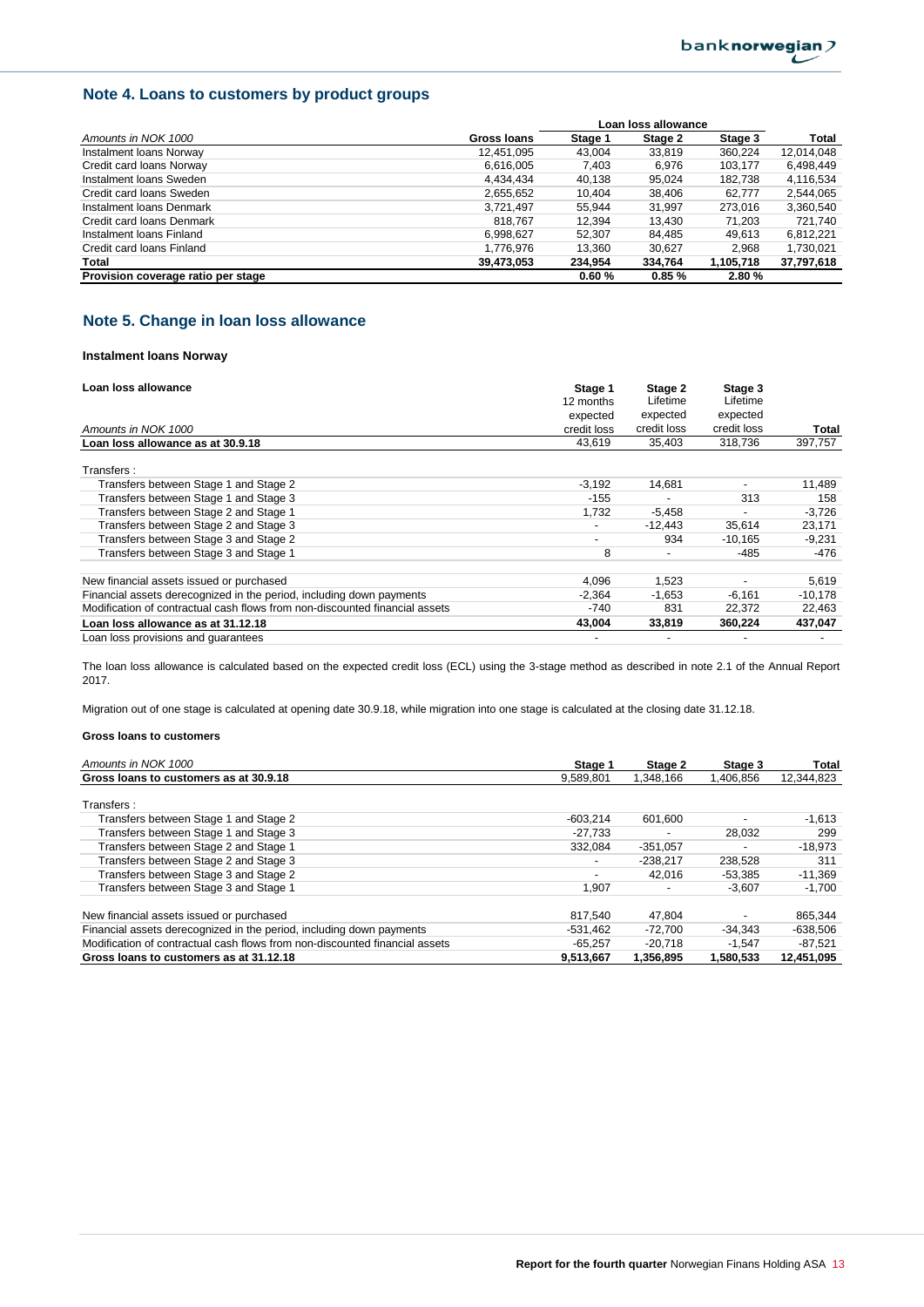### **Credit card loans Norway**

### **Loan loss allowance**

|                                                                             | Stage 1                  | Stage 2     | Stage 3     |          |
|-----------------------------------------------------------------------------|--------------------------|-------------|-------------|----------|
|                                                                             | 12 months                | Lifetime    | Lifetime    |          |
|                                                                             | expected                 | expected    | expected    |          |
| Amounts in NOK 1000                                                         | credit loss              | credit loss | credit loss | Total    |
| Loan loss allowance as at 30.9.18                                           | 7,172                    | 7,070       | 86,673      | 100,915  |
| Transfers:                                                                  |                          |             |             |          |
| Transfers between Stage 1 and Stage 2                                       | $-360$                   | 3,727       |             | 3,366    |
| Transfers between Stage 1 and Stage 3                                       | $-26$                    |             | 175         | 150      |
| Transfers between Stage 2 and Stage 1                                       | 320                      | $-2,742$    |             | $-2,422$ |
| Transfers between Stage 2 and Stage 3                                       | $\overline{\phantom{a}}$ | $-971$      | 7,394       | 6,423    |
| Transfers between Stage 3 and Stage 2                                       | $\overline{\phantom{a}}$ | 97          | $-2.623$    | $-2,527$ |
| Transfers between Stage 3 and Stage 1                                       | 5                        |             | $-754$      | -749     |
| New financial assets issued or purchased                                    | 255                      | 142         |             | 397      |
| Financial assets derecognized in the period, including down payments        | -40                      | $-79$       | -445        | $-565$   |
| Modification of contractual cash flows from non-discounted financial assets | 78                       | $-268$      | 12,757      | 12,567   |
| Loan loss allowance as at 31.12.18                                          | 7,403                    | 6.976       | 103.177     | 117,556  |
| Loan loss provisions and quarantees                                         |                          |             |             |          |

The loan loss allowance is calculated based on the expected credit loss (ECL) using the 3-stage method as described in note 2.1 of the Annual Report 2017.

Migration out of one stage is calculated at opening date 30.9.18, while migration into one stage is calculated at the closing date 31.12.18.

| Amounts in NOK 1000                                                         | Stage 1    | Stage 2    | Stage 3   | Total     |
|-----------------------------------------------------------------------------|------------|------------|-----------|-----------|
| Gross loans to customers as at 30.9.18                                      | 5,272,139  | 574.516    | 429,620   | 6,276,276 |
| Transfers:                                                                  |            |            |           |           |
| Transfers between Stage 1 and Stage 2                                       | $-281.851$ | 320.946    |           | 39,095    |
| Transfers between Stage 1 and Stage 3                                       | $-15,360$  |            | 15,630    | 269       |
| Transfers between Stage 2 and Stage 1                                       | 206,506    | $-237.760$ |           | $-31.254$ |
| Transfers between Stage 2 and Stage 3                                       |            | $-82.135$  | 82.236    | 100       |
| Transfers between Stage 3 and Stage 2                                       |            | 9.148      | $-20.806$ | $-11,658$ |
| Transfers between Stage 3 and Stage 1                                       | 1.254      |            | $-6.670$  | $-5.416$  |
| New financial assets issued or purchased                                    | 108,387    | 10.670     |           | 119,057   |
| Financial assets derecognized in the period, including down payments        | $-10.504$  | $-4.718$   | $-2.506$  | $-17,728$ |
| Modification of contractual cash flows from non-discounted financial assets | 258.816    | $-10.648$  | -904      | 247.263   |
| Gross loans to customers as at 31.12.18                                     | 5,539,387  | 580.018    | 496.599   | 6,616,005 |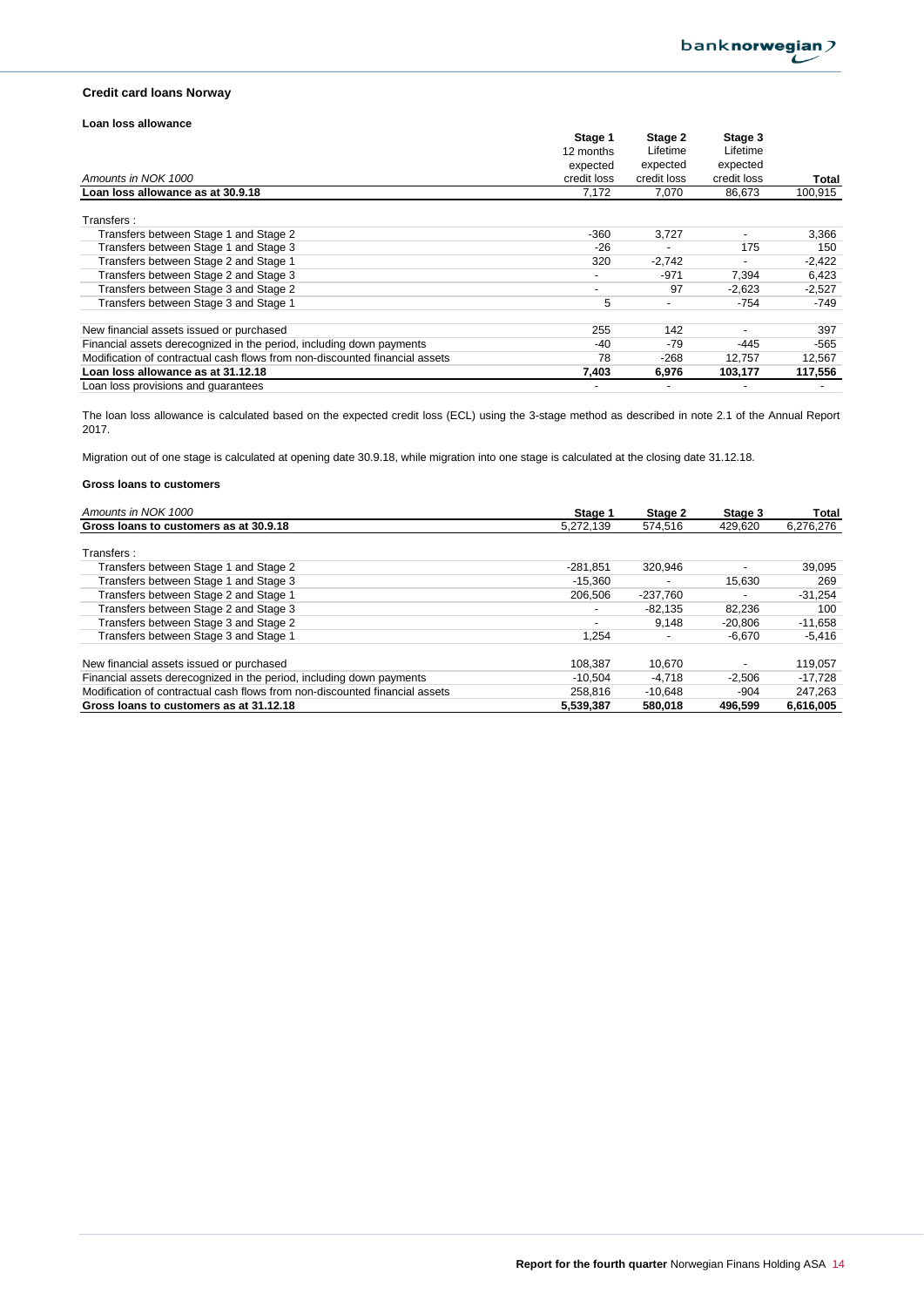## **Instalment loans Sweden**

| Loan loss allowance                                                         | Stage 1     | Stage 2     | Stage 3                  |          |
|-----------------------------------------------------------------------------|-------------|-------------|--------------------------|----------|
|                                                                             | 12 months   | Lifetime    | Lifetime                 |          |
|                                                                             | expected    | expected    | expected                 |          |
| Amounts in NOK 1000                                                         | credit loss | credit loss | credit loss              | Total    |
| Loan loss allowance as at 30.9.18                                           | 41,087      | 75,787      | 140,260                  | 257,134  |
| Transfers:                                                                  |             |             |                          |          |
| Transfers between Stage 1 and Stage 2                                       | $-11.085$   | 25,949      | ٠                        | 14,864   |
| Transfers between Stage 1 and Stage 3                                       | $-479$      |             | -                        | -479     |
| Transfers between Stage 2 and Stage 1                                       | 3.486       | $-5,837$    | $\overline{\phantom{0}}$ | $-2,351$ |
| Transfers between Stage 2 and Stage 3                                       |             | $-9.575$    | 23,154                   | 13,579   |
| Transfers between Stage 3 and Stage 2                                       |             | 1,516       | $-3,567$                 | $-2,051$ |
| Transfers between Stage 3 and Stage 1                                       | 25          |             | $-150$                   | $-125$   |
| New financial assets issued or purchased                                    | 6,066       | 2,569       |                          | 8,635    |
| Financial assets derecognized in the period, including down payments        | $-2,661$    | $-2,998$    | $-1,678$                 | $-7,338$ |
| Modification of contractual cash flows from non-discounted financial assets | 3,700       | 7,612       | 24,720                   | 36,032   |
| Loan loss allowance as at 31.12.18                                          | 40,138      | 95,024      | 182,738                  | 317,900  |
| Loan loss provisions and quarantees                                         |             |             |                          |          |

The loan loss allowance is calculated based on the expected credit loss (ECL) using the 3-stage method as described in note 2.1 of the Annual Report 2017.

Migration out of one stage is calculated at opening date 30.9.18, while migration into one stage is calculated at the closing date 31.12.18.

| Amounts in NOK 1000                                                         | Stage 1                  | Stage 2    | Stage 3   | Total      |
|-----------------------------------------------------------------------------|--------------------------|------------|-----------|------------|
| Gross loans to customers as at 30.9.18                                      | .905.444                 | 1.615.598  | 603.739   | 4,124,781  |
| Transfers:                                                                  |                          |            |           |            |
| Transfers between Stage 1 and Stage 2                                       | -483.972                 | 509.416    |           | 25,444     |
| Transfers between Stage 1 and Stage 3                                       | $-21.506$                |            | 23.852    | 2,346      |
| Transfers between Stage 2 and Stage 1                                       | 145.930                  | $-138.285$ |           | 7.644      |
| Transfers between Stage 2 and Stage 3                                       |                          | $-131.846$ | 142.430   | 10.584     |
| Transfers between Stage 3 and Stage 2                                       | $\overline{\phantom{a}}$ | 24.254     | $-25.640$ | $-1,386$   |
| Transfers between Stage 3 and Stage 1                                       | 1.005                    |            | $-1.456$  | $-451$     |
| New financial assets issued or purchased                                    | 271.231                  | 50.051     |           | 321,281    |
| Financial assets derecognized in the period, including down payments        | $-124.603$               | $-66.638$  | $-7.764$  | $-199.005$ |
| Modification of contractual cash flows from non-discounted financial assets | 69.795                   | 41.920     | 31.480    | 143.196    |
| Gross loans to customers as at 31.12.18                                     | 1,763,323                | 1,904,470  | 766.641   | 4,434,434  |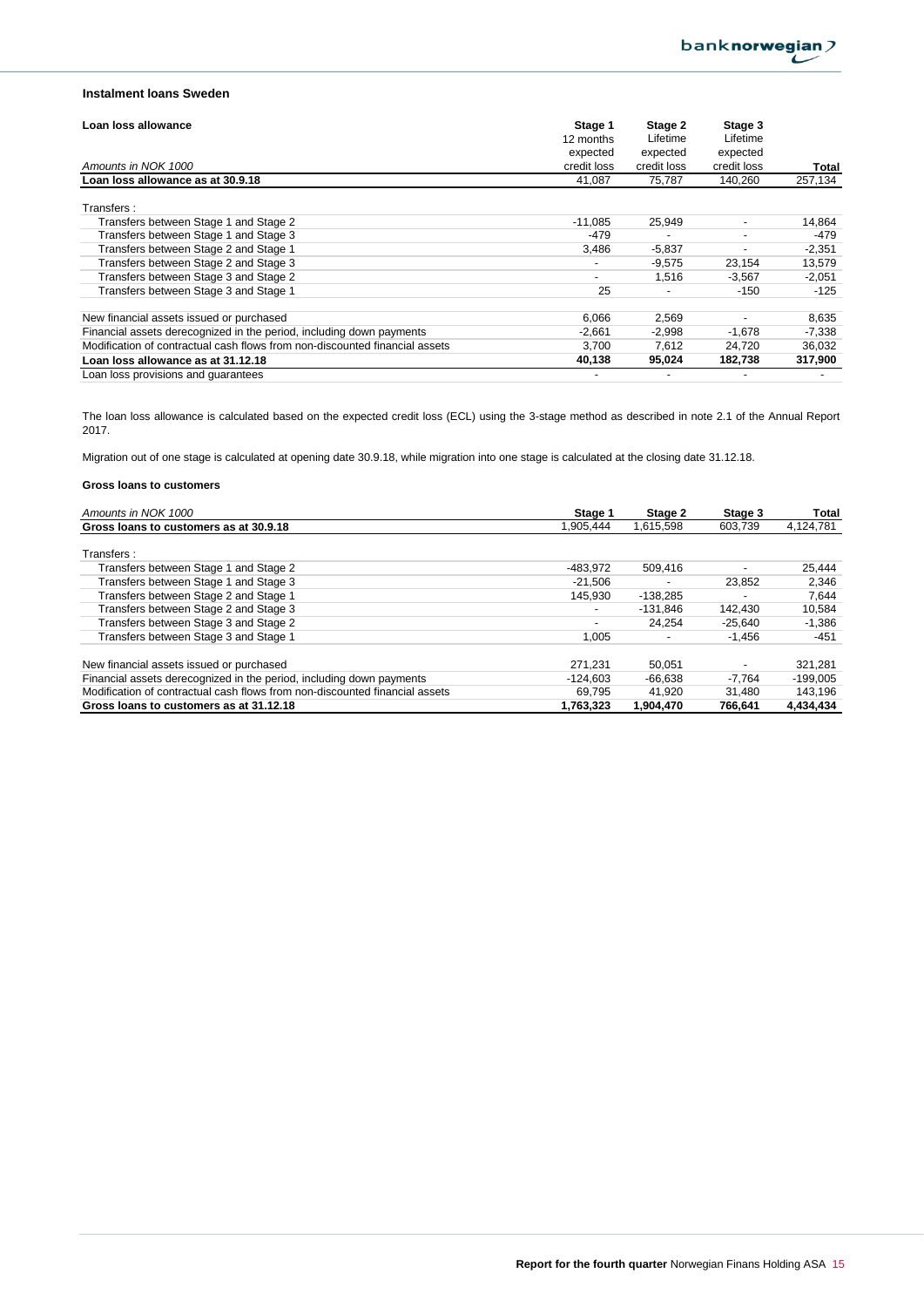### **Credit card loans Sweden**

### **Loan loss allowance**

|                                                                             | Stage 1                  | Stage 2     | Stage 3     |          |
|-----------------------------------------------------------------------------|--------------------------|-------------|-------------|----------|
|                                                                             | 12 months                | Lifetime    | Lifetime    |          |
|                                                                             | expected                 | expected    | expected    |          |
| Amounts in NOK 1000                                                         | credit loss              | credit loss | credit loss | Total    |
| Loan loss allowance as at 30.9.18                                           | 9,520                    | 25,773      | 46,924      | 82,217   |
| Transfers:                                                                  |                          |             |             |          |
| Transfers between Stage 1 and Stage 2                                       | -693                     | 18,828      | ٠           | 18,135   |
| Transfers between Stage 1 and Stage 3                                       | $-17$                    |             |             | $-17$    |
| Transfers between Stage 2 and Stage 1                                       | 234                      | $-4,583$    |             | $-4,349$ |
| Transfers between Stage 2 and Stage 3                                       | $\overline{\phantom{a}}$ | $-3,021$    | 8,906       | 5,885    |
| Transfers between Stage 3 and Stage 2                                       | $\overline{\phantom{a}}$ | 423         | $-1,493$    | $-1,070$ |
| Transfers between Stage 3 and Stage 1                                       | $\overline{\phantom{a}}$ |             | $-15$       | $-15$    |
| New financial assets issued or purchased                                    | 661                      | 45          |             | 706      |
| Financial assets derecognized in the period, including down payments        | -63                      | $-230$      | $-174$      | -468     |
| Modification of contractual cash flows from non-discounted financial assets | 762                      | 1,171       | 8,628       | 10,561   |
| Loan loss allowance as at 31.12.18                                          | 10,404                   | 38,406      | 62,777      | 111,587  |
| Loan loss provisions and quarantees                                         |                          |             |             |          |

The loan loss allowance is calculated based on the expected credit loss (ECL) using the 3-stage method as described in note 2.1 of the Annual Report 2017.

Migration out of one stage is calculated at opening date 30.9.18, while migration into one stage is calculated at the closing date 31.12.18.

| Amounts in NOK 1000                                                         | Stage 1   | Stage 2   | Stage 3                  | Total     |
|-----------------------------------------------------------------------------|-----------|-----------|--------------------------|-----------|
| Gross loans to customers as at 30.9.18                                      | 1.818.646 | 280.090   | 148.944                  | 2.247.679 |
| Transfers:                                                                  |           |           |                          |           |
| Transfers between Stage 1 and Stage 2                                       | -174.356  | 205.398   |                          | 31,042    |
| Transfers between Stage 1 and Stage 3                                       | $-4,925$  |           | 5,547                    | 622       |
| Transfers between Stage 2 and Stage 1                                       | 49.166    | $-53,256$ |                          | $-4,090$  |
| Transfers between Stage 2 and Stage 3                                       |           | $-34.970$ | 37.591                   | 2,621     |
| Transfers between Stage 3 and Stage 2                                       |           | 3.847     | $-6.215$                 | $-2,368$  |
| Transfers between Stage 3 and Stage 1                                       | 0         |           | -59                      | -59       |
| New financial assets issued or purchased                                    | 82.697    | 2.839     | $\overline{\phantom{0}}$ | 85,536    |
| Financial assets derecognized in the period, including down payments        | $-3.994$  | 331       | 297                      | $-3.366$  |
| Modification of contractual cash flows from non-discounted financial assets | 283.333   | 6.848     | 7,855                    | 298.035   |
| Gross loans to customers as at 31.12.18                                     | 2,050,566 | 411,127   | 193.959                  | 2,655,652 |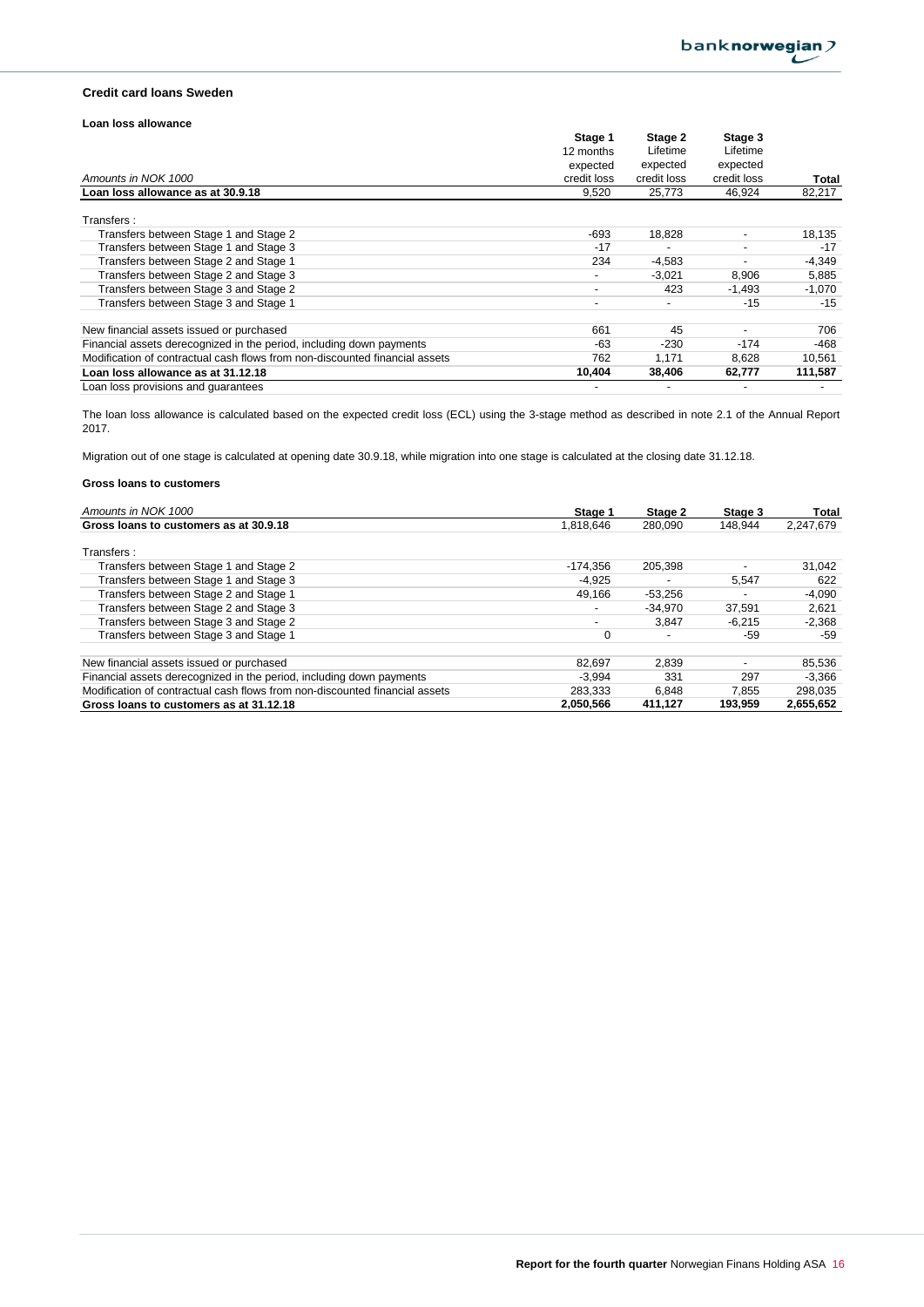## **Instalment loans Denmark**

| Loan loss allowance                                                         | Stage 1                  | Stage 2     | Stage 3     |          |
|-----------------------------------------------------------------------------|--------------------------|-------------|-------------|----------|
|                                                                             | 12 months                | Lifetime    | Lifetime    |          |
|                                                                             | expected                 | expected    | expected    |          |
| Amounts in NOK 1000                                                         | credit loss              | credit loss | credit loss | Total    |
| Loan loss allowance as at 30.9.18                                           | 55,224                   | 32,280      | 215,462     | 302,966  |
| Transfers:                                                                  |                          |             |             |          |
| Transfers between Stage 1 and Stage 2                                       | $-3,562$                 | 20,055      | ٠           | 16,494   |
| Transfers between Stage 1 and Stage 3                                       | $-763$                   |             | 13,300      | 12,537   |
| Transfers between Stage 2 and Stage 1                                       | 1,522                    | $-7,119$    |             | $-5,597$ |
| Transfers between Stage 2 and Stage 3                                       | $\overline{\phantom{a}}$ | $-14.892$   | 40,214      | 25,321   |
| Transfers between Stage 3 and Stage 2                                       | -                        | 835         | $-3,270$    | $-2,435$ |
| Transfers between Stage 3 and Stage 1                                       | 26                       |             | $-256$      | $-229$   |
| New financial assets issued or purchased                                    | 4.425                    | 1.010       |             | 5,436    |
| Financial assets derecognized in the period, including down payments        | $-1,154$                 | -941        | $-2,083$    | $-4,177$ |
| Modification of contractual cash flows from non-discounted financial assets | 225                      | 768         | 9,649       | 10,642   |
| Loan loss allowance as at 31.12.18                                          | 55.944                   | 31,997      | 273,016     | 360,957  |
| Loan loss provisions and quarantees                                         |                          |             |             |          |

The loan loss allowance is calculated based on the expected credit loss (ECL) using the 3-stage method as described in note 2.1 of the Annual Report 2017.

Migration out of one stage is calculated at opening date 30.9.18, while migration into one stage is calculated at the closing date 31.12.18.

| Amounts in NOK 1000                                                         | Stage 1                  | Stage 2   | Stage 3  | Total     |
|-----------------------------------------------------------------------------|--------------------------|-----------|----------|-----------|
| Gross loans to customers as at 30.9.18                                      | 2.816.061                | 197.191   | 400.711  | 3,413,963 |
| Transfers:                                                                  |                          |           |          |           |
| Transfers between Stage 1 and Stage 2                                       | $-107.147$               | 115.004   |          | 7,857     |
| Transfers between Stage 1 and Stage 3                                       | $-22.345$                |           | 24,335   | 1,989     |
| Transfers between Stage 2 and Stage 1                                       | 52.914                   | $-54.111$ |          | $-1,198$  |
| Transfers between Stage 2 and Stage 3                                       | $\overline{\phantom{0}}$ | $-69.387$ | 73,436   | 4,049     |
| Transfers between Stage 3 and Stage 2                                       | $\overline{\phantom{0}}$ | 4.558     | $-6.105$ | $-1,547$  |
| Transfers between Stage 3 and Stage 1                                       | 241                      |           | $-482$   | $-240$    |
| New financial assets issued or purchased                                    | 192.656                  | 6.329     |          | 198,985   |
| Financial assets derecognized in the period, including down payments        | $-52.718$                | $-6,090$  | $-4.027$ | -62,835   |
| Modification of contractual cash flows from non-discounted financial assets | 142.788                  | $-176$    | 17.861   | 160,473   |
| Gross loans to customers as at 31.12.18                                     | 3.022.448                | 193.319   | 505.730  | 3,721,497 |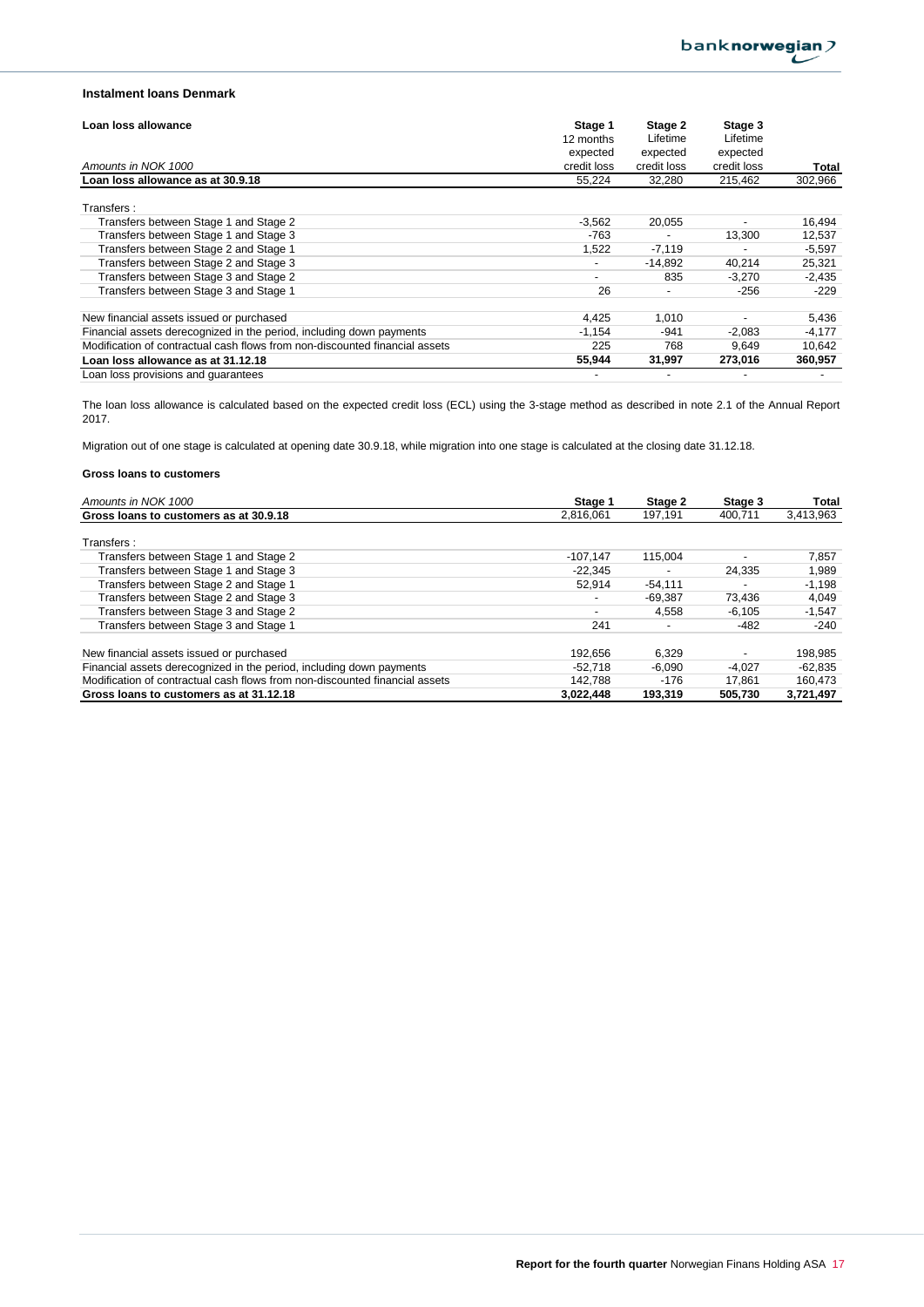### **Credit card loans Denmark**

### **Loan loss allowance**

|                                                                             | Stage 1                  | Stage 2        | Stage 3     |                          |
|-----------------------------------------------------------------------------|--------------------------|----------------|-------------|--------------------------|
|                                                                             | 12 months                | Lifetime       | Lifetime    |                          |
|                                                                             | expected                 | expected       | expected    |                          |
| Amounts in NOK 1000                                                         | credit loss              | credit loss    | credit loss | Total                    |
| Loan loss allowance as at 30.9.18                                           | 12.891                   | 12.287         | 62,798      | 87,976                   |
| Transfers:                                                                  |                          |                |             |                          |
| Transfers between Stage 1 and Stage 2                                       | $-230$                   | 2,476          |             | 2,246                    |
| Transfers between Stage 1 and Stage 3                                       | $-37$                    |                | 1,826       | 1,789                    |
| Transfers between Stage 2 and Stage 1                                       | 69                       | $-1,170$       |             | $-1,102$                 |
| Transfers between Stage 2 and Stage 3                                       | $\blacksquare$           | $-1.778$       | 5,351       | 3,573                    |
| Transfers between Stage 3 and Stage 2                                       | $\overline{\phantom{a}}$ | 942            | $-1,415$    | -473                     |
| Transfers between Stage 3 and Stage 1                                       | $\overline{\phantom{a}}$ | $\overline{a}$ |             | $\overline{\phantom{a}}$ |
| New financial assets issued or purchased                                    | 6,088                    | 178            |             | 6,266                    |
| Financial assets derecognized in the period, including down payments        | $-58$                    | $-143$         | $-184$      | $-385$                   |
| Modification of contractual cash flows from non-discounted financial assets | $-6,329$                 | 638            | 2,827       | $-2,864$                 |
| Loan loss allowance as at 31.12.18                                          | 12,394                   | 13,430         | 71,203      | 97,027                   |
| Loan loss provisions and quarantees                                         |                          |                |             |                          |

The loan loss allowance is calculated based on the expected credit loss (ECL) using the 3-stage method as described in note 2.1 of the Annual Report 2017.

Migration out of one stage is calculated at opening date 30.9.18, while migration into one stage is calculated at the closing date 31.12.18.

| Amounts in NOK 1000                                                         | Stage 1                  | Stage 2   | Stage 3                  | Total    |
|-----------------------------------------------------------------------------|--------------------------|-----------|--------------------------|----------|
| Gross loans to customers as at 30.9.18                                      | 524.010                  | 50,858    | 154.468                  | 729,335  |
| Transfers:                                                                  |                          |           |                          |          |
| Transfers between Stage 1 and Stage 2                                       | $-24.551$                | 28.009    | $\overline{\phantom{0}}$ | 3,458    |
| Transfers between Stage 1 and Stage 3                                       | $-3.831$                 |           | 4.278                    | 447      |
| Transfers between Stage 2 and Stage 1                                       | 13.536                   | $-14,069$ |                          | $-534$   |
| Transfers between Stage 2 and Stage 3                                       | $\overline{\phantom{a}}$ | $-11.933$ | 12.735                   | 802      |
| Transfers between Stage 3 and Stage 2                                       | $\overline{\phantom{a}}$ | 1.823     | $-3.547$                 | $-1,724$ |
| Transfers between Stage 3 and Stage 1                                       | $\overline{\phantom{a}}$ |           |                          |          |
| New financial assets issued or purchased                                    | 16.592                   | 596       |                          | 17.189   |
| Financial assets derecognized in the period, including down payments        | 262                      | $-307$    | 104                      | 58       |
| Modification of contractual cash flows from non-discounted financial assets | 64.538                   | $-1,689$  | 6,886                    | 69.735   |
| Gross loans to customers as at 31.12.18                                     | 590.555                  | 53.288    | 174.923                  | 818,767  |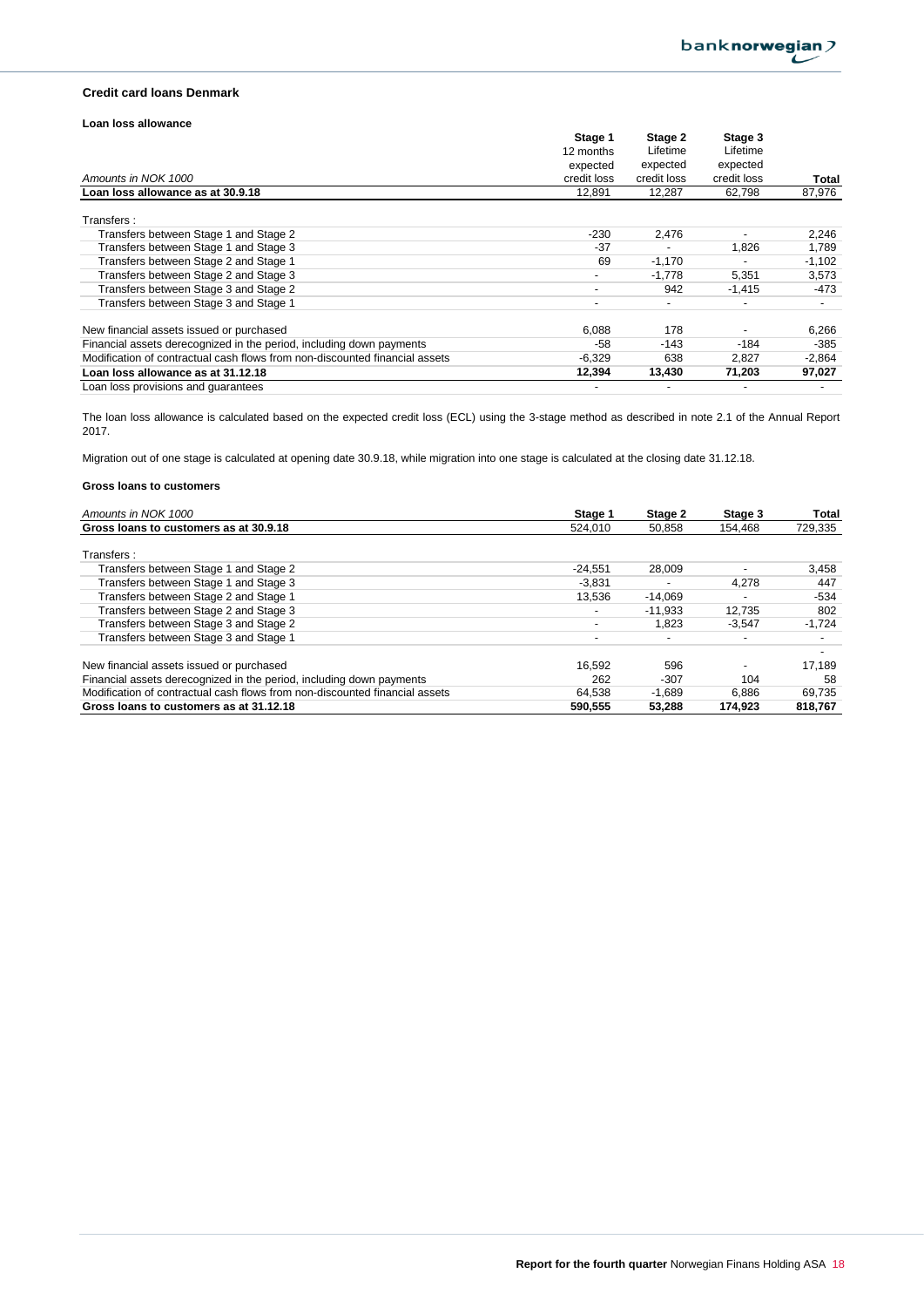## **Instalment loans Finland**

| Loan loss allowance                                                         | Stage 1                  | Stage 2     | Stage 3                  |            |
|-----------------------------------------------------------------------------|--------------------------|-------------|--------------------------|------------|
|                                                                             | 12 months                | Lifetime    | Lifetime                 |            |
|                                                                             | expected                 | expected    | expected                 |            |
| Amounts in NOK 1000                                                         | credit loss              | credit loss | credit loss              | Total      |
| Loan loss allowance as at 30.9.18                                           | 41.396                   | 86.647      | 270.958                  | 399,001    |
| Transfers:                                                                  |                          |             |                          |            |
| Transfers between Stage 1 and Stage 2                                       | $-5,183$                 | 46,050      | $\overline{\phantom{0}}$ | 40,867     |
| Transfers between Stage 1 and Stage 3                                       | $-143$                   |             | 987                      | 844        |
| Transfers between Stage 2 and Stage 1                                       | 6,077                    | $-22,367$   | ٠                        | $-16,290$  |
| Transfers between Stage 2 and Stage 3                                       | $\overline{\phantom{a}}$ | $-13.768$   | 46,660                   | 32,892     |
| Transfers between Stage 3 and Stage 2                                       | $\overline{\phantom{a}}$ | 100         | $-308$                   | $-208$     |
| Transfers between Stage 3 and Stage 1                                       | 9                        |             | $-296$                   | $-287$     |
| New financial assets issued or purchased                                    | 4,697                    | 1,540       |                          | 6,238      |
| Financial assets derecognized in the period, including down payments        | $-1,621$                 | $-22.964$   | $-268.498$               | $-293,084$ |
| Modification of contractual cash flows from non-discounted financial assets | 7,077                    | 9,247       | 109                      | 16,433     |
| Loan loss allowance as at 31.12.18                                          | 52.307                   | 84.485      | 49,613                   | 186,405    |
| Loan loss provisions and quarantees                                         |                          |             |                          |            |

The loan loss allowance is calculated based on the expected credit loss (ECL) using the 3-stage method as described in note 2.1 of the Annual Report 2017.

Migration out of one stage is calculated at opening date 30.9.18, while migration into one stage is calculated at the closing date 31.12.18.

| Amounts in NOK 1000                                                         | Stage 1                  | Stage 2    | Stage 3      | Total        |
|-----------------------------------------------------------------------------|--------------------------|------------|--------------|--------------|
| Gross loans to customers as at 30.9.18                                      | 5,308,334                | 1.157.804  | 1.117.662    | 7,583,801    |
| Transfers:                                                                  |                          |            |              |              |
| Transfers between Stage 1 and Stage 2                                       | $-609.456$               | 662.705    |              | 53,250       |
| Transfers between Stage 1 and Stage 3                                       | $-3.761$                 |            | 4.072        | 310          |
| Transfers between Stage 2 and Stage 1                                       | 386.282                  | $-378,688$ |              | 7,595        |
| Transfers between Stage 2 and Stage 3                                       | $\overline{\phantom{a}}$ | $-178.634$ | 192.556      | 13,922       |
| Transfers between Stage 3 and Stage 2                                       | $\overline{\phantom{a}}$ | 1.219      | $-1.269$     | -51          |
| Transfers between Stage 3 and Stage 1                                       | 836                      |            | $-1.220$     | $-384$       |
| New financial assets issued or purchased                                    | 455.304                  | 28.318     |              | 483,623      |
| Financial assets derecognized in the period, including down payments        | -175.561                 | -175.230   | $-1.107.512$ | $-1,458,303$ |
| Modification of contractual cash flows from non-discounted financial assets | 294.970                  | 19.444     | 450          | 314.864      |
| Gross loans to customers as at 31.12.18                                     | 5.656.949                | 1.136.939  | 204.739      | 6.998.627    |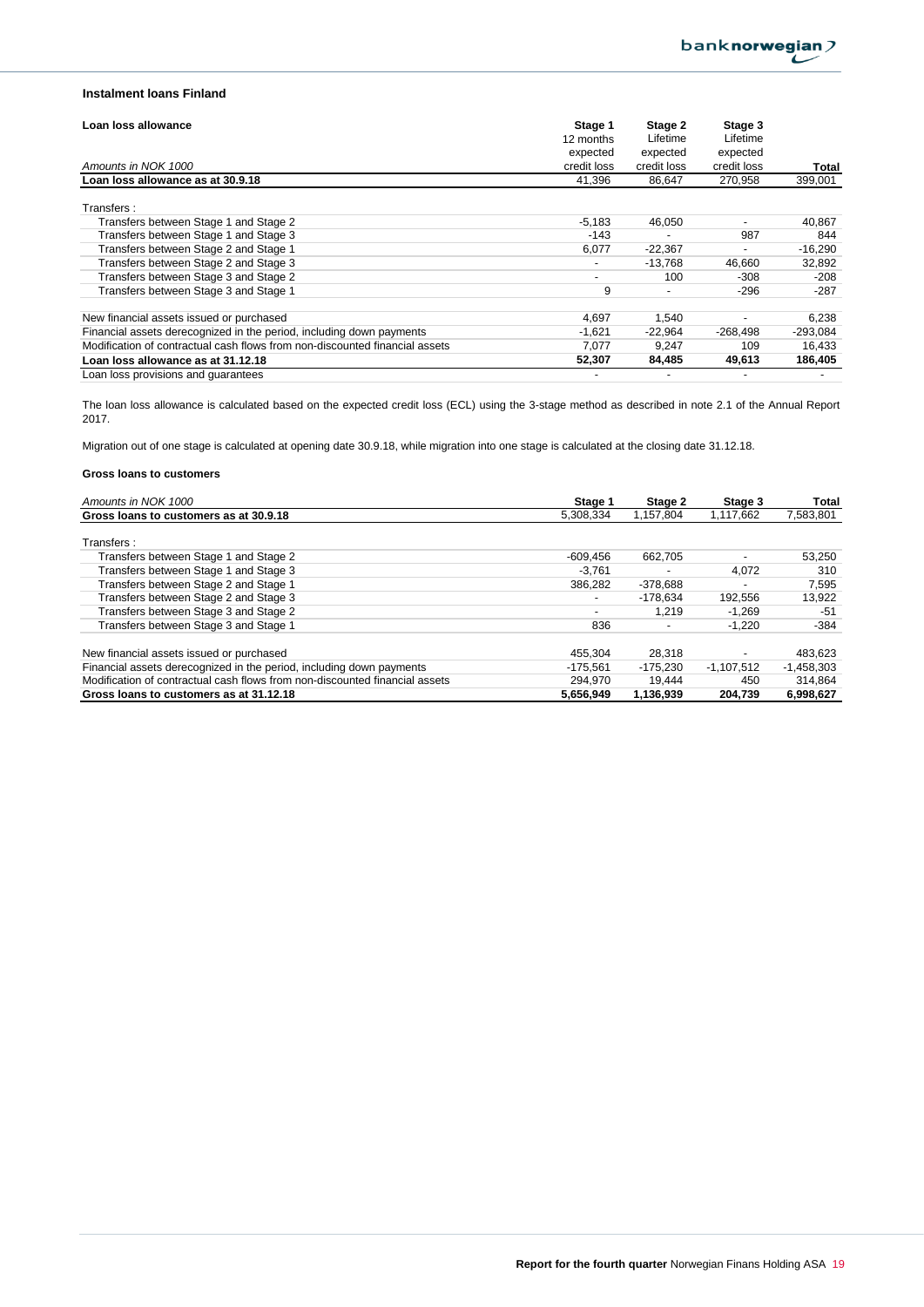### **Credit card loans Finland**

### **Loan loss allowance**

|                                                                             | Stage 1                  | Stage 2                  | Stage 3     |           |
|-----------------------------------------------------------------------------|--------------------------|--------------------------|-------------|-----------|
|                                                                             | 12 months                | Lifetime                 | Lifetime    |           |
|                                                                             | expected                 | expected                 | expected    |           |
| Amounts in NOK 1000                                                         | credit loss              | credit loss              | credit loss | Total     |
| Loan loss allowance as at 30.9.18                                           | 17,366                   | 45,992                   | 46,409      | 109,768   |
| Transfers:                                                                  |                          |                          |             |           |
| Transfers between Stage 1 and Stage 2                                       | $-1,727$                 | 9.686                    |             | 7,960     |
| Transfers between Stage 1 and Stage 3                                       | $-14$                    |                          | 18          |           |
| Transfers between Stage 2 and Stage 1                                       | 2,779                    | $-16,616$                |             | $-13,837$ |
| Transfers between Stage 2 and Stage 3                                       | $\overline{\phantom{a}}$ | $-1,221$                 | 2,875       | 1,654     |
| Transfers between Stage 3 and Stage 2                                       | $\overline{\phantom{a}}$ | 23                       | $-215$      | $-192$    |
| Transfers between Stage 3 and Stage 1                                       | 4                        | $\overline{\phantom{0}}$ | $-127$      | -123      |
| New financial assets issued or purchased                                    | 1,414                    | 1,319                    |             | 2,733     |
| Financial assets derecognized in the period, including down payments        | $-110$                   | $-4,331$                 | -45,986     | $-50,426$ |
| Modification of contractual cash flows from non-discounted financial assets | $-6,353$                 | $-4,226$                 | -5          | $-10,584$ |
| Loan loss allowance as at 31.12.18                                          | 13,360                   | 30,627                   | 2,968       | 46,955    |
| Loan loss provisions and quarantees                                         |                          |                          |             |           |

The loan loss allowance is calculated based on the expected credit loss (ECL) using the 3-stage method as described in note 2.1 of the Annual Report 2017.

Migration out of one stage is calculated at opening date 30.9.18, while migration into one stage is calculated at the closing date 31.12.18.

| Amounts in NOK 1000                                                         | Stage 1                  | Stage 2    | Stage 3                  | Total      |
|-----------------------------------------------------------------------------|--------------------------|------------|--------------------------|------------|
| Gross loans to customers as at 30.9.18                                      | 906.594                  | 634.565    | 192.461                  | 1,733,620  |
|                                                                             |                          |            |                          |            |
| Transfers:                                                                  |                          |            |                          |            |
| Transfers between Stage 1 and Stage 2                                       | $-119.134$               | 150.121    | $\overline{\phantom{0}}$ | 30,987     |
| Transfers between Stage 1 and Stage 3                                       | -67                      |            | 72                       | 5          |
| Transfers between Stage 2 and Stage 1                                       | 254.773                  | $-251,141$ |                          | 3,633      |
| Transfers between Stage 2 and Stage 3                                       | $\overline{\phantom{0}}$ | $-11.060$  | 11,863                   | 803        |
| Transfers between Stage 3 and Stage 2                                       | $\overline{\phantom{a}}$ |            | $-888$                   | -888       |
| Transfers between Stage 3 and Stage 1                                       | $\overline{\phantom{0}}$ |            | $-525$                   | $-525$     |
| New financial assets issued or purchased                                    | 53.023                   | 13.049     |                          | 66.072     |
|                                                                             |                          |            |                          |            |
| Financial assets derecognized in the period                                 | -811                     | $-48.251$  | $-190.608$               | $-239.671$ |
| Modification of contractual cash flows from non-discounted financial assets | 164.067                  | 18,895     | -23                      | 182,939    |
| Gross loans to customers as at 31.12.18                                     | 1,258,444                | 506.179    | 12.353                   | 1,776,976  |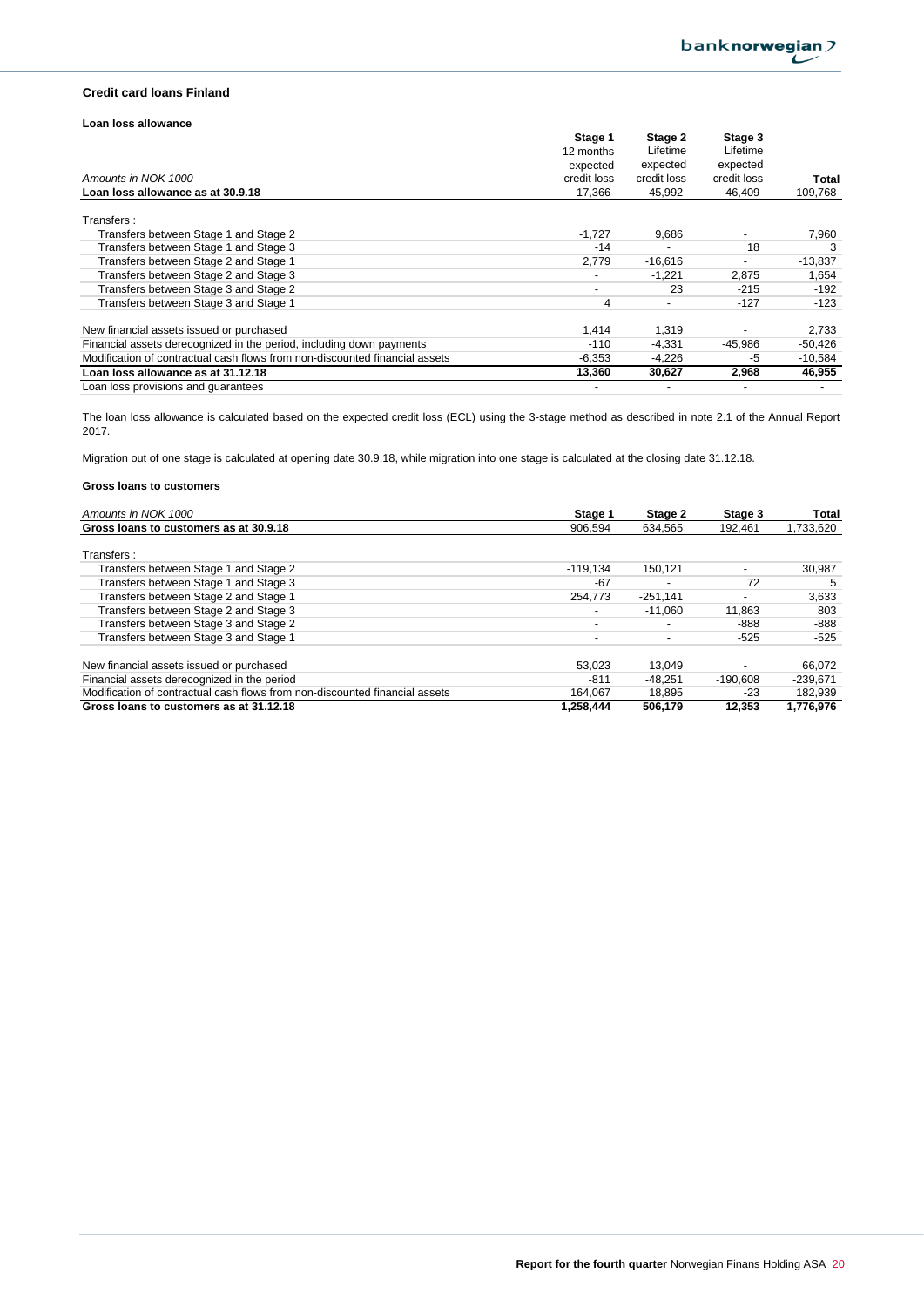## **Note 6. Loan loss provisions and guarantees**

The NFH Group has no guarantees as of 31.12.18.

| Amounts in NOK 1000                                                                                      | 2018      | 2017     |
|----------------------------------------------------------------------------------------------------------|-----------|----------|
| Realized losses in the period                                                                            | 33,426    | 16.325   |
| Individual write-downs on loans including gains/losses from sale of NPL portfolios*                      |           | 172,838  |
| Write-downs - lifetime expected credit loss (stage 3)                                                    | 816.569   |          |
| Net individual write-downs on loans                                                                      | 849.995   | 189,163  |
| The period's change in write-downs on groups of loans including gains/losses from sale of NPL portfolios |           | 547,897  |
| Write-downs - 12 months expected credit loss (stage 1)                                                   | 27,630    |          |
| Write-downs - lifetime expected credit loss (stage 2)                                                    | 98,632    |          |
| Adjustments for sold NPL portfolios                                                                      | -42.918   | 68.719   |
| Collection expenses related to sold NPL portfolios                                                       | -8.456    | $-4.048$ |
| Write-downs on loans                                                                                     | 1,027,631 | 672,388  |

\*NPL portfolios: Non-performing loan portfolios

## **Note 7. Gross loans to customers by geographical region**

| Amounts in NOK 1000      | 2018       | 2017       |
|--------------------------|------------|------------|
| Østlandet                | 10,044,527 | 8,905,323  |
| Vestlandet               | 4,772,664  | 4,265,918  |
| Nord-Norge               | 1,981,321  | 1,820,883  |
| Trøndelag                | 1,391,400  | 1,237,676  |
| Sørlandet                | 818,461    | 749,306    |
| Not classified           | 58,726     | 59,785     |
| <b>Total Norway</b>      | 19,067,100 | 17,038,890 |
|                          |            |            |
| Svealand                 | 3,457,190  | 2,863,260  |
| Götaland                 | 2,968,416  | 2,429,467  |
| Norrland                 | 664.286    | 567,585    |
| Not classified           | 194        | 38,614     |
| <b>Total Sweden</b>      | 7,090,086  | 5,898,925  |
|                          |            |            |
| Hovedstaden              | 1,668,901  | 1,227,797  |
| Sjælland                 | 941,055    | 699,903    |
| Syddanmark               | 847,495    | 625,437    |
| Midtjylland              | 740,551    | 546,088    |
| Nordjylland              | 337,782    | 243,884    |
| Not classified           | 4,481      | 2,428      |
| <b>Total Denmark</b>     | 4,540,264  | 3,345,537  |
|                          |            |            |
| Södra Finland            | 6,051,868  | 5,011,778  |
| Mellersta Finland        | 1,011,881  | 561,740    |
| Västra Finland           | 969,323    | 788,531    |
| Norra Finland            | 375,925    | 320,244    |
| Östra Finland            | 317,574    | 566,822    |
| Not classified           | 49,032     | 59,237     |
| <b>Total Finland</b>     | 8,775,603  | 7,308,352  |
| Gross loans to customers | 39.473.053 | 33,591,704 |

## **Note 8. Liquidity risk**

The liquidity risk is the risk that the NFH Group is not capable of covering all its financial obligations as they fall due. The liquidity risk is evaluated as low at the time of this report, since a large portion of the NFH Group's assets consists of easily transferable securities. The asset side is financed by core deposits from the retail market, debt securities and subordinated capital. The NFH Group manages its liquidity position by short-term cash flow forecasts and liquidity due date summaries. The NFH Group has an unused overdraft facility of NOK 100 million.

The Liquidity Coverage Ratio (LCR) is defined as the NFH Group's liquid assets relative to net liquidity output 30 days forward in time in any given stress situation. At 31.12.18 the liquidity reserve (LCR) on total level for the NFH Group was 213% (compared to 204% per 31.12.17). The NFH Group has significant positions in Norwegian, Swedish and Danish kroner in addition to Euro. At 31.12.18 the LCR was 246% in Norwegian kroner (compared to 269% per 31.12.17), 194% in Swedish kroner (compared to 144% per 31.12.17), 158% Danish kroner (compared to 144% per 31.12.17) and 228% in Euro (compared to 148% per 31.12.17). The legal requirement for liquidity reserve at total level and for significant currencies is 100% at 31.12.18, except for Norwegian kroner where the legal requirement is 50%.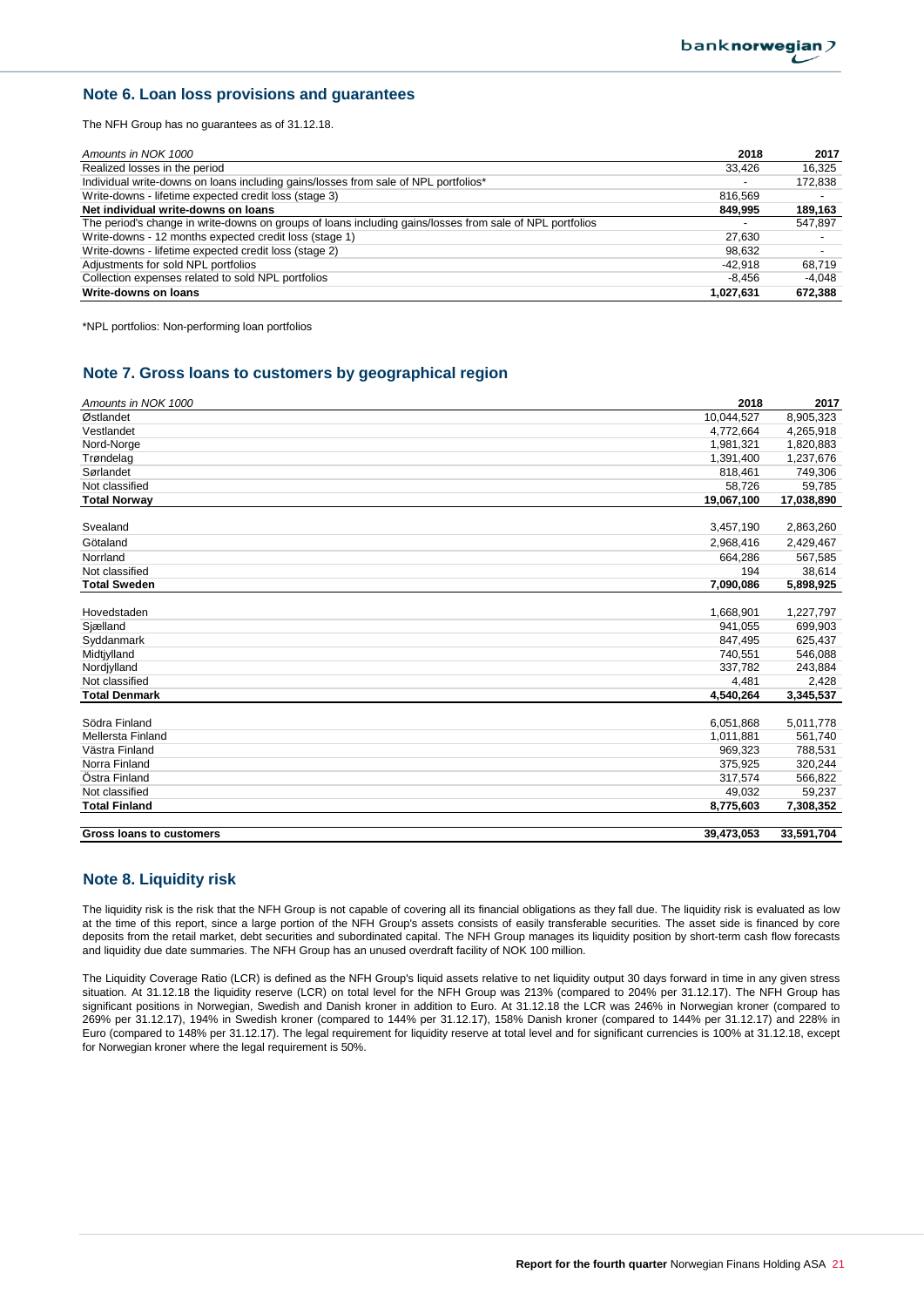## **Note 9. Loans and deposits with credit institutions and central banks**

| Amounts in NOK 1000                                                                                    | 2018      | 2017      |
|--------------------------------------------------------------------------------------------------------|-----------|-----------|
| Loans and deposits with credit institutions and central banks without agreed maturity or notice period | 1,770,267 | 1,411,622 |
| Loans and deposits with credit institutions and central banks                                          | 1,770,267 | 1,411,622 |
| Specification of currencies                                                                            |           |           |
| Amounts in NOK 1000                                                                                    | 2018      | 2017      |
| <b>NOK</b>                                                                                             | 821.677   | 627,300   |
| <b>SEK</b>                                                                                             | 353.606   | 444,840   |
| <b>DKK</b>                                                                                             | 184.808   | 197.700   |
| <b>EUR</b>                                                                                             | 410.177   | 141,782   |
| Loans and deposits with credit institutions and central banks                                          | 1.770.267 | 1,411,622 |
| Average interest rate                                                                                  | $0.25 \%$ | $0.22 \%$ |

Average interest rate is calculated as interest amount in percentage of average volume for the current period.

## **Note 10. Net interest income**

| Amounts in NOK 1000                                                 | 2018      | 2017      |
|---------------------------------------------------------------------|-----------|-----------|
| Interest income from cash and deposits with the central bank        | 389       | 304       |
| Interest income from loans to and deposits with credit institutions | 3,920     | 2,705     |
| Interest income from instalment loans                               | 3,631,860 | 3,102,438 |
| Interest income from overdraft accounts                             |           | 79        |
| Interest income from credit card loans                              | 1,270,474 | 953,029   |
| Interest income from sales financing                                | 2,072     | 4,571     |
| Interest income, amortised cost                                     | 4,908,715 | 4,063,126 |
| Interest and other income from certificates and bonds               | 100.717   | 91,939    |
| Other interest and other interest related income                    | 3,586     | 3,183     |
| Other interest income                                               | 104,303   | 95,122    |
| Interest expense from deposits from credit institutions             | 1.434     | 135       |
| Interest expense from deposits from customers                       | 523,598   | 433,959   |
| Interest expense on debt securities issued                          | 30,404    | 34,346    |
| Interest expense on subordinated loan                               | 24,134    | 15,530    |
| Other interest and other interest related expenses                  | 27,122    | 18,241    |
| Interest expenses                                                   | 606,692   | 502,211   |
| Net interest income                                                 | 4,406,326 | 3,656,037 |

## **Note 11. Net other operating income**

| Amounts in NOK 1000                                 | 2018    | 2017    |
|-----------------------------------------------------|---------|---------|
| Payment services                                    | 345.095 | 264.887 |
| Insurance services                                  | 64.858  | 50.633  |
| Other fees and commission and bank services income  | 53.598  | 47.589  |
| Total commission and bank services income           | 463.551 | 363.109 |
| Payment services                                    | 147.595 | 110.223 |
| Insurance services                                  | 55.689  | 41.731  |
| Other fees and commission and bank services expense | 27.171  | 22.249  |
| Total commission and bank services expenses         | 230.455 | 174.203 |

## **Note 12. Net change in value on securities and currency**

| Amounts in NOK 1000                       | 2018      | 2017                     |
|-------------------------------------------|-----------|--------------------------|
| Net change on certificates and bonds      | $-51.315$ | $-17.251$                |
| Net change on FX-forwards                 | 41.273    | $-140.821$               |
| Net currency effects                      | 19.534    | 165.530                  |
| Net change on shares and other securities | 3.326     | $\overline{\phantom{a}}$ |
| Total change on financial instruments     | 12.818    | 7.458                    |

## **Note 13. General administrative expenses**

| Amounts in NOK 1000                   | 2018      | 2017    |
|---------------------------------------|-----------|---------|
| Sales and marketing                   | 837.929   | 707.762 |
| IT operations                         | 75.579    | 81.940  |
| External services fees                | 76.640    | 51.995  |
| Other administrative expenses         | 45.762    | 41.568  |
| Total general administrative expenses | 1.035.911 | 883.265 |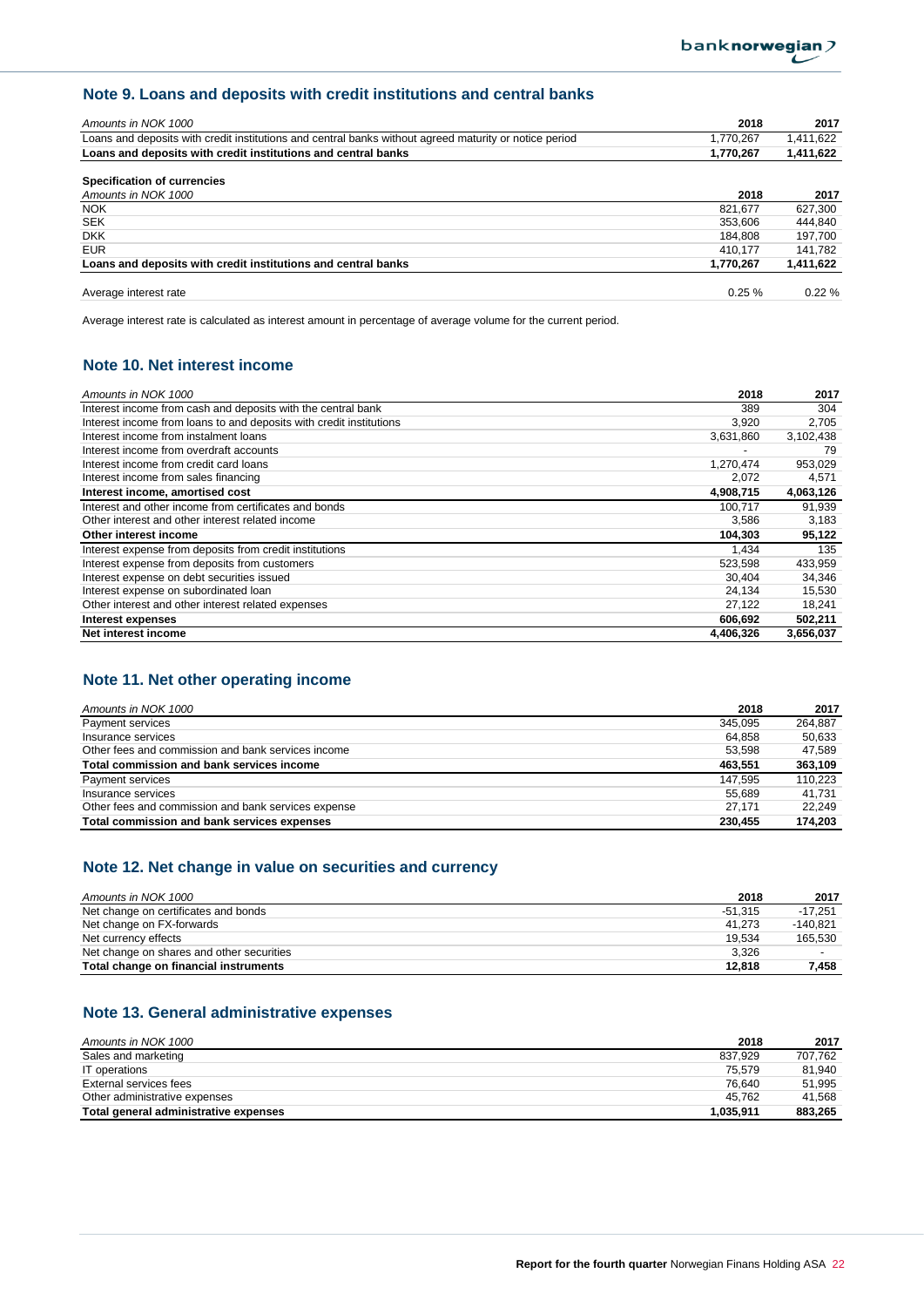## **Note 14. Other operating expenses**

| Amounts in NOK 1000                        | 2018   | 2017   |
|--------------------------------------------|--------|--------|
| Credit information                         | 35.483 | 28.190 |
| Auditor                                    | 1.725  | 2,364  |
| Rental of premises                         | 2.304  | 2.309  |
| Insurance                                  | 481    | 517    |
| Machinery, fixtures and transport vehicles | 762    | 528    |
| Other operating expenses                   | 11.774 | 11.576 |
| Total other operating expenses             | 52.528 | 45.484 |

## **Note 15. Financial instruments at fair value**

Financial instruments at fair value is measured at different levels.

#### **Level 1 Valuation based on quoted prices in an active market**

Financial instruments in level 1 are determined based on quoted prices in active markets for identical financial instruments available on the balance sheet date.

#### **Level 2 Valuation based on observable market data**

Financial instruments in level 2 are determined based on inputs other than quoted prices, but where prices are observable either directly or indirectly. These include quoted prices in markets that are not active.

#### **Level 3 Valuation based on non-observable market data**

When valuation can not be determined in level 1 or 2, valuation methods based on non-observable market data are used.

#### **Financial instruments at fair value**

|                                           | 2018                     |                          |         |            |
|-------------------------------------------|--------------------------|--------------------------|---------|------------|
| Amounts in NOK 1000                       | Level 1                  | Level 2                  | Level 3 | Total      |
| Certificates and bonds                    | $\overline{\phantom{a}}$ | 10.602.597               |         | 10.602.597 |
| <b>Financial derivatives</b>              | $\overline{\phantom{a}}$ | 12.773                   |         | 12.773     |
| Shares and other securities               | $\overline{\phantom{a}}$ | $\overline{\phantom{0}}$ | 36.691  | 36.691     |
| Total financial assets at fair value      | ٠                        | 10.615.371               | 36.691  | 10,652,062 |
| Financial derivatives                     | $\overline{\phantom{a}}$ | 120.497                  |         | 120.497    |
| Total financial liabilities at fair value | ۰                        | 120.497                  | ٠       | 120.497    |

|                                           | 2017                     |           |                          |           |
|-------------------------------------------|--------------------------|-----------|--------------------------|-----------|
| Amounts in NOK 1000                       | Level 1                  | Level 2   | Level 3                  | Total     |
| Certificates and bonds                    |                          | 8.859.834 | $\overline{\phantom{0}}$ | 8.859.834 |
| Financial derivatives                     | . .                      | 1.935     | $\overline{\phantom{0}}$ | 1.935     |
| Shares and other securities               |                          |           | 443                      | 443       |
| Financial assets available for sale       | $\overline{\phantom{0}}$ |           | 32.922                   | 32.922    |
| Total financial assets at fair value      | $\overline{\phantom{a}}$ | 8.861.770 | 33.365                   | 8.895.135 |
| <b>Financial derivatives</b>              |                          | 52.246    | $\overline{\phantom{0}}$ | 52.246    |
| Total financial liabilities at fair value |                          | 52.246    |                          | 52.246    |

|               | 2018             |        |
|---------------|------------------|--------|
|               | <b>Financial</b> |        |
| <b>Shares</b> | assets           |        |
| and other     | available        |        |
| securities    | for sale         | Total  |
| 443           | 32.922           | 33.365 |
| 32.922        | $-32.922$        |        |
| 3,326         |                  | 3.326  |
| 36,691        | ۰                | 36.691 |
|               |                  |        |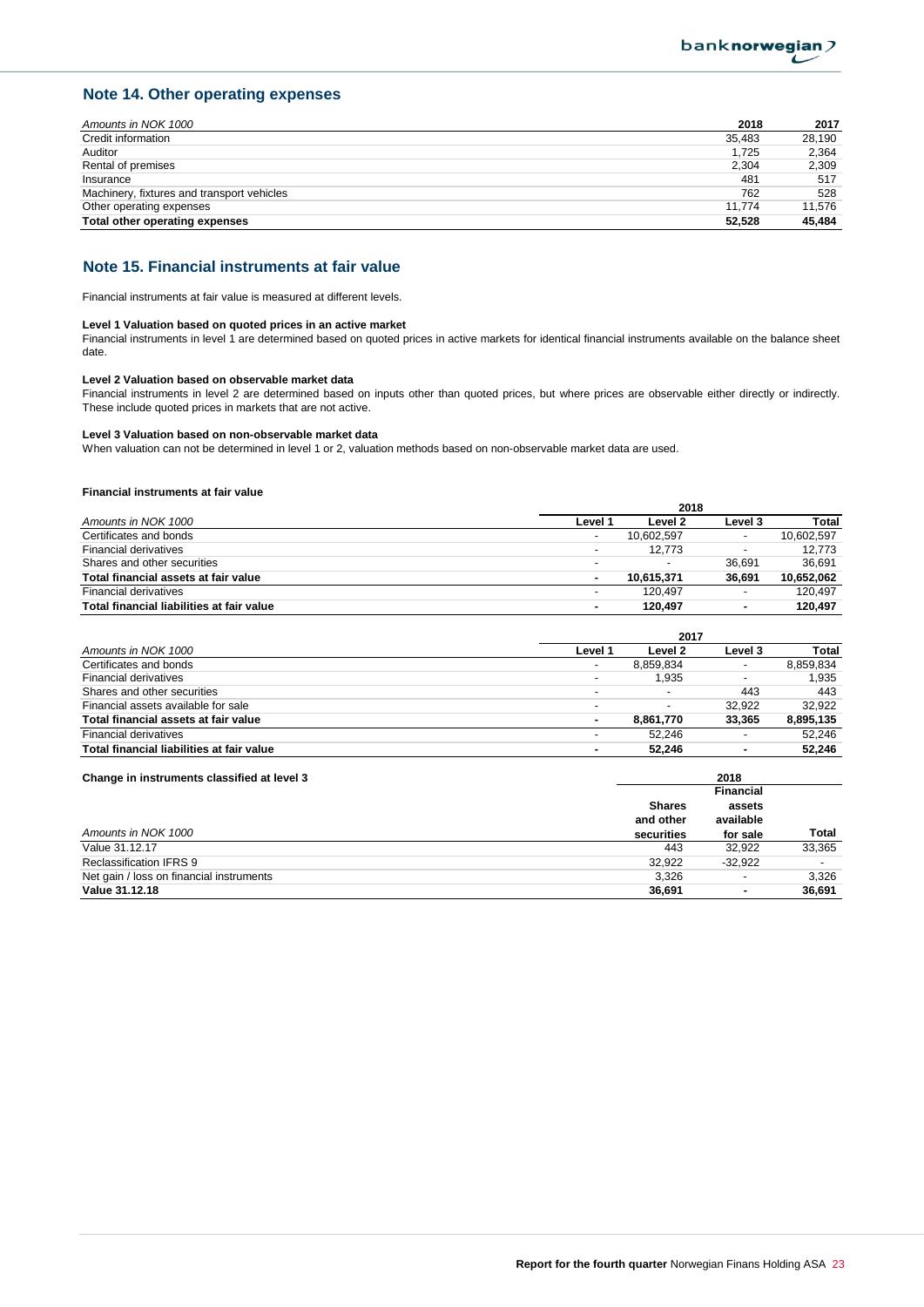

|                                          | 2017                     |           |        |
|------------------------------------------|--------------------------|-----------|--------|
|                                          |                          | Financial |        |
|                                          | <b>Shares</b>            | assets    |        |
|                                          | and other                | available |        |
| Amounts in NOK 1000                      | securities               | for sale  | Total  |
| Value 31.12.16                           | 443                      | 24.745    | 25,188 |
| Net gain / loss on financial instruments | $\overline{\phantom{a}}$ | 8.176     | 8.176  |
| Value 31.12.17                           | 443                      | 32.922    | 33,365 |

*Ownership in VN Norge AS*

Ownership in VN Norge AS, formerly known as Visa Norge FLI, is considered to be a financial asset and is classified as *Shares and other securities* . The fair value of the asset is estimated at NOK 36.2 million as of December 31, 2018. The calculation is based on input from VN Norge AS.

*Shares in BankID Norge AS*

Bank Norwegian AS was awarded 280 shares in BankID Norge AS based on the bank's share in the participation in BankID Association August 12, 2014. Value of shares are estimated at the going rate at the time granted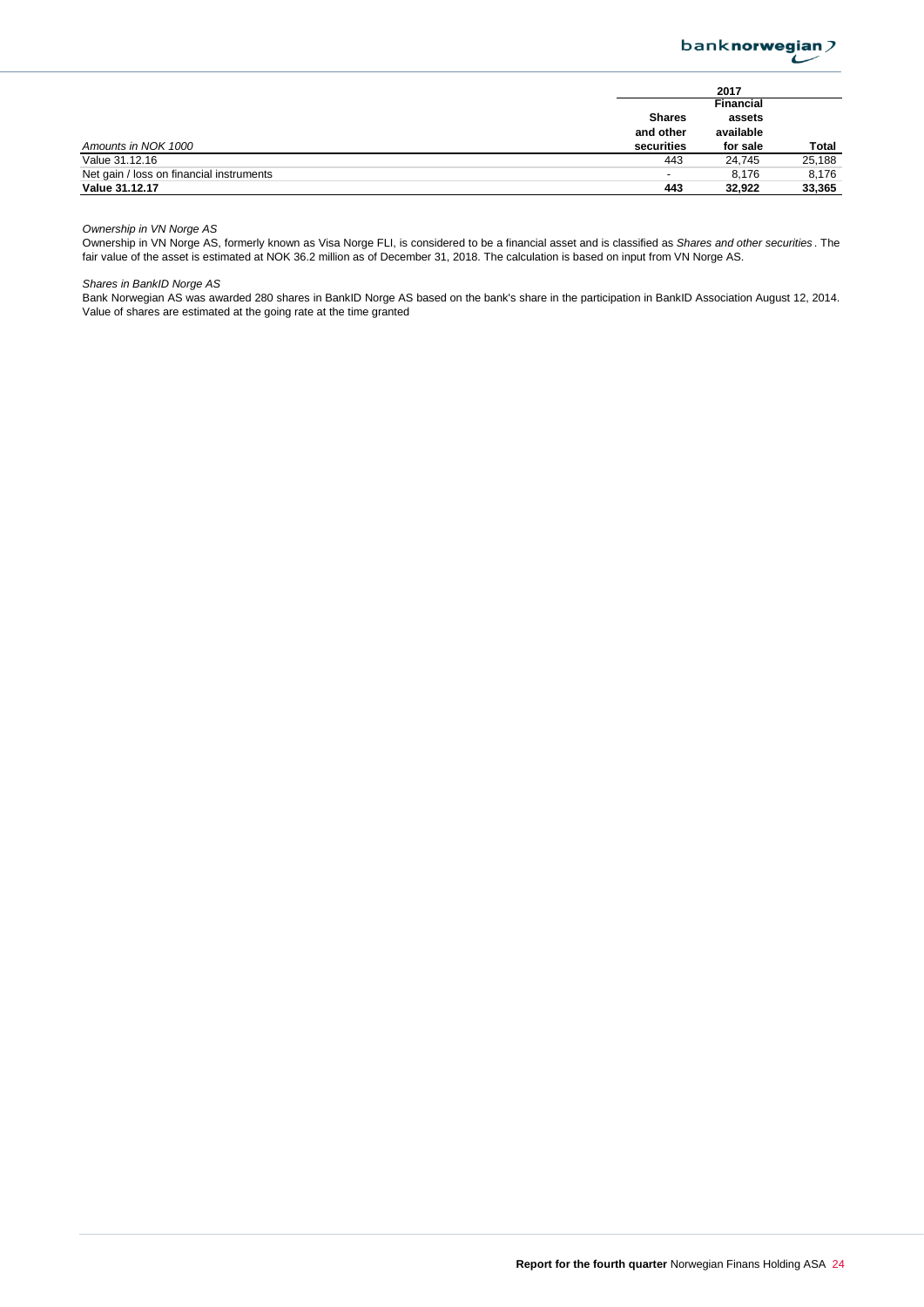## **Note 16. Fair value of financial instruments at amortized cost**

Financial instruments at amortized cost are valued at originally determined cash flows, adjusted for any impairment losses. Amortized cost will not always give values that match the market's assessment of the same instruments. This may be due to different perceptions of market conditions, risk and return requirements.

*Loans and deposits with central banks and credit institutions and deposits from customers* Fair value is estimated to conform with amortized cost.

*Loans to customers*

Loans to customers are exposed to market competition. This means that the potential added value of the loan portfolio will not be maintained over time. Further, provisions for loan losses are provided for on an ongoing basis. The fair value of loans to customers is therefore considered to conform to the amortized cost.

#### *Debt securities issued and subordinated loan*

The fair value of debt securities issued and subordinated loan are based on observable market data where available.

#### **Fair value of financial instruments at amortized cost**

|                                             | 2018       |                   | 2017       |                   |  |  |
|---------------------------------------------|------------|-------------------|------------|-------------------|--|--|
| Amounts in NOK 1000                         | Book value | <b>Fair value</b> | Book value | <b>Fair value</b> |  |  |
| Cash and deposits with the central bank     | 67.959     | 67.959            | 65.976     | 65.976            |  |  |
| Loans and deposits with credit institutions | 1,702,308  | 1,702,308         | 1,345,647  | 1,345,647         |  |  |
| Loans to customers                          | 37,797,618 | 37,797,618        | 32.479.570 | 32,479,570        |  |  |
| <b>Total financial assets</b>               | 39,567,885 | 39,567,885        | 33,891,192 | 33,891,192        |  |  |
| Deposits from customers                     | 39,091,791 | 39,091,791        | 33.682.275 | 33.682.275        |  |  |
| Debt securities issued                      | 2,018,724  | 2,130,289         | 2,242,423  | 2,301,855         |  |  |
| Subordinated Ioan                           | 836.205    | 896.129           | 474.614    | 478.360           |  |  |
| <b>Total financial liabilities</b>          | 41.946.721 | 42,118,209        | 36,399,313 | 36,462,490        |  |  |

#### **Level 1 Valuation based on quoted prices in an active market**

Financial instruments in level 1 are determined based on quoted prices in active markets for identical financial instruments available on the balance sheet date.

#### **Level 2 Valuation based on observable market data**

Financial instruments in level 2 are determined based on inputs other than quoted prices, but where prices are observable either directly or indirectly. These include quoted prices in markets that are not active.

#### **Level 3 Valuation based on observable market data**

When valuation can not be determined in level 1 or 2, valuation methods based on non-observable market data are used.

|                                             | 2018                     |                          |                          |            |
|---------------------------------------------|--------------------------|--------------------------|--------------------------|------------|
| Amounts in NOK 1000                         | Level 1                  | Level 2                  | Level 3                  | Total      |
| Cash and deposits with the central bank     | 67.959                   |                          |                          | 67.959     |
| Loans and deposits with credit institutions | 1,702,308                |                          | $\overline{\phantom{0}}$ | 1.702.308  |
| Loans to customers                          | $\overline{\phantom{a}}$ | $\overline{\phantom{0}}$ | 37.797.618               | 37,797,618 |
| <b>Total financial assets</b>               | 1,770,267                |                          | 37,797,618               | 39,567,885 |
| Deposits from customers                     | 39,091,791               |                          | $\overline{\phantom{0}}$ | 39,091,791 |
| Debt securities issued                      | 2,018,724                |                          | $\overline{\phantom{0}}$ | 2,018,724  |
| Subordinated Ioan                           | 836.205                  |                          |                          | 836.205    |
| <b>Total financial liabilities</b>          | 41.946.721               |                          |                          | 41.946.721 |

|                                             | 2017                     |         |                          |            |
|---------------------------------------------|--------------------------|---------|--------------------------|------------|
| Amounts in NOK 1000                         | Level 1                  | Level 2 | Level 3                  | Total      |
| Cash and deposits with the central bank     | 65.976                   |         |                          | 65.976     |
| Loans and deposits with credit institutions | 1.345.647                |         |                          | 1.345.647  |
| Loans to customers                          | $\overline{\phantom{a}}$ |         | 32.479.570               | 32,479,570 |
| <b>Total financial assets</b>               | 1.411.622                |         | 32.479.570               | 33,891,192 |
| Deposits from customers                     | 33,682,275               |         |                          | 33.682.275 |
| Debt securities issued                      | 2.242.423                |         | $\overline{\phantom{0}}$ | 2.242.423  |
| Subordinated Ioan                           | 474.614                  |         |                          | 474.614    |
| <b>Total financial liabilities</b>          | 36.399.313               |         |                          | 36,399,313 |

#### **Change in instruments classified at level 3**

|                         | 2018       |            |
|-------------------------|------------|------------|
|                         | Loans to   |            |
| Amounts in NOK 1000     | customers  | Total      |
| Value 31.12.17          | 32.479.570 | 32,479,570 |
| Reclassification IFRS 9 | 72.758     | 72.758     |
| Additions               | 5.245.290  | 5,245,290  |
| Value 31.12.18          | 37,797,618 | 37,797,618 |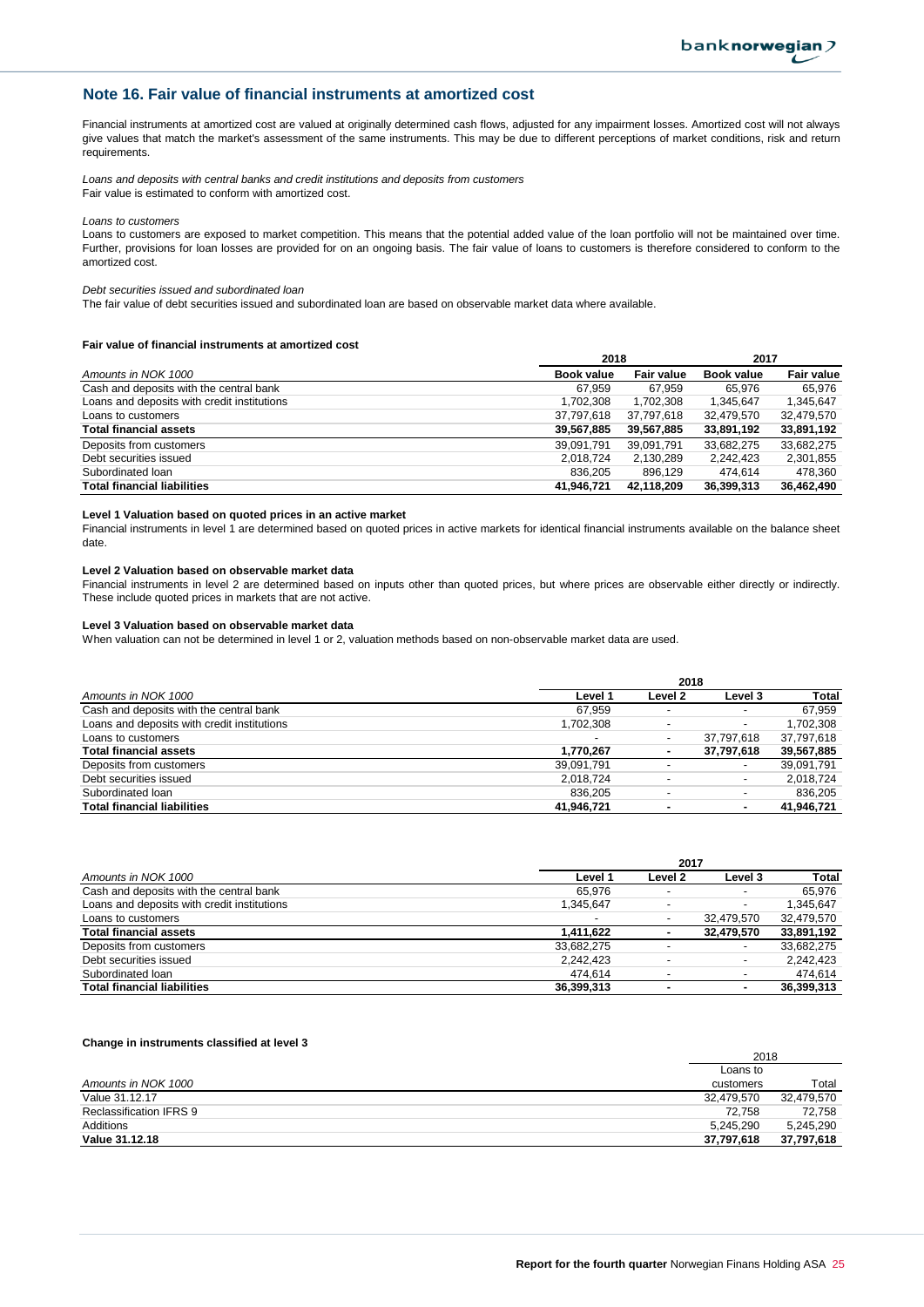## **Note 17. Debt securities issued and subordinated loan**

| Debt securities issued                 |                |               |            |                            |                 |
|----------------------------------------|----------------|---------------|------------|----------------------------|-----------------|
| Amounts in NOK 1000                    |                |               |            | 2018                       | 2017            |
| Bonds, nominal value                   |                |               |            | 2,016,090                  | 2,239,800       |
| Value adjustments and currency effects |                |               |            | $-1.207$                   | $-1,580$        |
| <b>Accrued interest</b>                |                |               |            | 3.841                      | 4,203           |
| <b>Total debt securities issued</b>    |                |               |            | 2,018,724                  | 2,242,423       |
|                                        |                |               |            |                            |                 |
|                                        |                |               |            | Other                      |                 |
| Change in debt securities issued       |                |               |            | changes and                |                 |
|                                        | <b>Balance</b> |               | Overdue /  | currency                   | <b>Balance</b>  |
| Amounts in NOK 1000                    | 31.12.18       | Issued        | redeemed   | effects                    | 31.12.17        |
| Bonds, nominal value                   | 2,016,090      | 388,040       | $-597,000$ | $-14,750$                  | 2,239,800       |
| Value adjustments and currency effects | $-1,207$       |               |            | 373                        | $-1,580$        |
| Accrued interest                       | 3,841          |               |            | $-362$                     | 4,203           |
| <b>Total debt securities issued</b>    | 2,018,724      | 388,040       | $-597.000$ | $-14,739$                  | 2,242,423       |
|                                        |                |               |            |                            |                 |
|                                        |                |               |            | Other                      |                 |
|                                        |                |               |            | changes and                |                 |
|                                        | <b>Balance</b> |               | Overdue /  | currency                   | <b>Balance</b>  |
| Amounts in NOK 1000                    | 31.12.17       | <b>Issued</b> | redeemed   | effects                    | 31.12.16        |
| Bonds, nominal value                   | 2,239,800      | 1,299,320     | $-880,000$ | 480                        | 1,820,000       |
| Value adjustments and currency effects | $-1,580$       |               |            | $-1,839$                   | 259             |
| <b>Accrued</b> interest                | 4,203          |               |            | 489                        | 3,714           |
| <b>Total debt securities issued</b>    | 2,242,423      | 1,299,320     | $-880.000$ | $-870$                     | 1,823,973       |
|                                        |                |               |            |                            |                 |
|                                        |                |               |            | Other                      |                 |
| Change in subordinated loan            |                |               |            | changes and                |                 |
|                                        | <b>Balance</b> |               | Overdue /  | currency                   | <b>Balance</b>  |
| Amounts in NOK 1000                    | 31.12.18       | <b>Issued</b> | redeemed   | effects                    | 31.12.17        |
| Subordinated Ioan, nominal value       | 833,555        | 533,555       | $-175,000$ |                            | 475,000         |
| Value adjustments                      | $-2,230$       |               |            | $-1,018$                   | $-1,212$        |
| <b>Accrued</b> interest                | 4,881          | ÷.            |            | 4,055                      | 826             |
| <b>Total subordinated loan</b>         | 836,206        | 533,555       | $-175.000$ | 3.037                      | 474.614         |
|                                        |                |               |            | Other                      |                 |
|                                        |                |               |            |                            |                 |
|                                        | <b>Balance</b> |               | Overdue /  | changes and                | <b>Balance</b>  |
| Amounte in $NOK 1000$                  | 31 12 17       | leeuad        | rodoomod   | currency<br><b>affacts</b> | <b>31 12 16</b> |

|                                  | <b>Balance</b> |               | Overdue /                | currency                 | <b>Balance</b> |
|----------------------------------|----------------|---------------|--------------------------|--------------------------|----------------|
| Amounts in NOK 1000              | 31.12.17       | <b>Issued</b> | redeemed                 | effects                  | 31.12.16       |
| Subordinated Ioan, nominal value | 475.000        | 200.000       |                          | $\overline{\phantom{a}}$ | 275.000        |
| Value adiustments                | $-1.212$       |               | $\overline{\phantom{a}}$ | $-631$                   | -581           |
| Accrued interest                 | 826            |               | $\overline{\phantom{a}}$ | 330                      | 496            |
| <b>Total subordinated loan</b>   | 474.614        | 200,000       |                          | -301                     | 274.915        |

## **Note 18. Financial Assets at fair value through profit and loss**

The NFH Group is a member of VN Norge AS, formerly know as Visa Norge FLI ("Visa Norge"), being a shareholder of Visa Europe Ltd. On November 2, 2015, an agreement between Visa Europe Ltd. and Visa Inc. was announced where Visa Inc. acquires all shares in Visa Europe Ltd. This transaction consists of a cash consideration, convertible preference shares and a deferred cash consideration paid three years after completion of the transaction. The process was finalized in June 2016 and the NFH Group has in this connection received its share of the cash consideration based on the NFH Group's stake in Visa Norge. In 2018, the NFH Group has reclassified Assets available for sale in accordance with IFRS 9 and changes in fair value are recognized through profit or loss.

## **Note 19. Other Receivables**

| Amounts in NOK 1000      | 2018                     | 2017                     |
|--------------------------|--------------------------|--------------------------|
| Distribution commissions | 40.656                   | 48.007                   |
| Prepaid expenses         | 7.577                    | 4,800                    |
| Net collateral issued*   | $\overline{\phantom{0}}$ | $\overline{\phantom{0}}$ |
| Other receivables        | 15.155                   | 12.434                   |
| <b>Total receivables</b> | 63.388                   | 65,241                   |

\* Net collateral has been reclassified to *Loans and deposits with credit institutions.*

## **Note 20. Other liabilities**

| Amounts in NOK 1000                               | 2018   | 2017    |
|---------------------------------------------------|--------|---------|
| Payables to suppliers                             | 4,399  | 6.545   |
| Value added tax                                   | 6,997  | 8.412   |
| Social security tax                               | 3,131  | 2.467   |
| Tax withholdings                                  | 3,035  | 2.335   |
| Unsettled items related to certificates and bonds | 1,643  | 138,135 |
| Other liabilities                                 | 13.228 | 816     |
| <b>Total other liabilities</b>                    | 32.434 | 158.711 |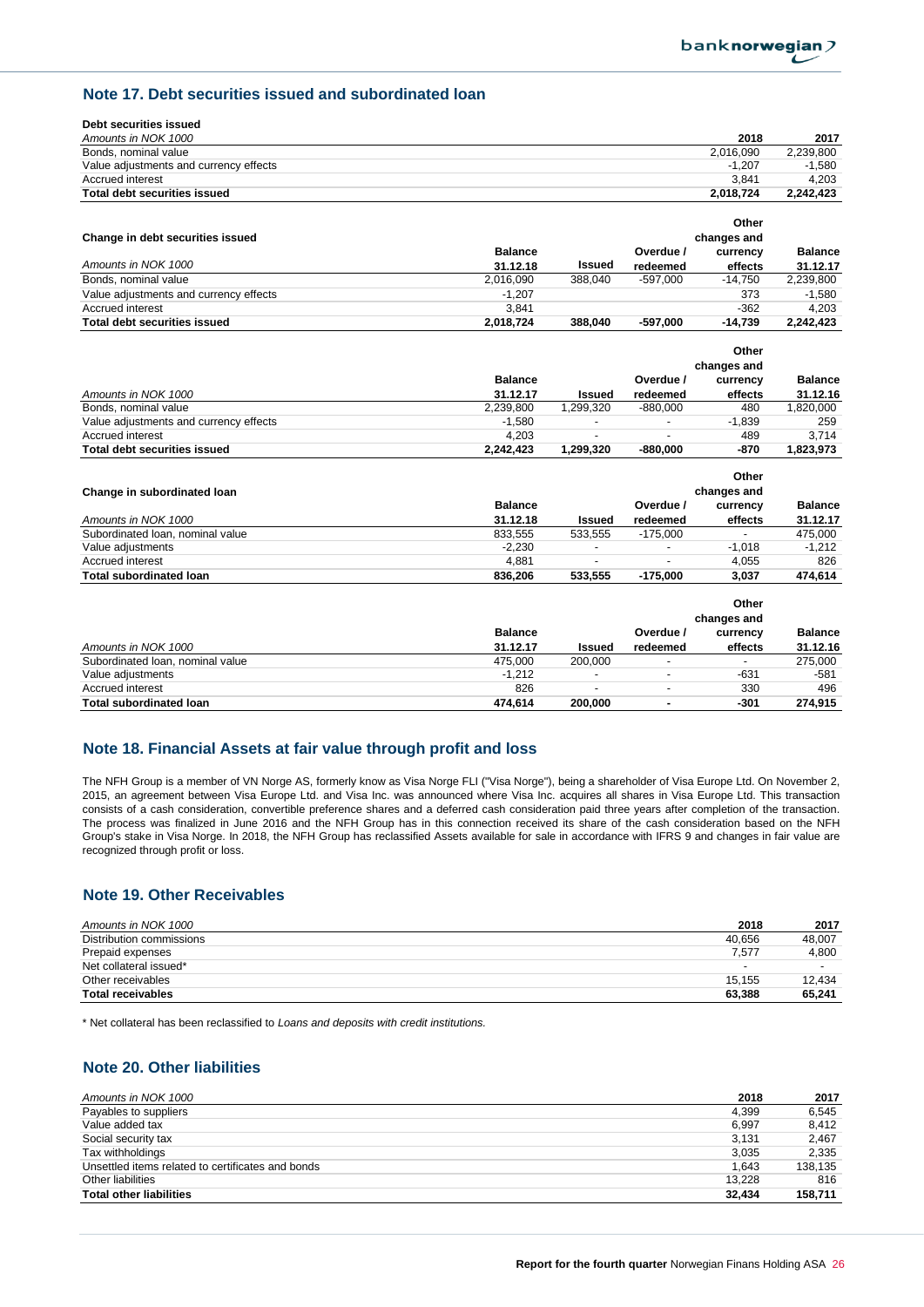## **Note 21. Accrued expenses**

| Amounts in NOK 1000           | 2018    | 2017    |
|-------------------------------|---------|---------|
| Accrued not due expenses      | 166.244 | 132,331 |
| <b>Bonus</b>                  | 15.161  | 12.131  |
| Holiday pay                   | 5,550   | 4.566   |
| Board remuneration            | 1.111   | 1.146   |
| Accrued fees                  | 689     | 41      |
| <b>Total accrued expenses</b> | 188.755 | 150.216 |

## **Note 22. Capital adequacy**

| Total capital                                                                |            |            |
|------------------------------------------------------------------------------|------------|------------|
| Amounts in NOK 1000                                                          | 2018       | 2017       |
| Share capital                                                                | 186.752    | 186,689    |
| + Share premium                                                              | 976,938    | 971,182    |
| + Other reserves                                                             | 5,745,564  | 3,920,750  |
| - Deferred tax assets, intangible assets and additional valuation adjustment | 162.464    | 156,372    |
| Common equity tier 1                                                         | 6,746,789  | 4,922,249  |
| + Additional tier 1 capital                                                  | 635,000    | 635,000    |
| Tier 1 capital                                                               | 7,381,789  | 5,557,249  |
| + Tier 2 capital                                                             | 836,205    | 474,614    |
| <b>Total capital</b>                                                         | 8,217,995  | 6,031,863  |
|                                                                              |            |            |
| <b>Calculation basis</b>                                                     |            |            |
| <b>Credit risk</b>                                                           |            |            |
| Covered bonds                                                                | 273,532    | 232,981    |
| + Institutions                                                               | 988,065    | 924,514    |
| + Loans to customers                                                         | 25,396,605 | 22,493,425 |
| + Defaulted loans and other commitments                                      | 4,049,000  | 2,589,841  |
| <b>Operational risk</b>                                                      | 4,012,591  | 2,608,276  |
| <b>Total calculation basis</b>                                               | 34,719,794 | 28,849,038 |

| Common equity tier 1 % | 19.43 % | 17.06%  |
|------------------------|---------|---------|
| Tier 1<br>1 capital %  | 21.26 % | 19.26 % |
| Total capital %        | 23.67 % | 20.91 % |

## **Note 23. Lease agreements**

The NFH Group has signed a temporary lease agreement regarding Snarøyveien 36, Fornebu. The temporary lease agreement expires October 31, 2019. A lease agreement for the same address has been established with Akastor and Norwegian Property, which expires in October 2021 with an option to extend the lease agreement for two additional years. The annual rent totals NOK 2.5 million.

## **Note 24. Related parties**

Bank Norwegian AS and Norwegian Air Shuttle ASA have since October 2007 had an agreement regarding the bank's use of the brand name Norwegian, IP-rights and co-operation regarding the loyalty program and credit cards. Based on the bank's expansion into Sweden, Denmark and Finland, new agreements have been renegotiated. All accrued rights remain. The agreements was renegotiated in the second quarter 2018 and is valid for ten years.

Norwegian Finans Holding ASA (org. number 991 281 924) owns 100% of Bank Norwegian AS (org. number 991 455 671).

#### **Note 25. Subsequent events**

Regulations on requirements for financial institutions' lending practices regarding consumer loans were laid down by the Ministry of Finance on February 12, 2019, pursuant to the Act of April 10, 2015 No. 17 on Financial Undertakings and the Finance Group § 1-7. The NFH Group adapted to the guidelines in the regulations in the autumn of 2017. In the opinion of the board, the regulations will not entail any significant changes in the NFH Group's accounts.

### **Note 26. Provisions and legal claims**

Ikano Bank AB (publ), Norway Branch, Komplett Bank ASA and Monobank ASA sued Bank Norwegian claiming that the use of their brand names as search words in internet search engines, was in conflict with good business practice as stated in the Norwegian Marketing Act section 25. The court found that the use was not in conflict with good business practice. The case has been appealed to Borgarting Court of appeals (Borgarting Lagmannsrett).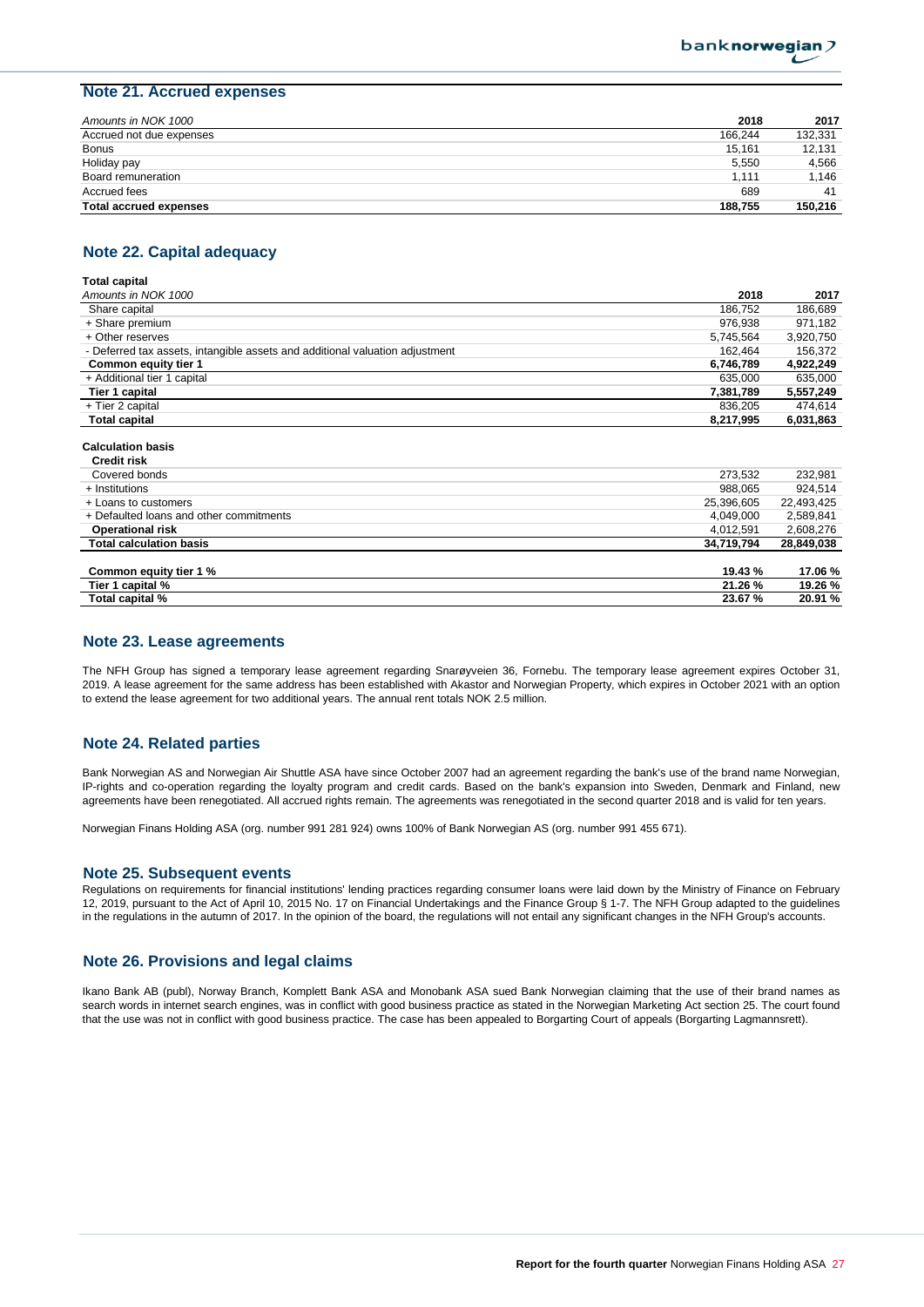# **Quarterly figures**

## **Profit and loss account**

|                                                            |           |           |           | Norwegian Finans Holding Group |           |
|------------------------------------------------------------|-----------|-----------|-----------|--------------------------------|-----------|
| Amounts in NOK 1000                                        | Q4 2018   | Q3 2018   | Q2 2018   | Q1 2018                        | Q4 2017   |
| Interest income, amortized cost                            | 1.286.569 | 1,261,585 | 1,217,941 | 1,142,620                      | 1,123,955 |
| Other interest income                                      | 32,504    | 23,730    | 23,863    | 24,206                         | 24,272    |
| Interest expenses                                          | 145,500   | 163,924   | 154,602   | 142,666                        | 137,510   |
| Net interest income                                        | 1,173,573 | 1,121,392 | 1,087,201 | 1,024,161                      | 1,010,717 |
| Commission and bank services income                        | 111.047   | 117,974   | 128,700   | 105,830                        | 109,079   |
| Commission and bank services expenses                      | 62,683    | 60,061    | 55,728    | 51,983                         | 51,690    |
| Net change in value on securities and currency             | $-5,938$  | 11,144    | 21,089    | -13,476                        | $-3,355$  |
| Other income                                               |           | 32        |           |                                |           |
| Net other operating income                                 | 42,426    | 69,088    | 94,061    | 40,371                         | 54,034    |
| <b>Total income</b>                                        | 1,215,999 | 1,190,480 | 1,181,262 | 1,064,532                      | 1,064,752 |
| Personnel expenses                                         | 25,414    | 23,454    | 17,373    | 21,485                         | 20,501    |
| General administrative expenses                            | 258,299   | 260,439   | 257,341   | 259,833                        | 238,566   |
| Depreciation and impairment of fixed and intangible assets | 15,633    | 14,789    | 14,972    | 14,605                         | 14,356    |
| Other operating expenses                                   | 13,388    | 13,791    | 13,082    | 12,268                         | 12,053    |
| Total operating expenses before losses                     | 312,733   | 312,472   | 302,767   | 308,191                        | 285,475   |
| Provision for loan losses                                  | 284,813   | 299,209   | 234,707   | 208,903                        | 199,109   |
| Profit before tax                                          | 618,453   | 578,799   | 643,788   | 547,439                        | 580,169   |
| Гах charge                                                 | 149,346   | 144,727   | 160,967   | 136,827                        | 140,383   |
| Profit after tax                                           | 469,106   | 434,072   | 482,822   | 410,611                        | 439,786   |

## **Comprehensive income**

| Q4 2018 | Q3 2018                  | Q2 2018 | Q1 2018 | Q4 2017                        |
|---------|--------------------------|---------|---------|--------------------------------|
| 469.106 | 434.072                  | 482.822 | 410.611 | 439,786                        |
|         | $\overline{\phantom{a}}$ |         |         | 3,081                          |
|         | $\overline{\phantom{a}}$ |         |         | $-23$                          |
|         |                          |         |         | 3.058                          |
| 469.106 | 434.072                  | 482.822 | 410.611 | 442,844                        |
|         |                          |         |         | Norwegian Finans Holding Group |

## **Balance sheet**

|                                             |            |                          |            | Norwegian Finans Holding Group |            |
|---------------------------------------------|------------|--------------------------|------------|--------------------------------|------------|
| Amounts in NOK 1000                         | 31.12.18   | 30.9.18                  | 30.6.18    | 31.3.18                        | 31.12.17   |
| <b>Assets</b>                               |            |                          |            |                                |            |
| Cash and deposits with the central bank     | 67,959     | 65,957                   | 65,975     | 65,982                         | 65,976     |
| Loans and deposits with credit institutions | 1,702,308  | 1,837,699                | 2,323,345  | 1,838,548                      | 1,345,647  |
| Loans to customers                          | 37,797,618 | 36,751,296               | 35,464,011 | 33,842,506                     | 32,479,570 |
| Certificates and bonds                      | 10,602,597 | 10.812.673               | 9,389,792  | 9,292,364                      | 8,859,834  |
| <b>Financial derivatives</b>                | 12,773     | 48,072                   | 43,768     | 49,364                         | 1,935      |
| Shares and other securities                 | 36,691     | 38,637                   | 37,476     | 33,104                         | 443        |
| Assets available for sale                   |            | $\overline{\phantom{a}}$ |            | $\overline{\phantom{a}}$       | 32,922     |
| Intangible assets                           | 133,670    | 135,335                  | 132.879    | 133,514                        | 131,521    |
| Deferred tax asset                          | 18,021     | 11,157                   | 11,157     | 18,333                         | 15,904     |
| <b>Fixed assets</b>                         | 719        | 821                      | 810        | 904                            | 1,000      |
| Other receivables                           | 63,388     | 88,568                   | 81,410     | 97,049                         | 65,241     |
| <b>Total assets</b>                         | 50,435,746 | 49,790,216               | 47,550,624 | 45,371,669                     | 42,999,992 |
| <b>Liabilities and equity</b>               |            |                          |            |                                |            |
| Loans from credit institutions              |            | 32,300                   | 85,450     | 99,200                         |            |
| Deposits from customers                     | 39,091,791 | 39,359,001               | 37,705,983 | 35,789,003                     | 33,682,275 |
| Debt securities issued                      | 2,018,724  | 1,812,167                | 1,808,003  | 1,934,592                      | 2,242,423  |
| <b>Financial derivatives</b>                | 120.497    | 1,056                    | 2.494      | 11.264                         | 52,246     |
| Tax payable                                 | 603,085    | 685,353                  | 543,078    | 391,742                        | 525,886    |
| Other liabilities                           | 32,434     | 141,377                  | 91,355     | 342,312                        | 158,711    |
| Accrued expenses                            | 188,755    | 202,293                  | 184,321    | 154,835                        | 150,216    |
| Subordinated Ioan                           | 836,205    | 474,637                  | 474,622    | 474,677                        | 474,614    |
| <b>Total liabilities</b>                    | 42,891,492 | 42,708,185               | 40,895,306 | 39,197,625                     | 37,286,371 |
| Share capital                               | 186,752    | 186,752                  | 186,689    | 186,689                        | 186,689    |
| Share premium                               | 976,938    | 976,938                  | 971,182    | 971,182                        | 971,182    |
| Paid, not registered capital                |            |                          | 5,819      |                                |            |
| Tier 1 capital                              | 635,000    | 635,000                  | 635,000    | 635,000                        | 635,000    |
| Retained earnings and other reserves        | 5,745,564  | 5,283,342                | 4,856,628  | 4,381,173                      | 3,920,750  |
| <b>Total equity</b>                         | 7,544,254  | 7,082,032                | 6,655,318  | 6,174,044                      | 5,713,621  |
| <b>Total liabilities and equity</b>         | 50,435,746 | 49,790,216               | 47,550,624 | 45,371,669                     | 42,999,992 |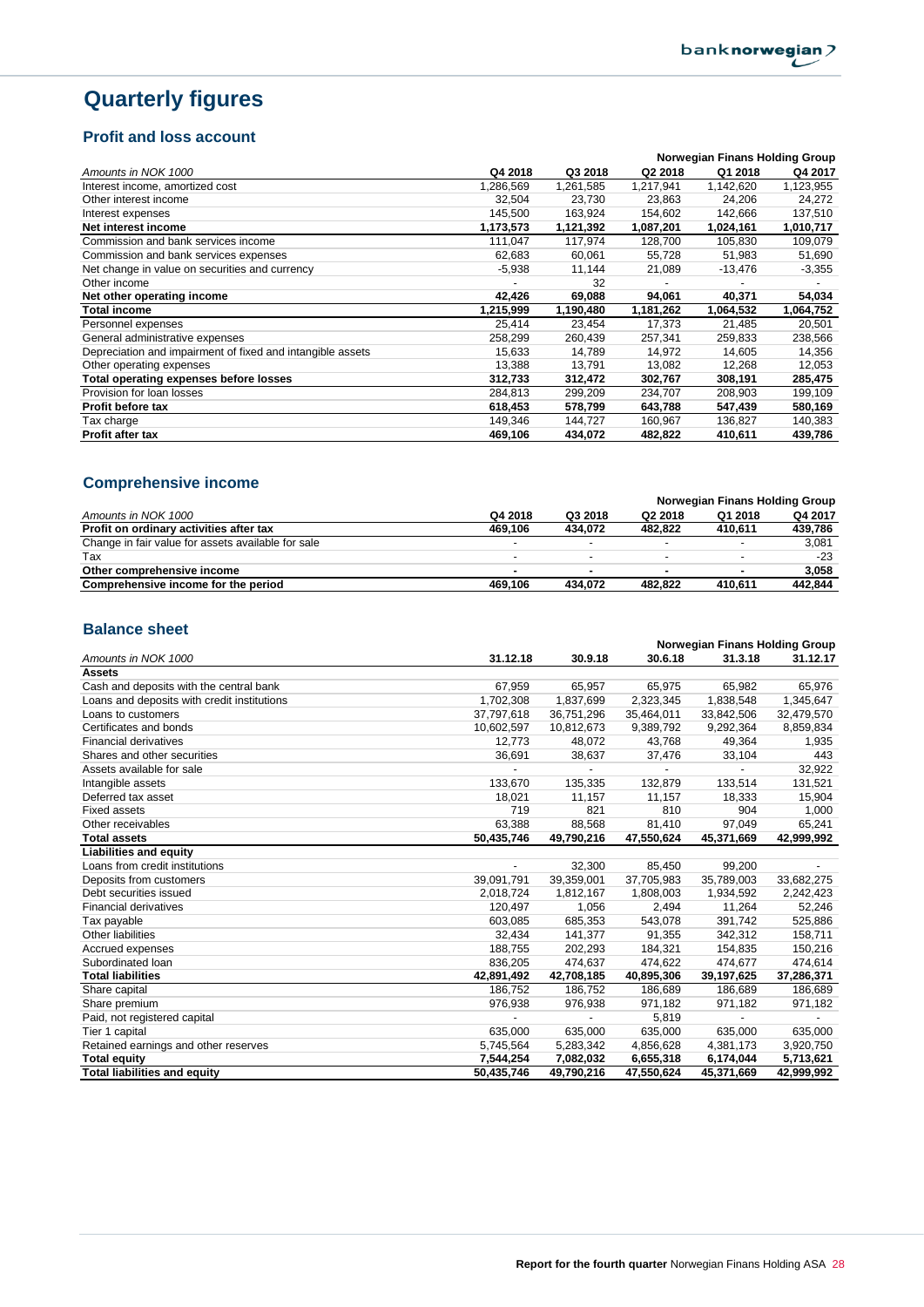

## **Profit and loss account**

|                                        |                          |              | Norwegian Finans Holding ASA |                          |
|----------------------------------------|--------------------------|--------------|------------------------------|--------------------------|
| Amounts in NOK 1000                    | Q4 2018                  | Q4 2017      | 2018                         | 2017                     |
| Interest income, amortised cost        | 12                       |              | 215                          | 45                       |
| Interest expenses                      | 137                      |              | 137                          | $\overline{\phantom{0}}$ |
| Net interest income                    | $-126$                   | $\mathbf{2}$ | 78                           | 45                       |
| Commission and bank services expenses  | 424                      | 63           | 803                          | 362                      |
| Other income                           | ٠                        |              | 247,500                      |                          |
| Net other operating income             | -424                     | -63          | 246.697                      | $-362$                   |
| <b>Total income</b>                    | -549                     | -62          | 246,775                      | $-317$                   |
| Personnel expenses                     | 558                      | 298          | 1.445                        | 1.004                    |
| Other operating expenses               | 1.111                    | 402          | 2.784                        | 2,012                    |
| Total operating expenses before losses | 1,669                    | 700          | 4,228                        | 3,016                    |
| Provision for loan losses              | $\overline{\phantom{0}}$ |              |                              |                          |
| Profit before tax                      | $-2,218$                 | $-762$       | 242.547                      | $-3,333$                 |
| Tax charge                             | $-403$                   | $-125$       | 58.369                       | $-833$                   |
| Profit after tax                       | $-1,815$                 | -636         | 184,177                      | $-2,500$                 |
|                                        |                          |              |                              |                          |

## **Comprehensive income**

|                                         |         | <b>Norwegian Finans</b> |         |       |
|-----------------------------------------|---------|-------------------------|---------|-------|
| Amounts in NOK 1000                     | Q4 2018 | Q4 2017                 | 2018    | 2017  |
| Profit on ordinary activities after tax | 815. ا  | -636                    | 184.177 | 2,500 |
| Comprehensive income for the period     | 815. ا  | -636                    | 184.177 | 2,500 |

## **Balance sheet**

|                                             | Norwegian Finans Holding ASA |           |
|---------------------------------------------|------------------------------|-----------|
| Amounts in NOK 1000                         | 31.12.18                     | 31.12.17  |
| Assets                                      |                              |           |
| Loans and deposits with credit institutions | 203,109                      | 6,794     |
| Ownership interests in group companies      | 1,150,000                    | 1,150,000 |
| Deferred tax asset                          | 1,032                        | 7,003     |
| Receivables                                 | 3                            |           |
| <b>Total assets</b>                         | 1,354,143                    | 1,163,797 |
| <b>Liabilities and equity</b>               |                              |           |
| Tax payable                                 | ٠                            |           |
| Other liabilities                           | 100                          | 22        |
| Accrued expenses                            | 1,457                        | 1,171     |
| <b>Total liabilities</b>                    | 1,557                        | 1,193     |
| Share capital                               | 186,752                      | 186,689   |
| Share premium                               | 976,938                      | 971,182   |
| Retained earnings and other reserves        | 188.896                      | 4,734     |
| <b>Total equity</b>                         | 1,352,586                    | 1,162,605 |
| <b>Total liabilities and equity</b>         | 1,354,143                    | 1,163,797 |

Bærum, February 25, 2018 The board of directors of Norwegian Finans Holding ASA

John Høsteland Bjørn Østbø Anita Aarnæs Chairman of the Board **Board Chairman of the Board Chairman** of the Board Member

Board Member \_\_\_\_\_\_\_\_\_\_\_\_\_\_\_\_\_ \_\_\_\_\_\_\_\_\_\_\_\_\_\_\_\_\_ \_\_\_\_\_\_\_\_\_\_\_\_\_\_\_\_\_

Christine Rødsæther \_\_\_\_\_\_\_\_\_\_\_\_\_\_\_\_\_ \_\_\_\_\_\_\_\_\_\_\_\_\_\_\_\_\_ \_\_\_\_\_\_\_\_\_\_\_\_\_\_\_\_\_

Gunn Ingemundsen Board Member Board Member Board Member

Rolv-Erik Spilling

 $\overline{\phantom{a}}$  ,  $\overline{\phantom{a}}$  ,  $\overline{\phantom{a}}$  ,  $\overline{\phantom{a}}$  ,  $\overline{\phantom{a}}$  ,  $\overline{\phantom{a}}$  ,  $\overline{\phantom{a}}$  ,  $\overline{\phantom{a}}$  ,  $\overline{\phantom{a}}$  ,  $\overline{\phantom{a}}$  ,  $\overline{\phantom{a}}$  ,  $\overline{\phantom{a}}$  ,  $\overline{\phantom{a}}$  ,  $\overline{\phantom{a}}$  ,  $\overline{\phantom{a}}$  ,  $\overline{\phantom{a}}$ Tine Wollebekk CEO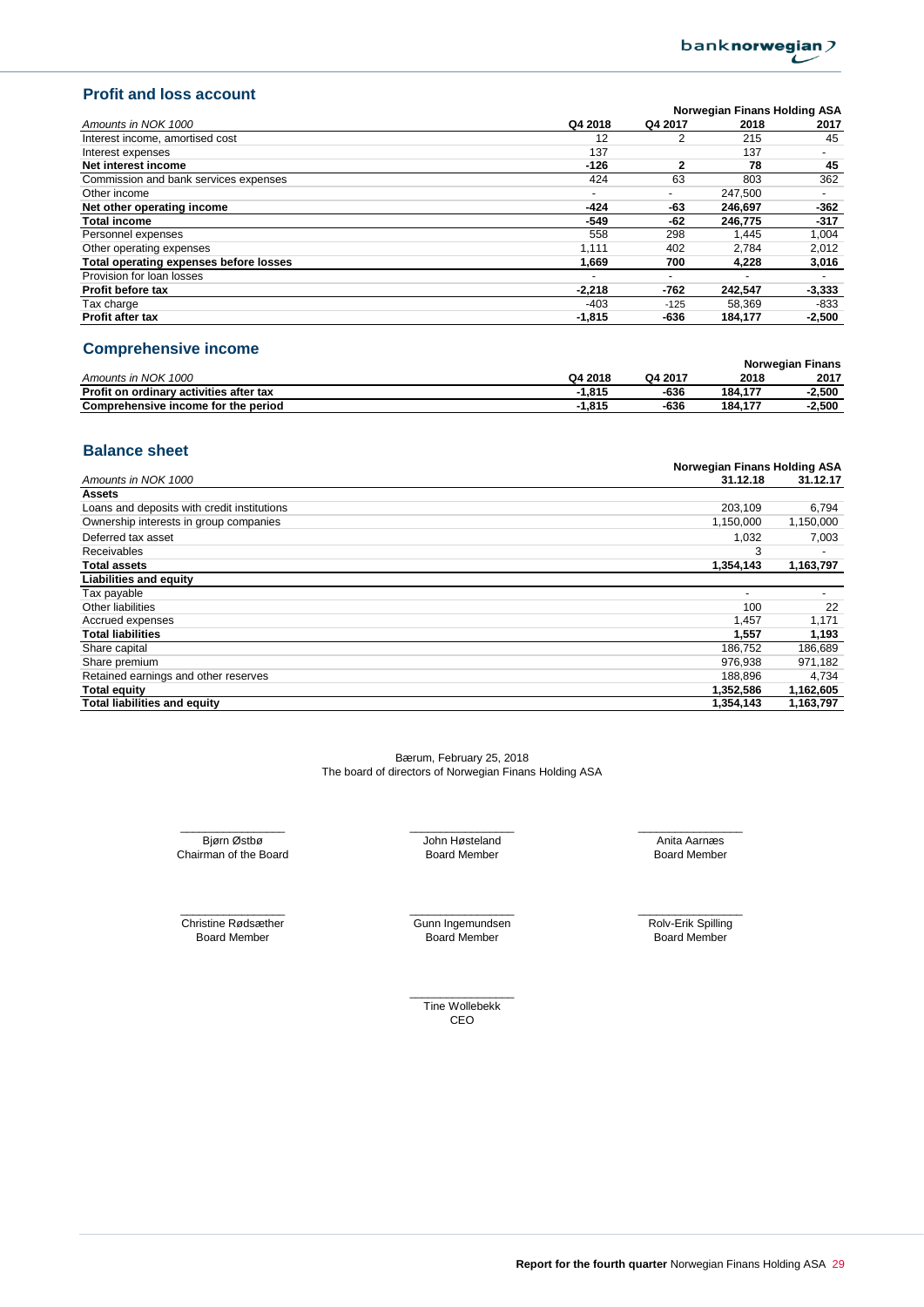

## **Cash flow statement**

|                                                      | Norwegian Finans Holding ASA |            |
|------------------------------------------------------|------------------------------|------------|
| Amounts in NOK 1000                                  | 2018                         | 2017       |
| Profit / loss before tax                             | 184.177                      | $-2,500$   |
| Change in other accruals                             | 5.969                        | 3,107      |
| Change in short-term liabilities                     | 365                          | -466       |
| Net cash flow from operating activities              | 190,511                      | 141        |
|                                                      |                              |            |
| Net investment in group companies                    | $\overline{\phantom{0}}$     | $-500.000$ |
| Net cash flows from investment activities            |                              | $-500.000$ |
|                                                      |                              |            |
| Paid, not registered capital                         |                              |            |
| Paid-in share capital and share premium              | 5.804                        | 498,011    |
| Net cash flow from financing activities              | 5,804                        | 498,011    |
|                                                      |                              |            |
| Net cash flow for the period                         | 196.315                      | $-1,849$   |
| Cash and cash equivalents at the start of the period | 6.794                        | 8,643      |
| Cash and cash equivalents at the end of the period   | 203,109                      | 6,794      |

## **Changes in equity**

|                                     |                          | Norwegian Finans Holding ASA |              |                     |
|-------------------------------------|--------------------------|------------------------------|--------------|---------------------|
|                                     |                          |                              | Retained     |                     |
|                                     |                          |                              | earnings and |                     |
|                                     |                          | Share                        | other        |                     |
| Amounts in NOK 1000                 | Share capital            | premium                      | reserves     | <b>Total equity</b> |
| <b>Balance 31.12.17</b>             | 186,689                  | 971,182                      | 4,734        | 1,162,605           |
| This period's profit                | $\overline{\phantom{0}}$ |                              | 184,177      | 184,177             |
| Comprehensive income for the period | ۰                        |                              | 184,177      | 184,177             |
| Capital increase                    | 63                       | 5,756                        |              | 5,819               |
| <b>Other Changes</b>                |                          |                              | $-15$        | $-15$               |
| <b>Balance 31.12.18</b>             | 186,752                  | 976,938                      | 188,896      | 1,352,586           |
| <b>Balance 31.12.16</b>             | 180,105                  | 481,980                      | 5,008        | 667,093             |
| This period's profit                | $\overline{\phantom{0}}$ |                              | $-2,500$     | $-2,500$            |
| Comprehensive income for the period |                          |                              | $-2,500$     | $-2,500$            |
| Capital increase                    | 6,585                    | 498,098                      |              | 504,683             |
| Share issue expenses                |                          | $-8,895$                     | 2,224        | $-6,671$            |
| <b>Balance 31.12.17</b>             | 186,689                  | 971,182                      | 4,733        | 1,162,605           |

## **Notes for Norwegian Finans Holding ASA**

## **Note 1. General accounting principles**

The shares held by Norwegian Finans Holding ASA constitutes 100 % of the ownership in Bank Norwegian AS. The shares are recognized at cost, and eliminated in the group accounts.

IASB has published the final version of IFRS 9 *Financial Instruments* , which will replace IAS 39 *Financial Instruments – Recognition and Measurement* . IFRS 9 introduces changes to the rules for the classification and measurement of financial instruments, impairment of financial assets and hedge accounting. The standard is effective for annual reporting periods beginning on January 1, 2018 or later. The standard must be applied retrospectively, except for hedge accounting. Restatement of comparative figures is not required.

In connection with the introduction of IFRS 9, an amendment to *IAS 1, par. 82 (a)* was made that applies to accounting periods beginning on or after January 1, 2018. According to this change, interest income calculated using the effective interest rate method (financial assets measured at amortized cost or at fair value through comprehensive income) shall be presented separately in the income statement. The NFH Group has classified *Cash and deposits with the central bank* , *Loans and deposits with credit institutions* and *Loans to customers* at amortized cost. Interest income calculated using the effective interest method is presented separately in the income statement. Comparative figures are presented accordingly.